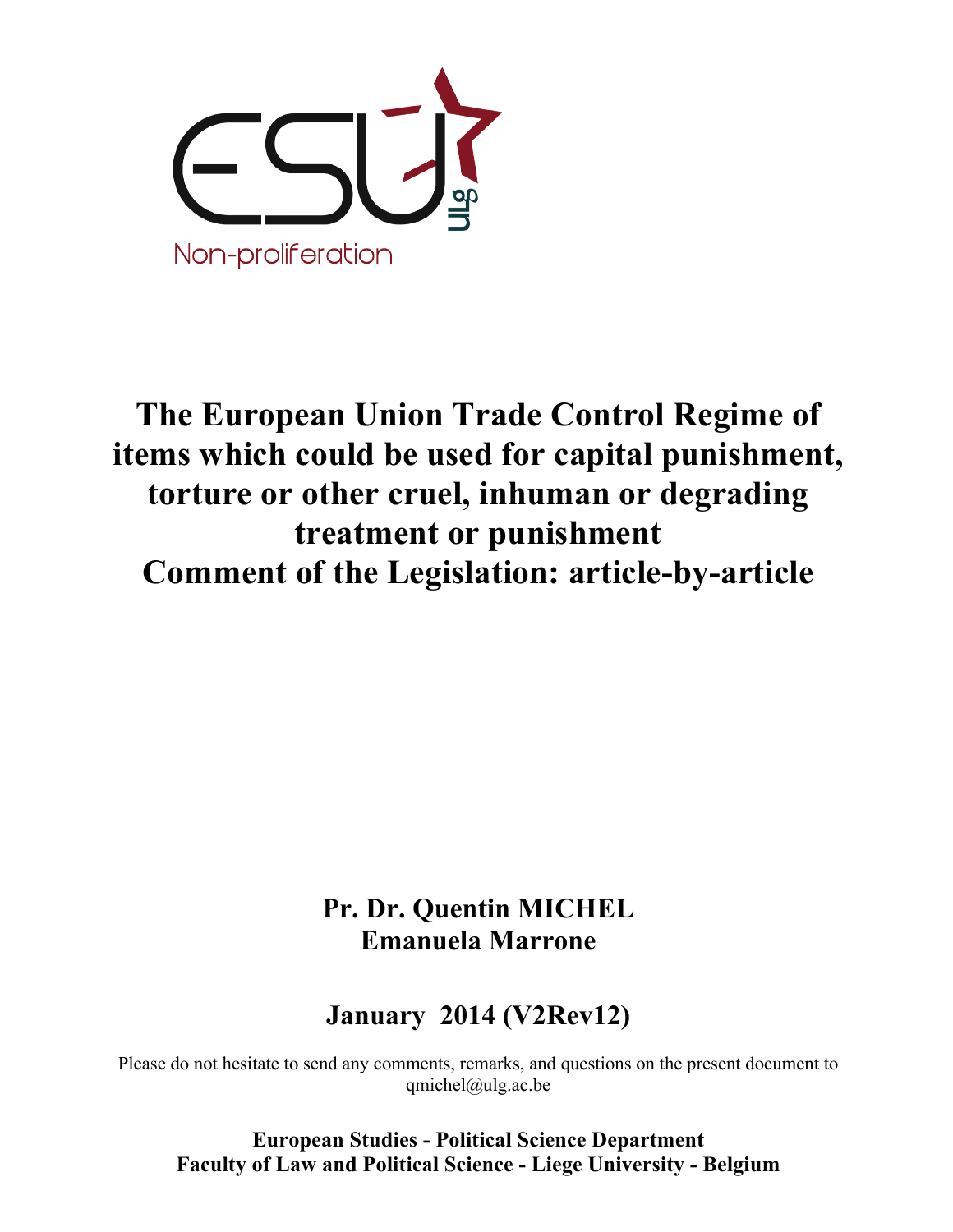

**Basic principles**: The EU trade control regime of items which could be used for capital punishment, torture or other cruel, inhuman or degrading treatment or punishment is organised according to two essential principles:

- An export and import prohibition for a limited number of items listed in Annex II.

- An export and import authorisation principle for the transfer outside of the European Union of items listed in Annex III.

Transfers within the European Union are not submitted to authorisation and can, in principle, be transferred without restrictions between Member States.

It should be note that the trade of those items could be also controlled by others EU legal instruments in particular embargoes decisions. See for example:

- Council Regulation 154/2009 of February 2009 amending Regulation 1859/2005 imposing certain restrictive measures in respect of Uzbekistan.

- Council Regulation 1032/2010 of 15 November 2010 amending Regulation 174/2005 imposing restrictions on the supply of assistance related to military activities to Côte-d'Ivoire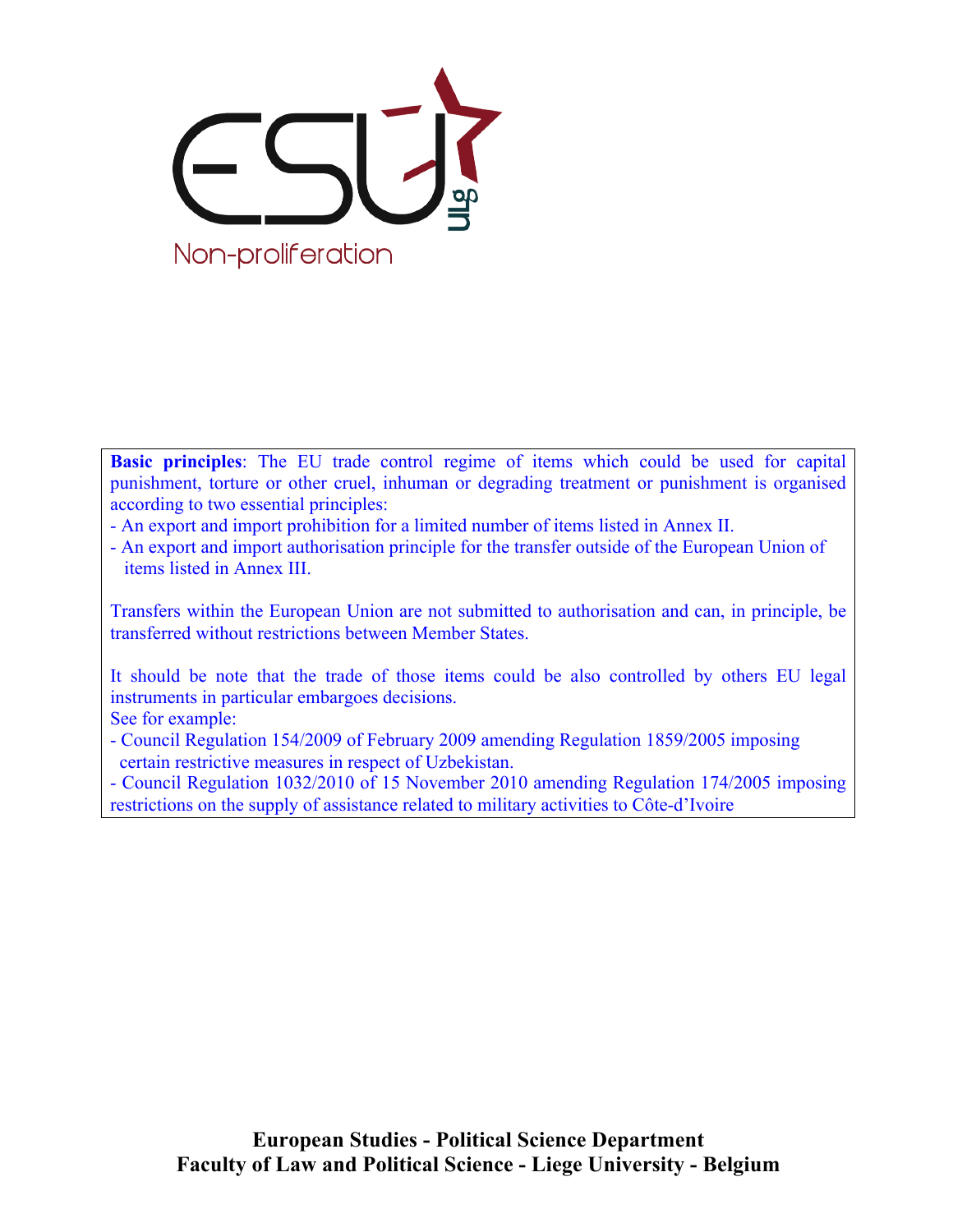**Important Remark**: In June 2010, the European Parliament has adopted a Resolution on implementation of Council Regulation (EC) No 1236/2005 concerning trade in certain goods which could be used for capital punishment, torture or other cruel, inhuman or degrading treatment or punishment (2011/C 236 E/17).

The Resolution "urges the Commission to come forward with a proposal" which should:

- review and update the list of items controlled by the Regulation (i.e. Annex II, III); and
- insert into the Regulation a number of relevant provisions such as a catch-all clause, a
- prohibition of brokering transactions, transit restrictions, etc.

For the time being (October 2013) it is still not clear when and how the Commission will consider this request. Nevertheless the Parliament has decided to put the Commission and the Member States under pressure by emphasizing that the commitments required by the Regulation have not been accurately implemented by the 27 (see paragraph F to G of the Resolution).

In December 2011 the Commission adopted the Implementing Regulation (EU) No  $1352/2011$ <sup>1</sup> which amends Annex II and III of the Council Regulation. It concerns:

- Medicinal products which could be used for capital punishment;

- Electric shock belts;

- Spiked batons.

# **Council Regulation (EC) No 1236/2005 of 27 June 2005 concerning trade in certain goods which could be used for capital punishment, torture or other cruel, inhuman or degrading treatment or**

## **punishment**.

*Official Journal L 200, 30/07/2005 P. 0001 - 0019*

THE COUNCIL OF THE EUROPEAN UNION,

Having regard to the Treaty establishing the European Community, and in particular Article 133 thereof,

**Comment**: Since the entry into force of the Treaty on the Functioning of the European Union (TFUE) article 133 has been renumbered article 207.

Having regard to the proposal from the Commission,

 

<sup>1</sup> Commission Implementing Regulation (EU) No 1352/2011 of 20 December 2011 amending Council Regulation (EC) No 1236/2005 concerning trade in certain goods which could be used for capital punishment, torture or other cruel, inhuman or degrading treatment or punishment (OJ L338, 21.12.2011, p. 31).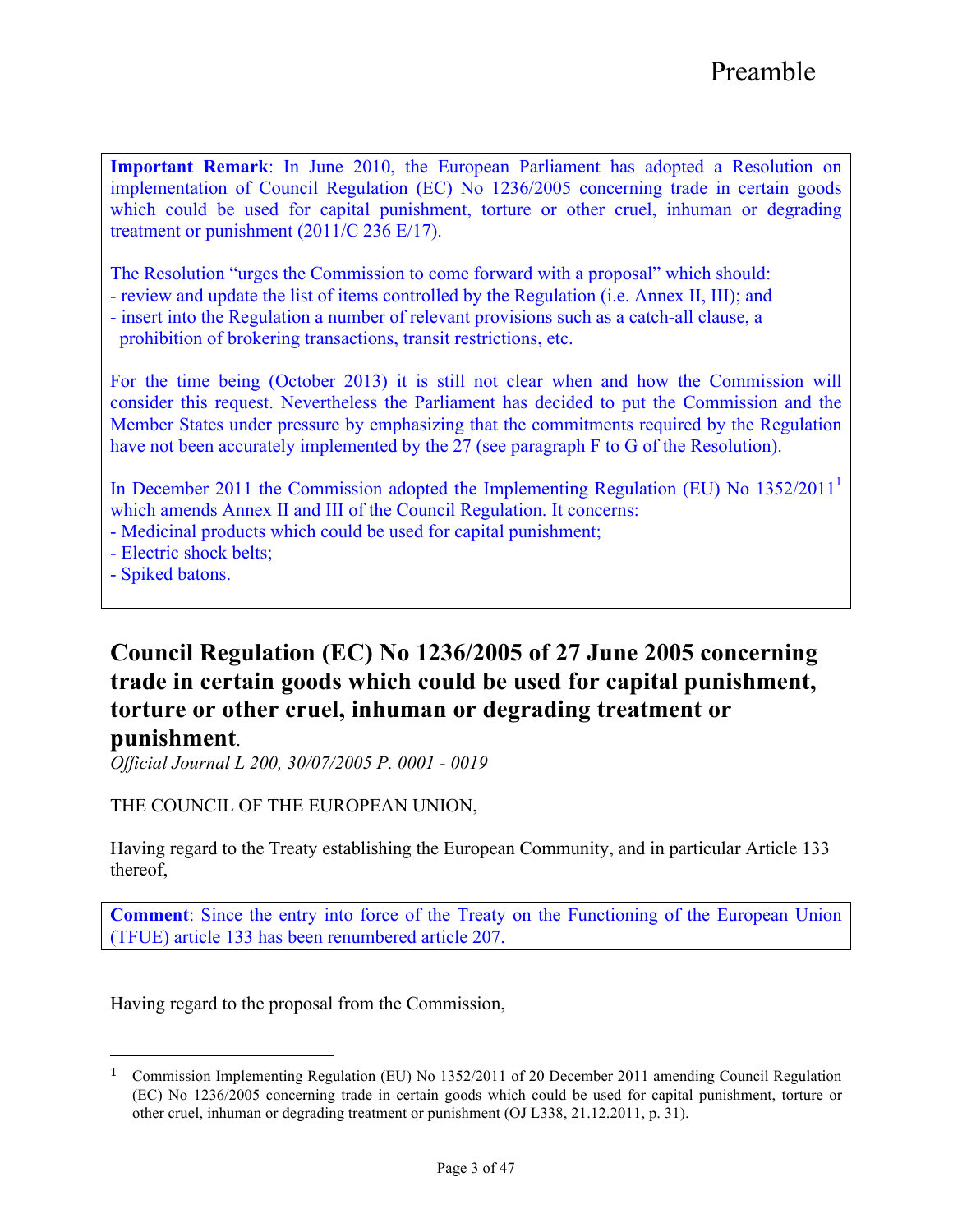Whereas:

(1) Pursuant to Article 6 of the Treaty on European Union, respect for human rights and fundamental freedoms constitutes one of the principles common to the Member States. In view of this, the Community resolved in 1995 to make respect for human rights and fundamental freedoms an essential element of its relations with third countries. It was decided to insert a clause to that end in any new trade, cooperation and association agreement of a general nature that it concludes with third countries.

**Comment**: the human right clause is usually included in the part dedicated to the general objectives and principles of the trade cooperation agreement. It states, like in EU South African Agreement that the "*respect for democratic principles and fundamental human rights as laid down in the Universal Declaration on Human Rights, as well as for the principles of the rule of law underpins the internal and international policies of the Community and of South Africa and constitutes an essential element of this Agreement*" 2

(2) Article 5 of the Universal Declaration of Human Rights, Article 7 of the International Covenant on Civil and Political Rights and Article 3 of the European Convention for the Protection of Human Rights and Fundamental Freedoms all lay down an unconditional, comprehensive prohibition on torture and other cruel, inhuman or degrading treatment or punishment. Other provisions, in particular the United Nations Declaration Against Torture and the 1984 United Nations Convention Against Torture and Other Cruel, Inhuman or Degrading Treatment or Punishment, place an obligation on States to prevent torture.

(3) Article 2(2) of the Charter of Fundamental Rights of the European Union states that no one shall be condemned to the death penalty or executed. On 29 June 1998, the Council approved "Guidelines on EU policy towards third countries on the death penalty" and resolved that the European Union would work towards the universal abolition of the death penalty.

**Complementary information: Guidelines on EU policy towards third countries on the death penalty.**

Taking into account human rights policies of international organisations such as the General Assembly of the United Nations, the Council of Europe and the Organization for Security and Cooperation in Europe (OSCE), EU Member States have decided to elaborate a common framework in order to progress in the universal abolition of capital punishment. It should be noted that all Member States implemented the abolition of death penalty in their national legislations. 29 June 1998 marks the adoption by the Council of EU Guidelines on the Death Penalty<sup>3</sup> which have following principal aims:

 - to aspire to the abolition of the death penalty, where necessary by establishing a moratorium for the purpose of abolition thereof;

 <sup>2</sup> Article 2 of Agreement on Trade, Development and Cooperation between the European Community and its Member States, of the one part, and the Republic of South Africa, of the other part (Official Journal of the European Communities, L  $\overline{311/3}$ , 4.12.1999).<br><sup>3</sup> EU Guidelines on the Death Penalty are available on the following website:

http://www.eurunion.org/eu/images/stories/dpguidelines.pdf.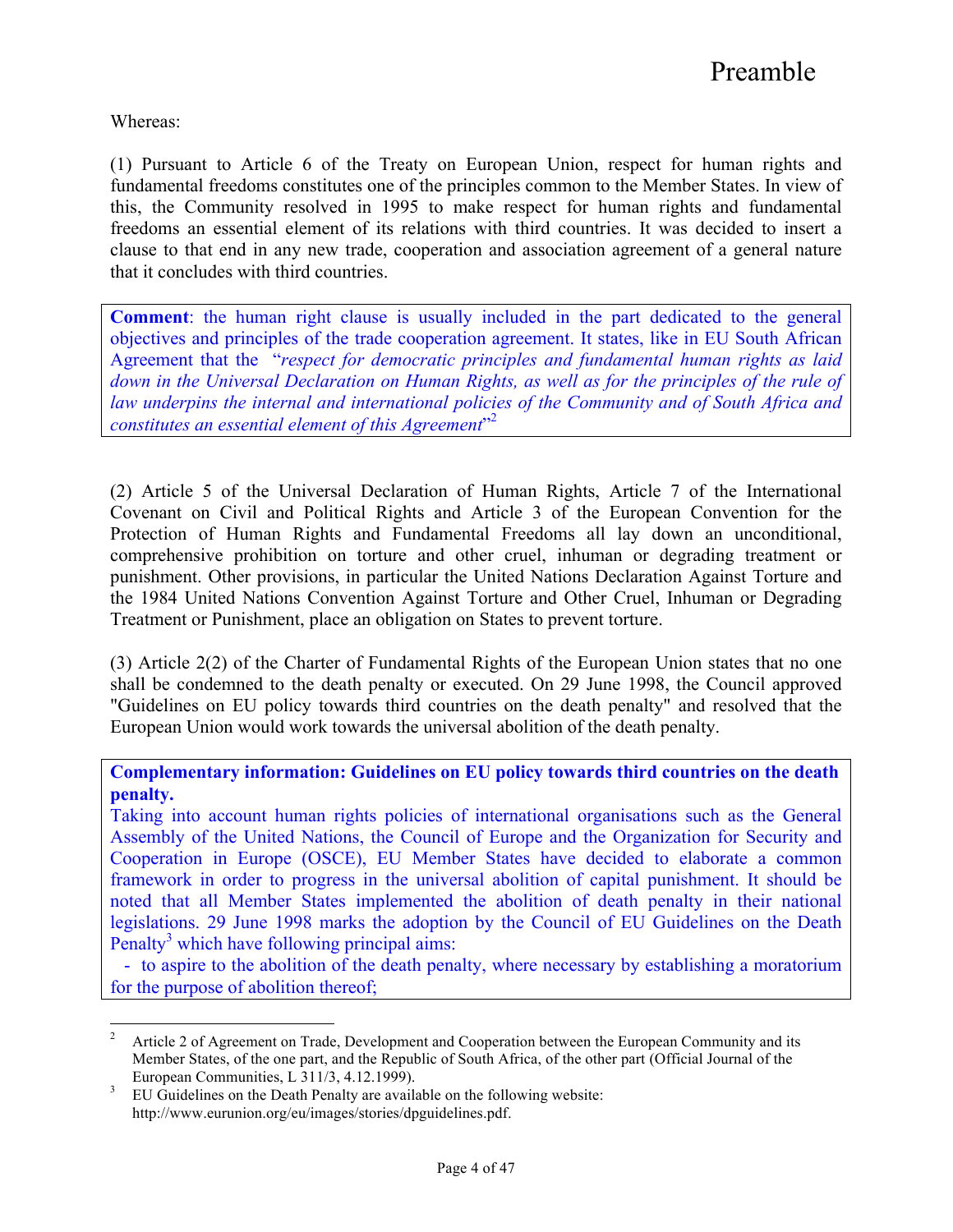- where capital punishment remains legal, to call for the reduction of use of death penalty as well as to force the realisation thereof according to minimum standards with maximum transparency.

According to these Guidelines Member States can act through following mechanisms:

 - **General demarches** consisting in constant dialogue and consultation with third countries on the death penalty issue, taking into account judicial system of the country, its international obligations as well the transparency in its use of death penalty;

 - **Individual cases**, consisting in specific demarches where the EU becomes aware of the death penalty cases violating the EU minimum standards established by these Guidelines;

Human rights reporting, consisting in analysis of the application and use of capital punishment as well as the effectiveness of EU action therein<sup>4</sup>;

**Other initiatives**, consisting in encouragement of third countries to accede to the international agreements such as the Second Optional Protocol to the International Covenant on Civil and Political Rights<sup>3</sup> and other comparable regional instruments aiming at abolishing of the death penalty;

 - **Action in multilateral fora**, consisting in promotion of multilateral and bilateral conventions with third countries introducing a moratorium of the use of death penalty aiming in the long run at abolition thereof.

In addition these Guidelines elaborate and impose the **set of minimum standards** to the States maintaining the death penalty:

"*i) Capital punishment may be imposed only for the most serious crimes, it being understood that their scope should not go beyond intentional crimes with lethal or other extremely grave consequences. The death penalty should not be imposed for non-violent acts such as financial crimes, religious practice or expression of conscience and sexual relations between consenting adults nor as a mandatory sentence.* 

*ii) Capital punishment may be imposed only for a crime for which the death penalty was prescribed at the time of its commission, it being understood that if, subsequent to the commission of the crime, provision is made by law for the imposition of a lighter penalty, the offender shall benefit thereby.* 

*iii) Capital punishment may not be imposed on:* 

- *Persons below 18 years of age at the time of the commission of their crime;*
- *Pregnant women or new mothers;*
- *Persons who have become insane.*

*iv) Capital punishment may be imposed only when the guilt of the person charged is based upon clear and convincing evidence leaving no room for alternative explanation of the facts.* 

*v) Capital punishment must only be carried out pursuant to a final judgement rendered by an independent and impartial competent court after legal proceedings, including those before* 

 <sup>4</sup> EU Annual Human Rights Reports are available on the website of the Council:

http://eeas.europa.eu/human\_rights/index\_en.htm.<br>For further information see http://www.ohchr.org/EN/ProfessionalInterest/Pages/2ndOPCCPR.aspx.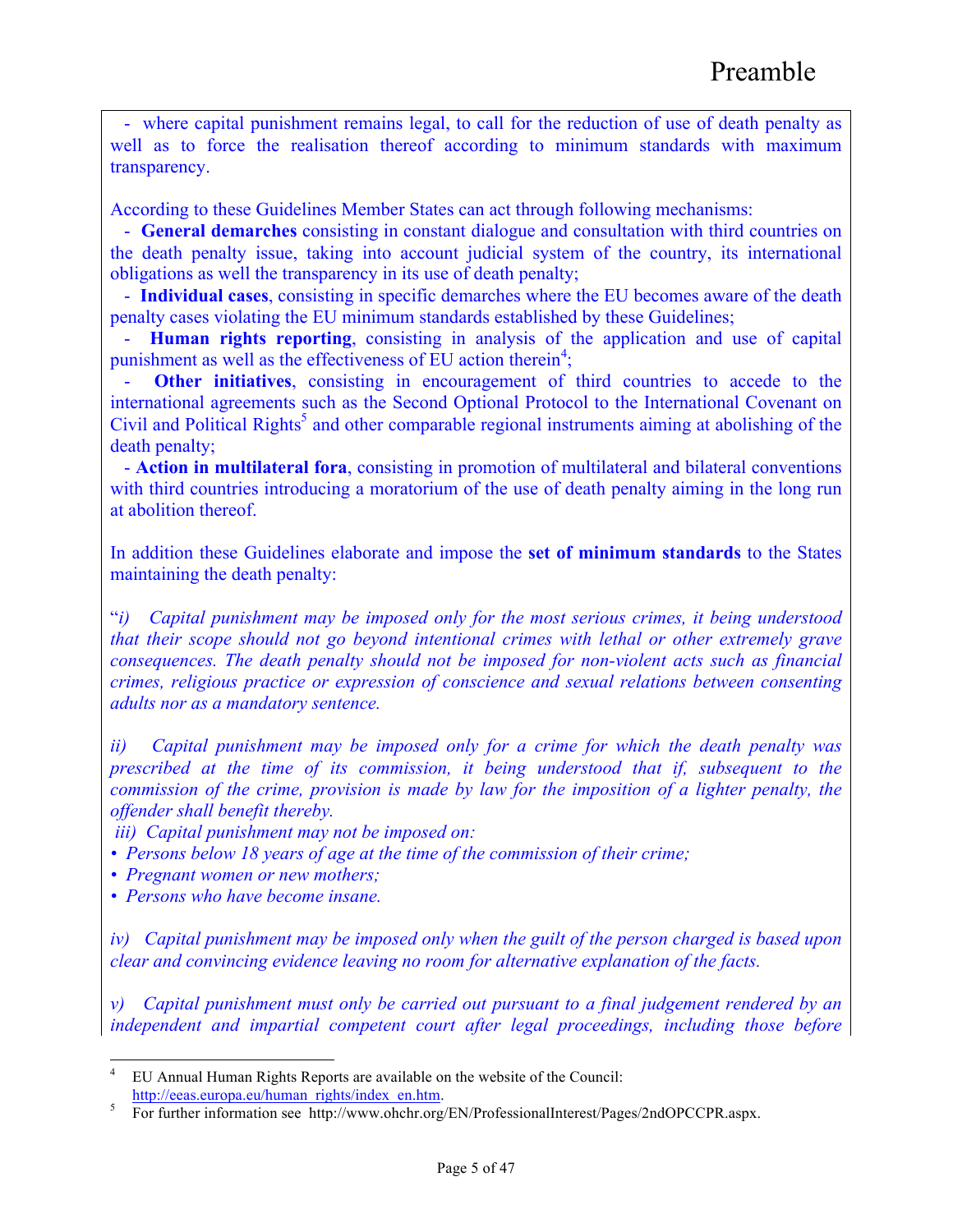*special tribunals or jurisdictions, which gives all possible safeguards to ensure a fair trial, at least equal to those contained in Article 14 of the International Covenant on Civil and Political Rights, including the right of anyone suspected of or charged with a crime for which capital punishment may be imposed to adequate legal assistance at all stages of the proceedings, and where appropriate, the right to contact a consular representative.* 

*vi) Anyone sentenced to death shall have an effective right to appeal to a court of higher jurisdiction, and steps should be taken to ensure that such appeals become mandatory.* 

*vii) Where applicable, anyone sentenced to death shall have the right to submit an Individual complaint under International procedures; the death sentence will not be carried out while the complaint remains under consideration under those procedures; the death penalty will not be*  carried out as long as any related legal or formal procedure, at the international or at the *national level, is pending.* 

*viii) Anyone sentenced to death shall have the right to seek pardon or commutation of the sentence. Amnesty, pardon or commutation of the sentence of death may be granted in all cases of capital punishment.* 

*ix) Capital punishment may not be carried out in contravention of a state's international commitments.* 

*x) The length of time spent after having been sentenced to death may also be a factor.* 

*xi) Where capital punishment occurs, it shall be carried out so as to inflict the minimum possible suffering. It may not be carried out in public or in any other degrading manner.* 

*xii) The death penalty should not be imposed as an act of political revenge in contravention of the minimum standards, e.g., against coup plotters.*"

(4) Article 4 of the said Charter states that no one shall be subjected to torture or to inhuman or degrading treatment or punishment. On 9 April 2001, the Council approved "Guidelines to the EU policy toward third countries, on torture and other cruel, inhuman or degrading treatment or punishment". These guidelines refer to both the adoption of the EU Code of Conduct on Arms Exports in 1998 and the ongoing work to introduce EU-wide controls on the exports of paramilitary equipment as examples of measures to work effectively towards the prevention of torture and other cruel, inhuman or degrading treatment or punishment within the Common Foreign and Security Policy. These guidelines also provide for third countries to be urged to prevent the use and production of, and trade in, equipment which is designed to inflict torture or other cruel, inhuman or degrading treatment or punishment and prevent the abuse of any other equipment to these ends. They also make the point that the prohibition of cruel, inhuman or degrading punishment imposes clear limits on the use of the death penalty. Therefore and in line with these texts, capital punishment is not to be considered a lawful penalty under any circumstances.

(5) In its Resolution on Torture and other Cruel, Inhuman or Degrading Treatment or Punishment, adopted on 25 April 2001 and supported by the EU Member States, the United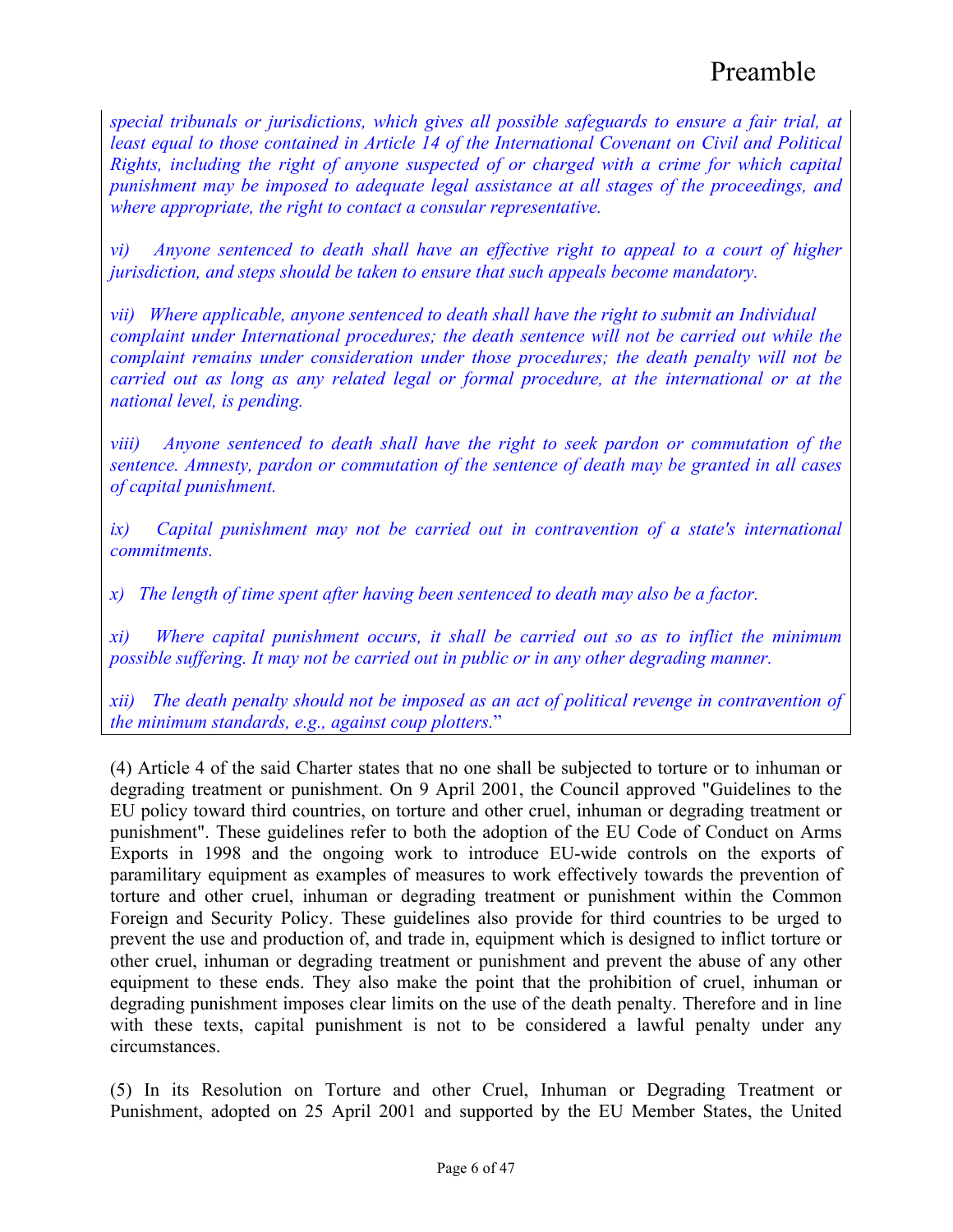Nations Commission on Human Rights called upon United Nations Members to take appropriate steps, including legislative measures, to prevent and prohibit, inter alia, the export of equipment which is specifically designed to inflict torture or other cruel, inhuman or degrading treatment or punishment. This point was confirmed by Resolutions adopted on 16 April 2002, 23 April 2003, 19 April 2004 and 19 April 2005.

(6) On 3 October 2001, the European Parliament adopted a Resolution on the Council's second Annual Report according to Operative Provision 8 of the European Union Code of Conduct on Arms Exports, urging the Commission to act swiftly to bring forward an appropriate Community instrument banning the promotion, trade and export of police and security equipment the use of which is inherently cruel, inhuman or degrading, and to ensure that that Community instrument would suspend the transfer of police and security equipment the medical effects of which are not fully known, and of such equipment where its use in practice has revealed a substantial risk of abuse or unwarranted injury.

(7) It is therefore appropriate to lay down Community rules on trade with third countries in goods which could be used for the purpose of capital punishment and in goods which could be used for the purpose of torture and other cruel, inhuman or degrading treatment or punishment. These rules are instrumental in promoting respect for human life and for fundamental human rights and thus serve the purpose of protecting public morals. Such rules should ensure that Community economic operators do not derive any benefits from trade which either promotes or otherwise facilitates the implementation of policies on capital punishment or on torture and other cruel, inhuman or degrading treatment or punishment, which are not compatible with the relevant EU Guidelines, the Charter of Fundamental Rights of the European Union and international conventions and treaties.

(8) For the purpose of this Regulation, it is considered appropriate to apply the definitions of torture and other cruel, inhuman or degrading treatment or punishment laid down in the 1984 United Nations Convention Against Torture and Other Cruel, Inhuman or Degrading Treatment or Punishment and in Resolution 3452 of the General Assembly of the United Nations. These definitions should be interpreted taking into account the case law on the interpretation of the corresponding terms in the European Convention on Human Rights and in relevant texts adopted by the EU or its Member States.

**Comment:** The term "**torture**" was defined by two international instruments.

On one hand, by the General Assembly Resolution 3452 comprising the Declaration on the Protection of All Persons from Being Subjected of Torture and Other Cruel, Inhuman or Degrading Treatment or Punishment<sup>6</sup>.

Article 1 of this Declaration gives a following definition of torture:

*"For the purpose of this Declaration, torture means any act by which severe pain or suffering, whether physical or mental, is intentionally inflicted by or at the instigation of a public official on a person for such purposes as obtaining from him or a third person information or confession, punishing him for an act he has committed or is suspected of having committed, or intimidation him or other persons. It does not include pain or suffering arising only from, inherent in or* 

 <sup>6</sup> This Declaration can be consulted at: http://www.hrweb.org/legal/cat.html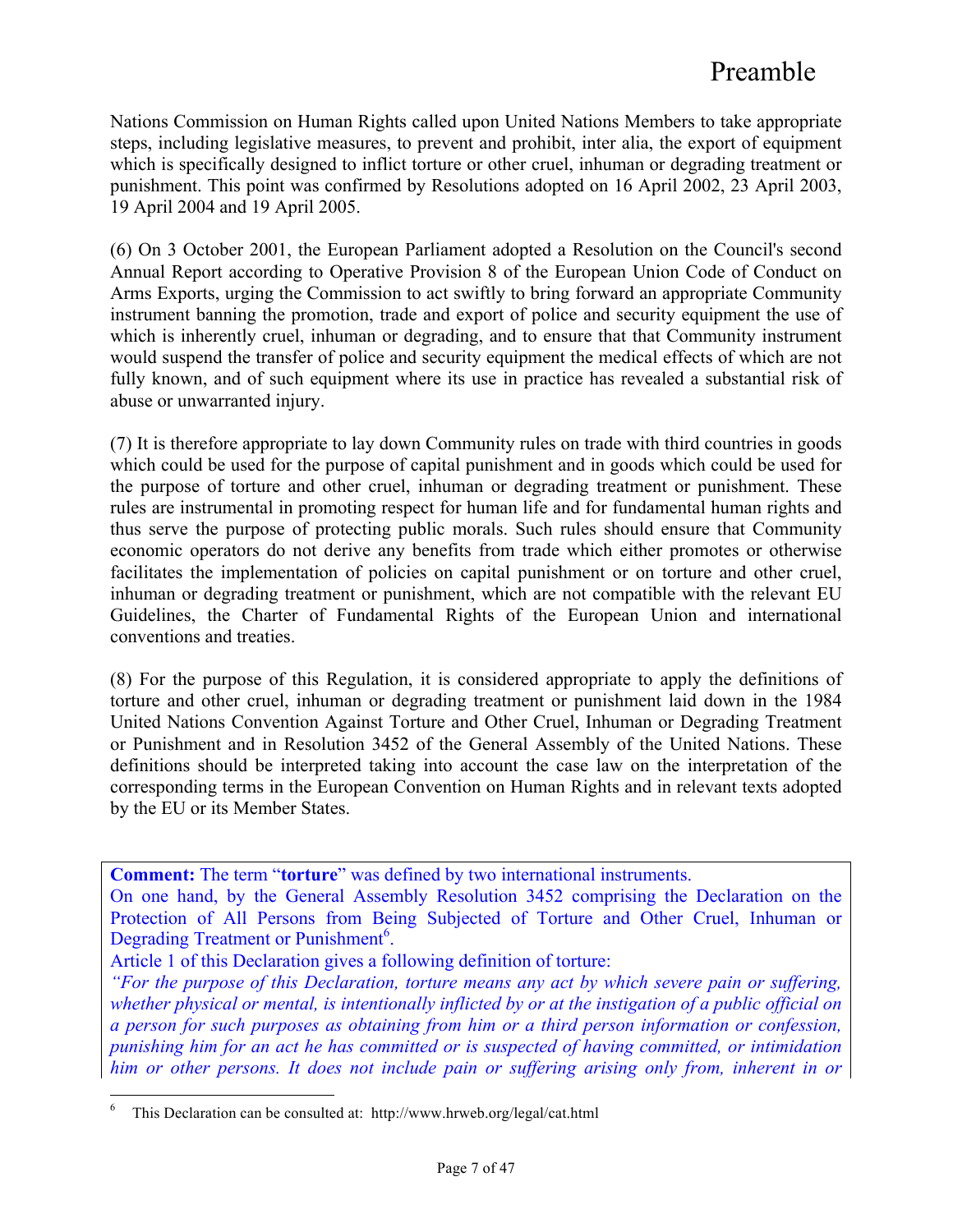*incidental to, lawful sanctions to the extent consistent with the Standard Minimum Rules for the Treatment of Prisoners<sup>7</sup> .*

*Torture constitutes an aggravated and deliberate form of cruel, inhuman or degrading treatment or punishment".*

On the other hand, by the Convention against Torture and Other Cruel, Inhuman or Degrading Treatment or Punishment<sup>8</sup>. Article 1 thereof is drafted as follows:

*"For the purposes of this Convention, the term "torture" means any act by which severe pain or suffering, whether physical or mental, is intentionally inflicted on a person for such purposes as obtaining from him or a third person information or a confession, punishing him for an act he or a third person has committed or is suspected of having committed, or intimidating or coercing him or a third person, or for any reason based on discrimination of any kind, when such pain or suffering is inflicted by or at the instigation of or with the consent or acquiescence of a public official or other person acting in an official capacity. It does not include pain or suffering arising only from, inherent in or incidental to lawful sanctions."*

Even thought abovementioned definitions are rather similar, the one proposed by the Convention against Torture and Other Cruel, Inhuman or Degrading Treatment or Punishment was implemented in Article 2(a) of this Regulation.

(9) It is considered necessary to prohibit exports and imports of equipment which has no practical use other than for the purpose of capital punishment or for the purpose of torture and other cruel, inhuman or degrading treatment or punishment.

(10) It is also necessary to impose controls on exports of certain goods which could be used not only for the purpose of torture and other cruel, inhuman or degrading treatment or punishment, but also for legitimate purposes. These controls should apply to goods that are primarily used for law enforcement purposes and, unless such controls prove disproportionate, to any other equipment or product that could be abused for the purpose of torture and other cruel, inhuman or degrading treatment or punishment, taking into account its design and technical features.

(11) As regards law enforcement equipment, it should be noted that Article 3 of the Code of Conduct for Law Enforcement Officials provides that law enforcement officials may use force only when strictly necessary and to the extent required for the performance of their duty. The Basic Principles on the Use of Force and Firearms by Law Enforcement Officials, adopted by the Eighth United Nations Congress on the Prevention of Crime and the Treatment of Offenders in 1990, provide that, in carrying out their duty, law enforcement officials should, as far as possible, apply non-violent means before resorting to the use of force and firearms.

 <sup>7</sup> Standard Minimum Rules for the Treatment of Prisoners adopted by the First United Nations Congress on the Prevention of Crime and the Treatment of Offenders, held at Geneva in 1955, and approved by the Economic and Social Council by its resolution 663 C (XXIV) of 31 July 1957 and 2076 (LXII) of 13 May 1977. This integral text can be found at: http://www.ohchr.org/Documents/ProfessionalInterest/treatmentprisoners.pdf .

<sup>8</sup> Convention against Torture and Other Cruel, Inhuman or Degrading Treatment or Punishment adopted and opened for signature, ratification and accession by General Assembly resolution 39/46 of 10 December 1984 entry into force 26 June 1987, in accordance with article 27 (1). The integral text can be found at : http://untreaty.un.org/cod/avl/pdf/ha/catcidtp/catcidtp\_e.pdf.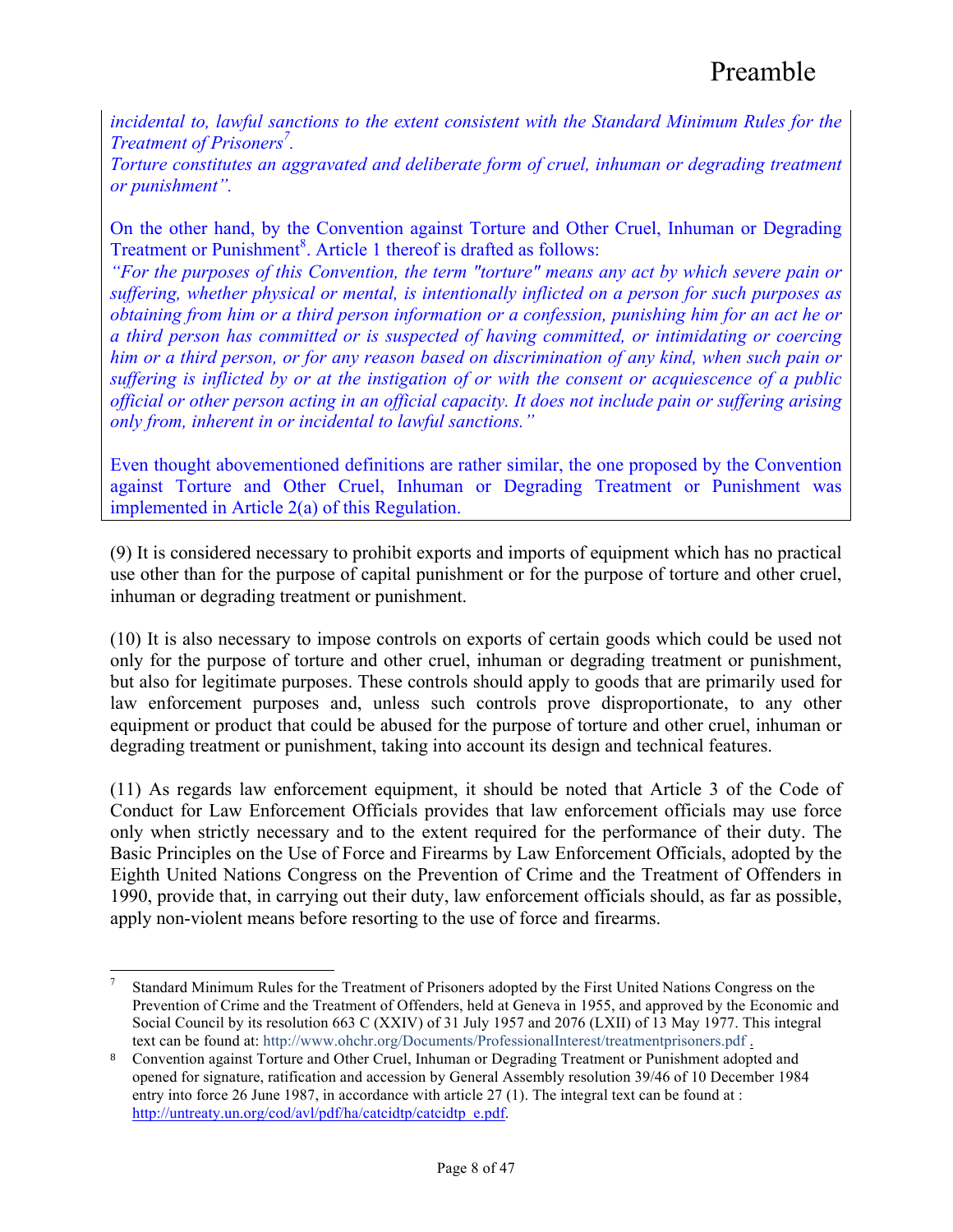(12) In view of this, the Basic Principles advocate the development of non-lethal incapacitating weapons for use in appropriate situations, while admitting that the use of such weapons should be carefully controlled. In this context, certain equipment traditionally used by the police for selfdefence and riot-control purposes has been modified in such a way that it can be used to apply electric shocks and chemical substances to incapacitate persons. There are indications that, in several countries, such weapons are abused for the purpose of torture and other cruel, inhuman or degrading treatment or punishment.

(13) The Basic Principles stress that law enforcement officials should be equipped with equipment for self-defence. Therefore, this Regulation should not apply to trade in traditional equipment for self-defence, such as shields.

(14) This Regulation should also apply to trade in some specific chemical substances used to incapacitate persons.

(15) As regards leg-irons, gang-chains and shackles and cuffs, it should be noted that Article 33 of the United Nations Standard Minimum Rules for the Treatment of Prisoners provides that instruments of restraint shall never be applied as a punishment. Furthermore, chains and irons are not to be used as restraints. It should also be noted that the United Nations Standard Minimum Rules for the Treatment of Prisoners provide that other instruments of restraint shall not be used except as a precaution against escape during a transfer, on medical grounds as directed by a medical officer, or, if other methods of control fail, in order to prevent a prisoner from injuring himself or others, or from damaging property.

(16) Taking into account the fact that some Member States have already prohibited exports and imports of such goods, it is appropriate to grant Member States the right to prohibit exports and imports of leg-irons, gang-chains and portable electric shock devices other than electric shock belts. Member States should also be empowered to apply export controls on handcuffs having an overall dimension, including chain, exceeding 240 mm when locked, if they so wish.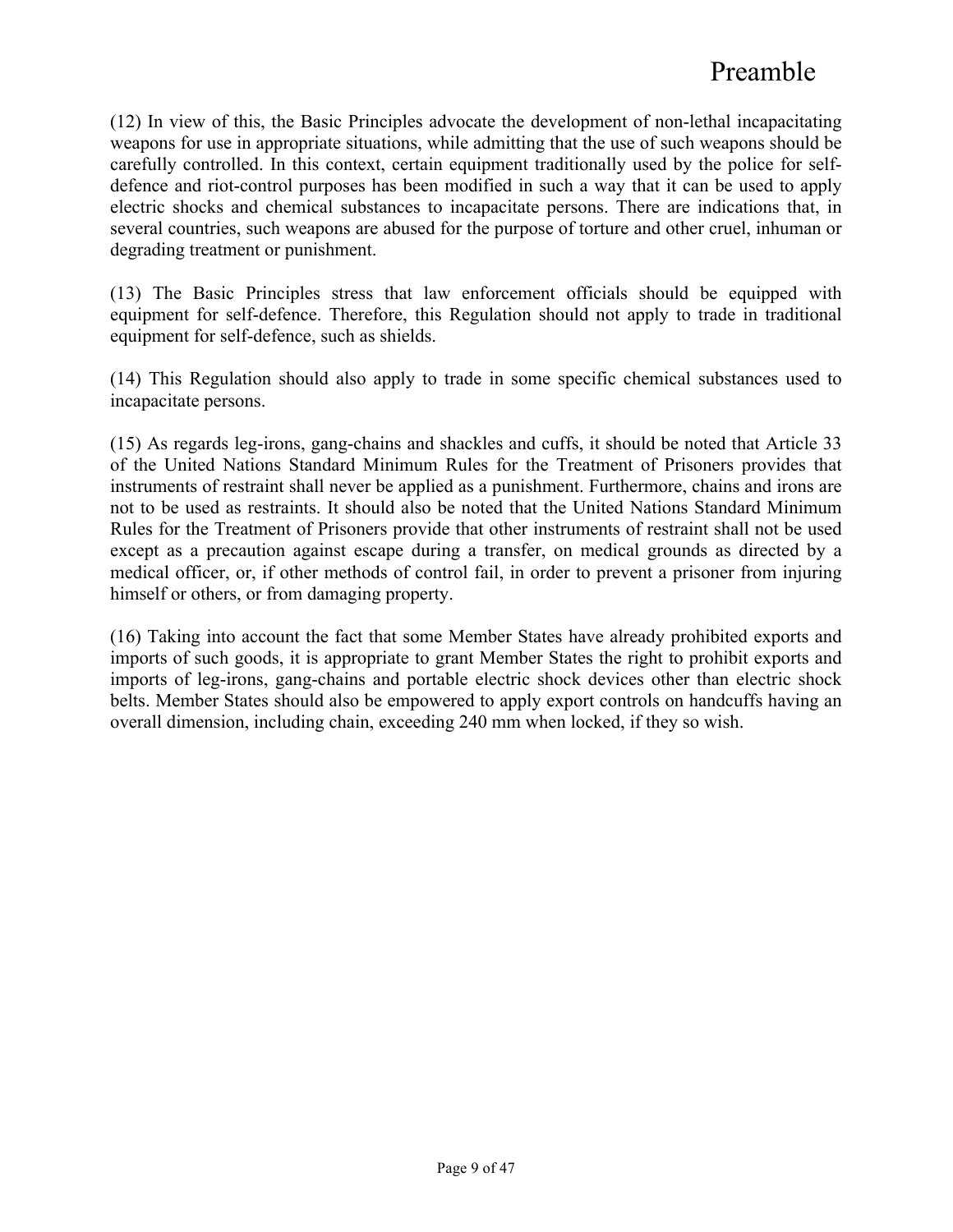(17) This Regulation shall be construed as not affecting the existing rules on export of tear gases and riot control agents, of firearms, of chemical weapons and of toxic chemicals.

**Comment: As concerns chemical weapons and toxic chemicals**, these items can be considered as dual-use goods, thereby the exports thereof are controlled by the Regulation (EC) No 428/2009; or as military items, therefore such exports would be controlled by the Council Common Position 2008/944/CFSP.

It shall be noted that the Chemical Weapons Convention (CWC), which entered into force on 29 April 1997, gives a following definition of "chemical weapons" and "toxic chemicals"<sup>9</sup>:

**Chemical Weapons** means the following, together or separately:

 - (a) Toxic chemicals and their precursors, except where intended for purposes not prohibited under this Convention, as long as the types and quantities are consistent with such purposes;

 - (b) Munitions and devices, specifically designed to cause death or other harm through the toxic properties of those toxic chemicals specified in subparagraph (a), which would be released as a result of the employment of such munitions and devices;

 - (c) Any equipment specifically designed for use directly in connection with the employment of munitions and devices specified in subparagraph (b).

### **Toxic Chemical** means:

Any chemical which through its chemical action on life processes can cause death, temporary incapacitation or permanent harm to humans or animals. This includes all such chemicals, regardless of their origin or of their method of production, and regardless of whether they are produced in facilities, in munitions or elsewhere.

(For the purpose of implementing this Convention, toxic chemicals which have been identified for the application of verification measures are listed in Schedules contained in the Annex on Chemicals.)

**Tear gases and riot control agents,** which are not assimilated either to chemical weapons or to toxic chemicals, are considered as dual-use goods, therefore the exports thereof are controlled by the Dual-Use Regulation No 428/2009 (see Part I of the present document). Indeed, Annex I of Dual-Use Regulation defines **"riot control agent"** as "*substances which, under the expected conditions of use for riot control purposes, produce rapidly in humans sensory irritation or disabling physical effects which disappear within a short time following termination of exposure*". It should be noted that the Dual-Use Regulation considers tear gases as a subset of riot control agents.

Moreover, the Dual-Use Regulation rates riot control agents among Category 1 "Special materials and related equipment" of Annex I. Therefore, according to Article 3 of the Dual-Use Regulation an authorisation shall be required for the export of the dual-use items listed in Annex I, in particular of the riot control agents.

**As concerns firearms**, as those items are being part of SALW goods, exports thereof are controlled by Council Common Position 2008/944/CFSP and Council Common Position 2003/468/CFSP. In addition, the possession and acquisition of aforementioned goods by individuals are governed by Directive 2008/51/EC.

<sup>&</sup>lt;sup>9</sup> The full text of the CWC is available at the following website: http://www.opcw.org/chemical-weaponsconvention/.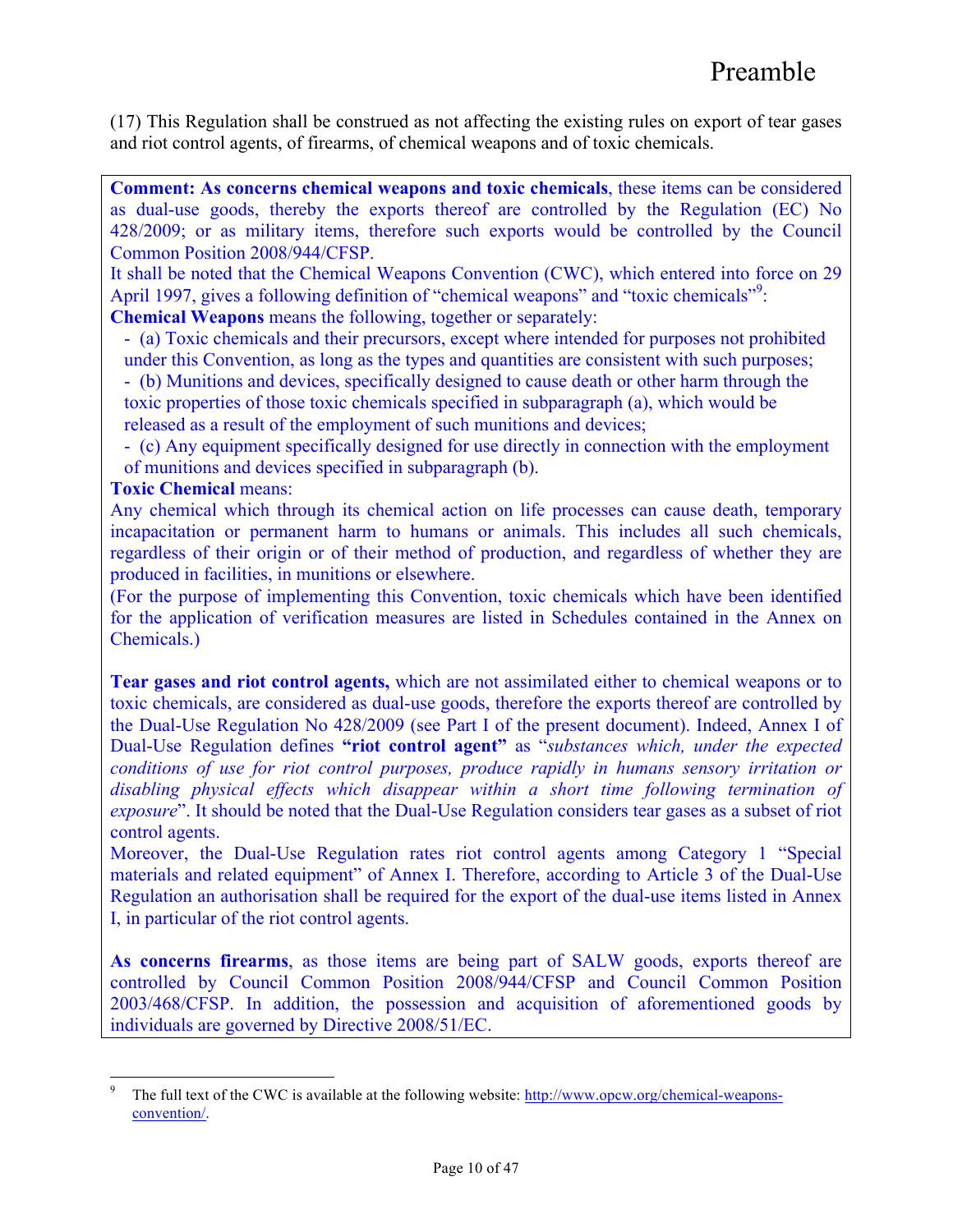(18) It is appropriate to provide for specific exemptions from the export controls in order not to impede the functioning of the police forces of the Member States and the execution of peace keeping or crisis management operations and, subject to review at a later stage, in order to allow transit of foreign goods.

(19) The Guidelines to the EU Policy toward third countries on torture and other cruel, inhuman or degrading treatment or punishment provide, inter alia, that the Heads of Mission in third countries will include in their periodic reports an analysis of the occurrence of torture and other cruel, inhuman or degrading treatment or punishment in the State of their accreditation, and the measures taken to combat it. It is appropriate for the competent authorities to take these and similar reports made by relevant international and civil society organisations into account when deciding on requests for authorisations. Such reports should also describe any equipment used in third countries for the purpose of capital punishment or for the purpose of torture and other cruel, inhuman or degrading treatment or punishment.

**Complementary information: Guidelines to EU Policy Towards Third Countries on Torture and Other Cruel, Inhuman or Degrading Treatment or Punishment**<sup>10</sup>.

The principal these Guidelines is to develop an efficient tool of communication with third countries aiming at strengthening of common efforts towards prevention and eradication of all forms of torture and ill-treatment within the EU and all over the world.

It should be noted that EU human rights policy is guided by following international instruments:

- Universal Declaration of Human Rights;
- UN International Covenant on Civil and Political Rights (ICCPR) and its two Optional Protocols:
- UN Convention against Torture and Other Cruel, Inhuman or Degrading Treatment or Punishment (CAT);
- UN Convention on the Rights of the Child (CRC);
- UN International Convention on the Elimination of All Forms of Racial Discrimination (CERD);
- UN Convention on the Elimination of All Forms of Discrimination Against Women (CEDAW);
- European Convention for the Protection of Human Rights and Fundamental Freedoms and its Protocol no.6 as well as the relevant case-law of the European Court on Human Rights;
- European Convention for the Prevention of Torture and Inhuman or Degrading Treatment or Punishment (CPT);
- Statute of the International Criminal Court;
- Statute of the International Tribunal for the Former Yugoslavia;
- Statute of the International Tribunal for Rwanda;
- Geneva Conventions on the Protection of Victims of War and its Protocols as well as customary rules of humanitarian law applicable in armed conflict.

 $10$  The Guidelines are accessible at the following website address: http://www.consilium.europa.eu/uedocs/cmsUpload/TortureGuidelines.pdf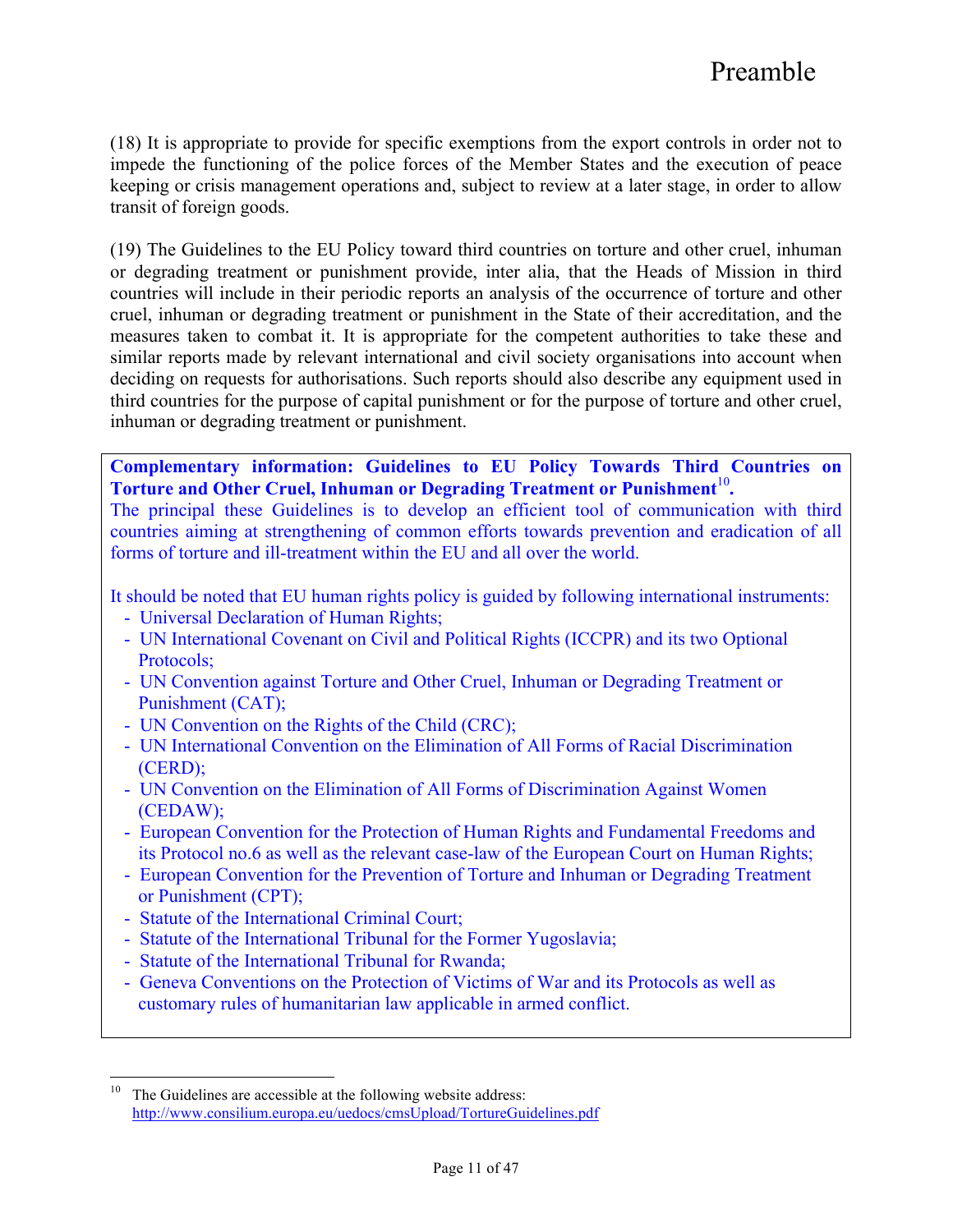In addition, Annex I of these Guidelines contains other relevant norms and standards and principles which may be invoked within the bounds of EU policies.

These Guidelines identify a set of efficient means of work towards the prevention of torture and ill-treatment within the CFSP:

 - **Monitoring and reporting** consisting in periodic reports of EU Heads of Mission containing an analysis of occurrence of torture and ill-treatment and the measures taken to combat it as well the evaluation of the EU actions;

 - **Assessment** consisting in the identification of the situations where EU actions are necessary by the Council Working Group on Human Rights (COHOM) and the relevant Geographic Working Groups.

 - **EU actions in relations with third countries** consisting in promotion among third countries of adoption of the effective measures against torture and ill-treatment. Abovementioned measures include adhesion to and implementation of relevant international norms and standards. In order to achieve those objectives the EU can act through a political dialogue, various demarches and public statements as well as bilateral and multilateral co-operation. EU might induce third countries to take following measures: prohibit and condemn torture and ill-treatment, adhere to international norms and procedures, adopt and implement safeguards and procedures relating to places of detention, establish domestic legal guarantees, combat impunity, concern about groups requiring special protection, allow domestic procedures for complaints and reports of torture and ill-treatment, provide reparation and rehabilitation for victims, allow domestic visiting mechanisms, establish national institutions, provide effective training, support the work of medical professionals, conduct autopsies.

 - **Other initiatives** consisting, inter alia, in continuation of rising of the issue of torture and illtreatment in international multilateral organisations; in support of relevant international and regional mechanisms; in supporting of the UN Voluntary Fund for the Victims of Torture; on offering co-operation on the prevention of torture and ill-treatment; in supporting of public education and awareness-raising campaigns against torture and ill-treatment; in supporting of relevant national and international NGOs; in funding projects aimed at improvement of training of personnel and conditions in places of detention.

(20) In order to contribute to the abolition of the death penalty in third countries and to the prevention of torture and other cruel, inhuman or degrading treatment or punishment, it is considered necessary to prohibit the supply to third countries of technical assistance related to goods which have no practical use other than for the purpose of capital punishment or for the purpose of torture and other cruel, inhuman or degrading treatment or punishment.

(21) The measures of this Regulation are intended to prevent both capital punishment and torture and other cruel, inhuman or degrading treatment or punishment in third countries. They comprise restrictions on trade with third countries in goods that could be used for the purpose of capital punishment or for the purpose of torture and other cruel, degrading or inhuman treatment or punishment. It is not considered necessary to establish similar controls on transactions within the Community as, in the Member States, capital punishment does not exist and Member States will have adopted appropriate measures to outlaw and prevent torture and other cruel, inhuman or degrading treatment or punishment.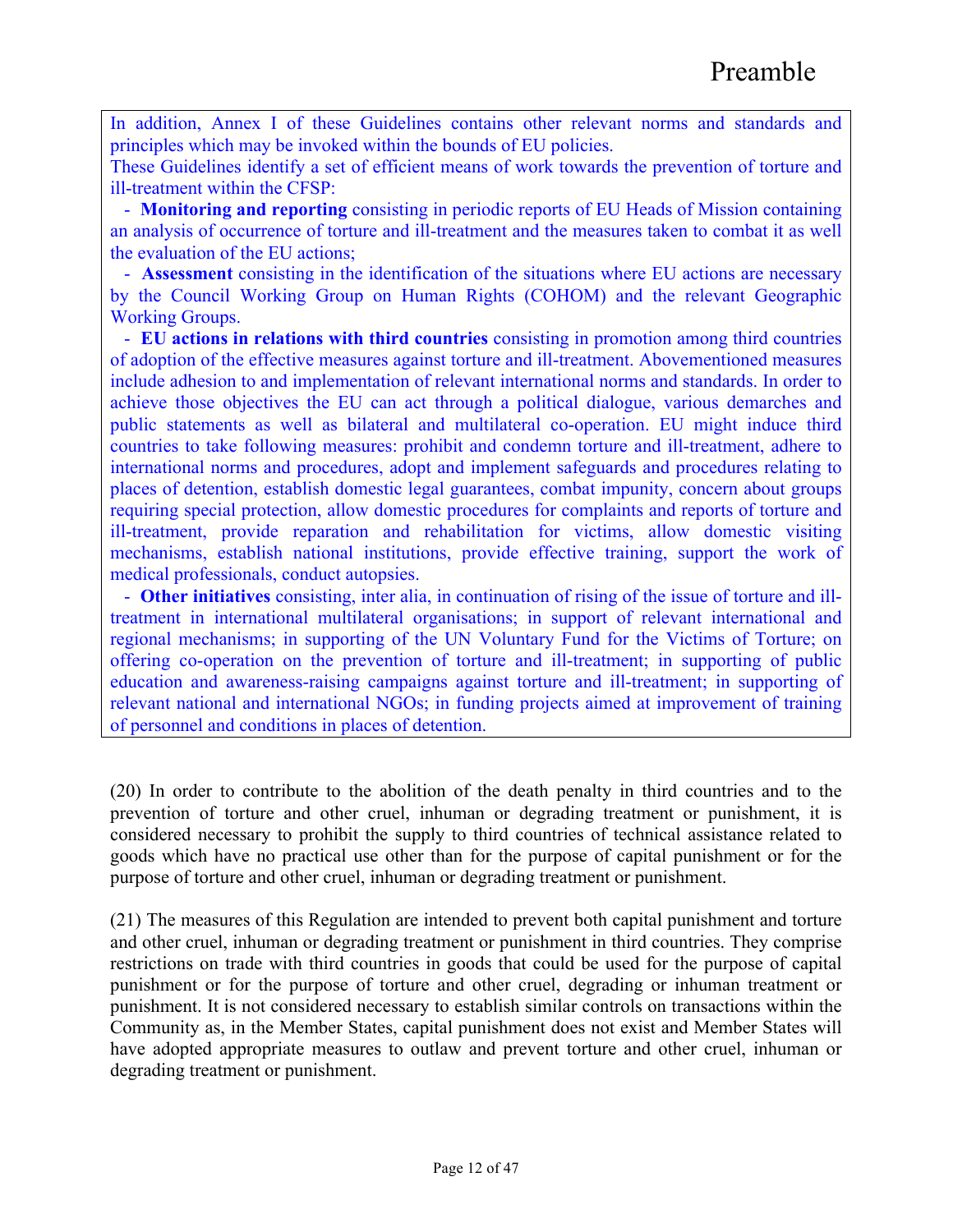(22) The aforementioned Guidelines state that, in order to meet the objective of taking effective measures against torture and other cruel, inhuman or degrading treatment or punishment, measures should be taken to prevent the use, production and trade of equipment which is designed to inflict torture or other cruel, inhuman or degrading treatment or punishment. It is up to the Member States to impose and enforce the necessary restrictions on the use and production of such equipment.

(23) In order to take into account new data and technological developments, the lists of goods covered by this Regulation should be kept under review and provision should be made for a specific procedure to amend these lists.

(24) The Commission and the Member States should inform each other of the measures taken under this Regulation and of other relevant information at their disposal in connection with this Regulation.

(25) The measures necessary for the implementation of this Regulation should be adopted in accordance with Council Decision 1999/468/EC of 28 June 1999 laying down the procedures for the exercise of implementing powers conferred on the Commission.

(26) Member States should lay down rules on penalties applicable to infringements of the provisions of this Regulation and ensure that they are implemented. Those penalties should be effective, proportionate and dissuasive.

(27) Nothing in this Regulation constrains any powers under and pursuant to Council Regulation (EEC) No 2913/92 of 12 October 1992 establishing the Community Customs Code and its implementing provisions, as laid down in Commission Regulation (EEC) No 2454/93.

(28) This Regulation respects the fundamental rights and observes the principles recognised in particular by the Charter of Fundamental Rights of the European Union,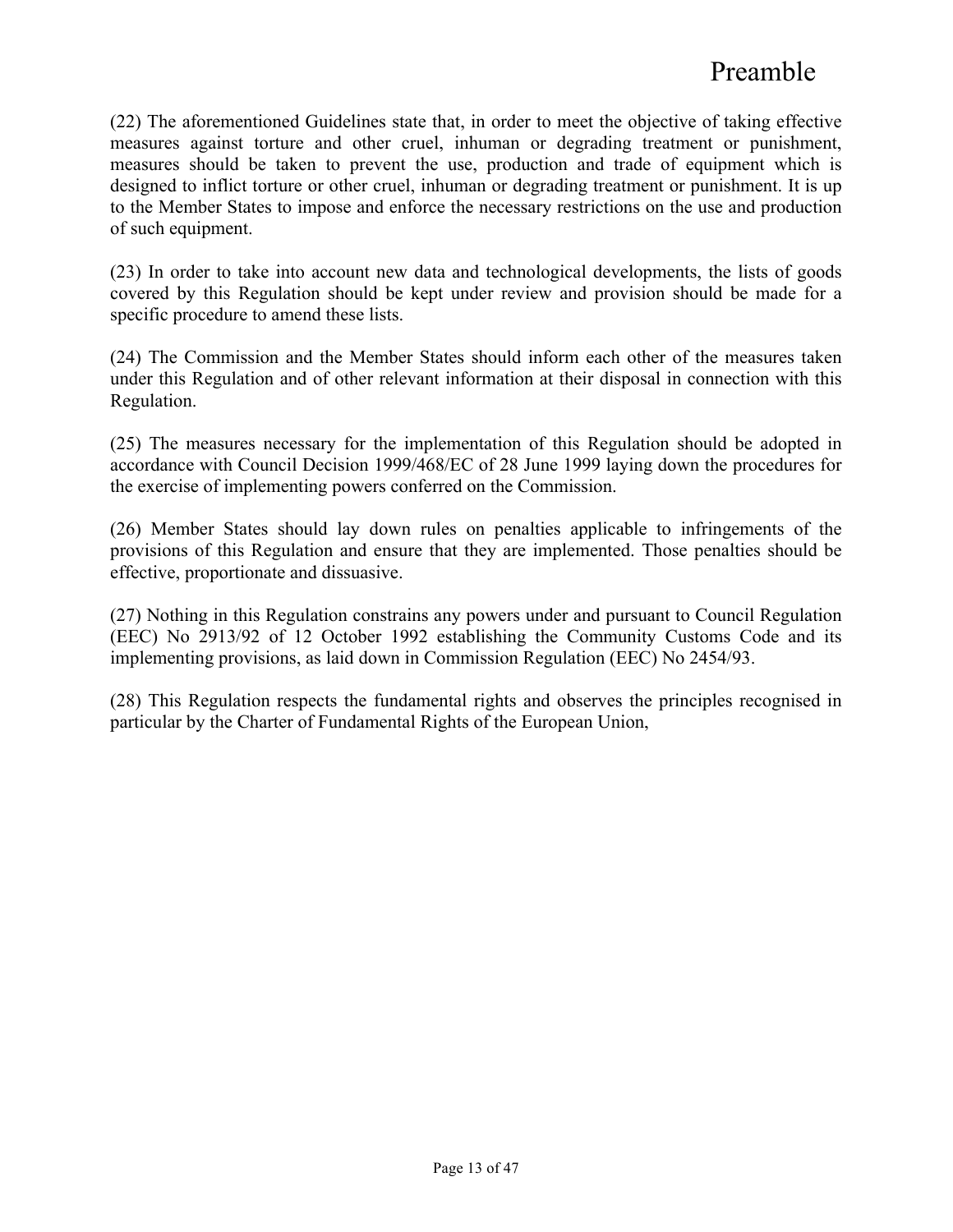## HAS ADOPTED THIS REGULATION:

## **CHAPTER I: Subject matter, scope and definitions**

### **Article 1 Subject matter and scope**

1. This Regulation lays down Community rules governing trade with third countries in goods that could be used for the purpose of capital punishment or for the purpose of torture and other cruel, degrading or inhuman treatment or punishment, and in related technical assistance.

**Comment**: The scope of this Regulation covers exports and imports of torture-related goods and technology outward or inward the European Union. Hence, the transfers between Member States are not submitted to authorisation.

2. This Regulation does not apply to the supply of related technical assistance if that supply involves cross-border movement of natural persons.

**Comment**: Contrary to the Dual-use Regulation, this Regulation has not been completed by a Council Joint Action dedicated specifically to the export control of technical assistance. Nevertheless, the supplies of technical assistance through tangible (*i.e.* instruction manual) or intangible means (*i.e.* instructions send by email or fax) are covered by this Regulation. Only transmission by oral forms through the cross-border movement of natural persons is not covered by this Regulation (*i.e.* a technician sent outside the EU without carrying any controlled information in a tangible form).

| <b>Countries</b> | Controls related to technical assistance that involve cross-<br>border movements of natural persons<br>(Art. 1, co. 2)                                                                                                                                                                       |
|------------------|----------------------------------------------------------------------------------------------------------------------------------------------------------------------------------------------------------------------------------------------------------------------------------------------|
| Austria          | N <sub>O</sub>                                                                                                                                                                                                                                                                               |
| Belgium          | <b>YES</b><br>According to the Ministerial Decree of $26th$ April 2007, granting<br>or receiving technical assistance related to the goods mentioned in<br>the annexes, is prohibited                                                                                                        |
| Bulgaria         | N <sub>O</sub><br>There is no particular mechanism of control over technical<br>assistance that involves cross-border movement of natural persons<br>regarding items which could be used for capital punishment,<br>torture or other cruel, inhuman or degrading treatment or<br>punishment. |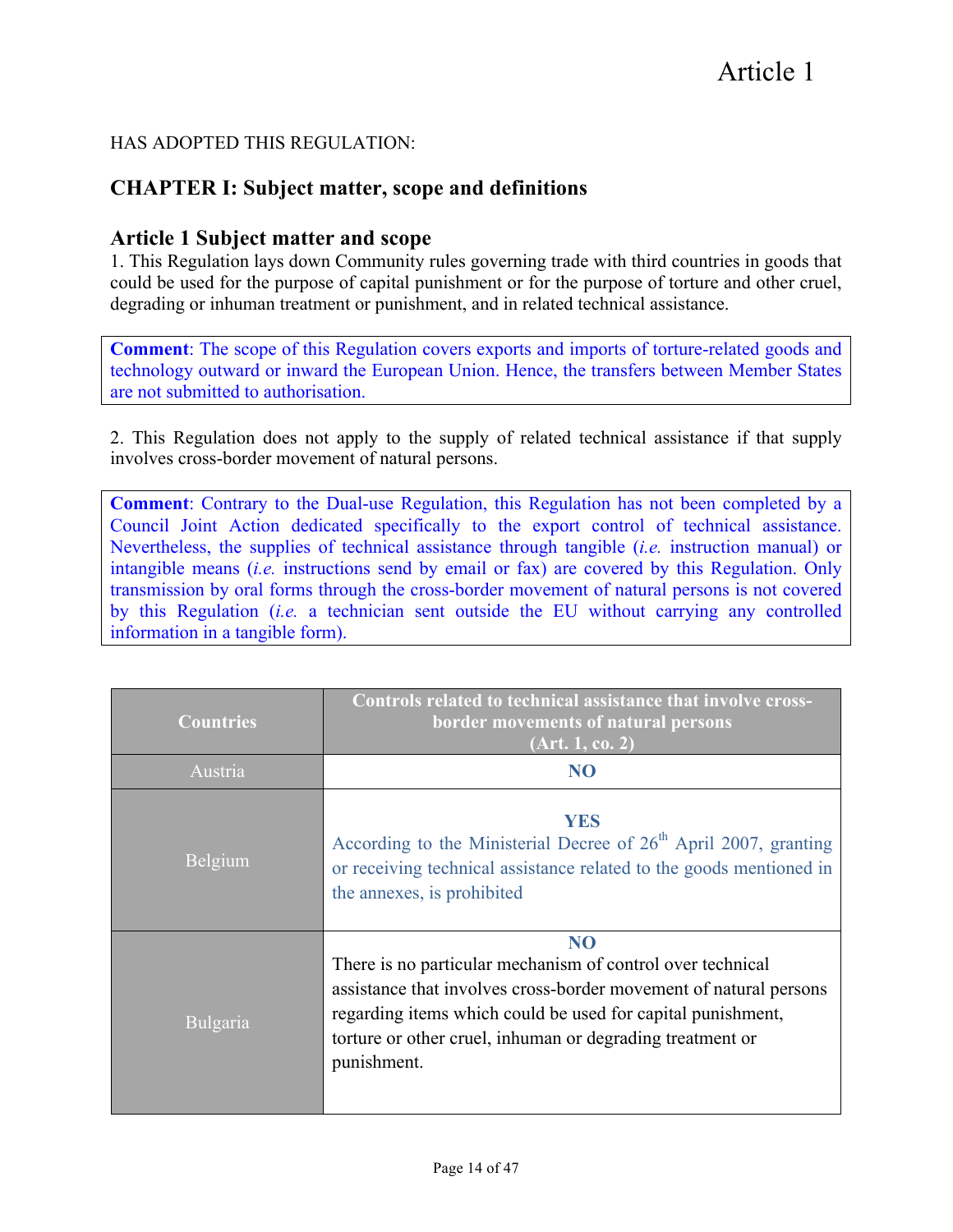# Article 1

| Croatia     | N <sub>O</sub>                                                                                                                                                                                                                                                                                                                                                                                                                                                                                                                                                                                                                                                                                                                                                                                                                                      |
|-------------|-----------------------------------------------------------------------------------------------------------------------------------------------------------------------------------------------------------------------------------------------------------------------------------------------------------------------------------------------------------------------------------------------------------------------------------------------------------------------------------------------------------------------------------------------------------------------------------------------------------------------------------------------------------------------------------------------------------------------------------------------------------------------------------------------------------------------------------------------------|
| Cyprus      | N <sub>O</sub>                                                                                                                                                                                                                                                                                                                                                                                                                                                                                                                                                                                                                                                                                                                                                                                                                                      |
| Denmark     | N <sub>O</sub>                                                                                                                                                                                                                                                                                                                                                                                                                                                                                                                                                                                                                                                                                                                                                                                                                                      |
| Estonia     | N <sub>O</sub><br>Nevertheless, Estonian national legislation does not make a<br>distinction on the way of transfer of technical assistance.                                                                                                                                                                                                                                                                                                                                                                                                                                                                                                                                                                                                                                                                                                        |
| France      | N <sub>O</sub>                                                                                                                                                                                                                                                                                                                                                                                                                                                                                                                                                                                                                                                                                                                                                                                                                                      |
| Germany     | N <sub>O</sub>                                                                                                                                                                                                                                                                                                                                                                                                                                                                                                                                                                                                                                                                                                                                                                                                                                      |
| Hungary     | <b>YES</b><br>Hungary applies controls to related technical assistance. However<br>licenses may only be issued to legal persons and not to natural<br>persons. Article 1.15 of Government Decree 160/2011 (VIII.18.)<br>on licensing the export, import, transfer and transit of military<br>equipment, military services and certification of undertakings<br>provides for a definition of related technical assistance. The same<br>procedural rules apply as in case of military items falling under the<br>Gov. Decree.                                                                                                                                                                                                                                                                                                                         |
| Latvia      | N <sub>O</sub><br>There is no particular mechanism of control over technical<br>assistance that involves cross-border movement of natural persons<br>regarding items which could be used for capital punishment,<br>torture or other cruel, inhuman or degrading treatment or<br>punishment. Transmission of technical assistance by oral forms<br>(without presence of any information in a tangible form), for items<br>which could be used for capital punishment, torture or other cruel,<br>inhuman or degrading treatment or punishment, is not restricted by<br>any particular law or regulation. Only when technical assistance<br>provided by natural person in oral form is regarded as a matter of<br>public safety, national or international security, Latvia's security<br>services may apply restrictions on movement natural person |
| Lithuania   | N <sub>O</sub>                                                                                                                                                                                                                                                                                                                                                                                                                                                                                                                                                                                                                                                                                                                                                                                                                                      |
| Netherlands | N <sub>O</sub>                                                                                                                                                                                                                                                                                                                                                                                                                                                                                                                                                                                                                                                                                                                                                                                                                                      |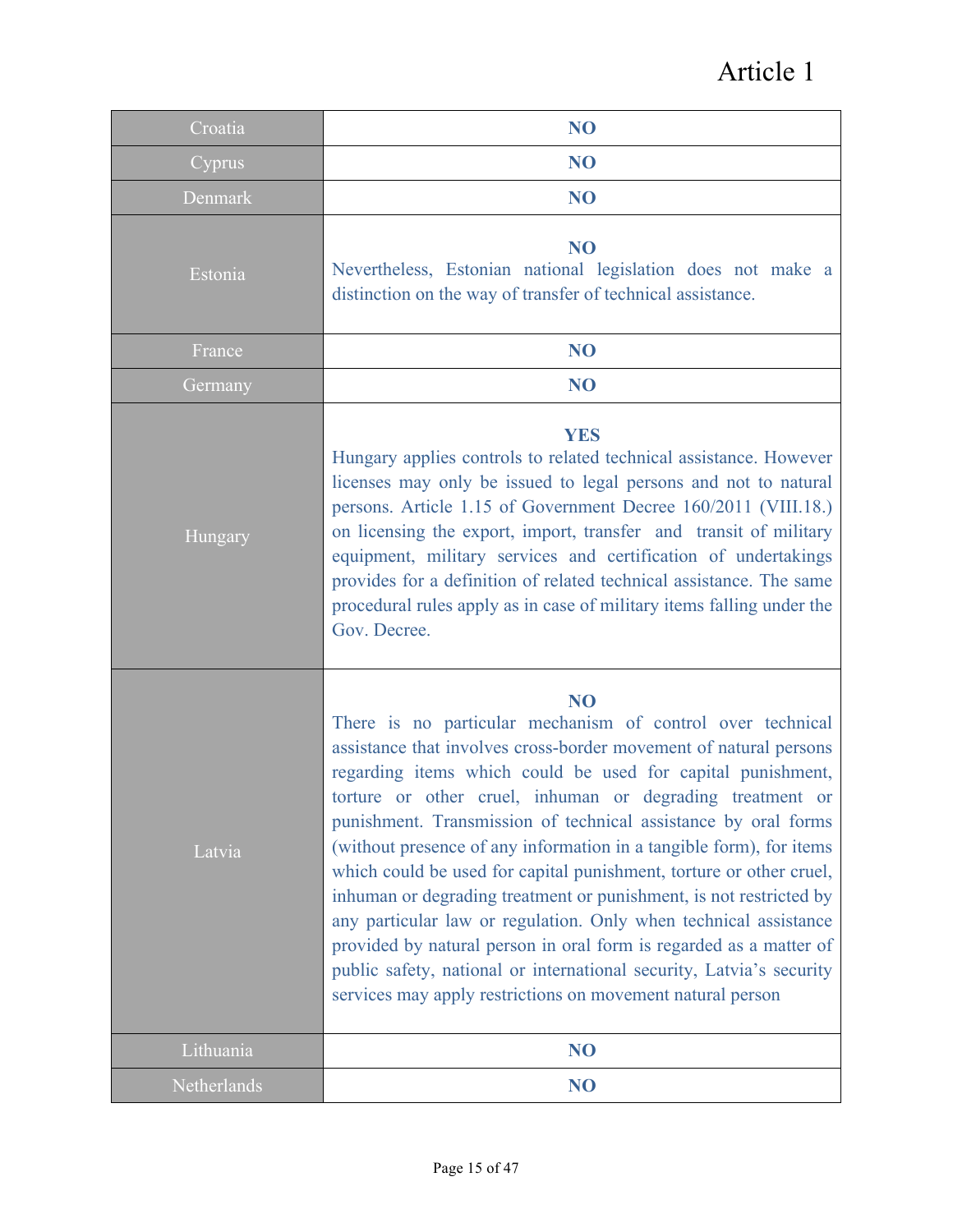# Article 1

| Poland   | NO                                                                                                                                      |
|----------|-----------------------------------------------------------------------------------------------------------------------------------------|
| Slovakia | <b>YES</b><br>Article 9 of Act 474/2007.<br>Customs administration carries out the controls as stated in article<br>10 of Act 474/2007. |
| Slovenia | N <sub>O</sub>                                                                                                                          |
| Sweden   |                                                                                                                                         |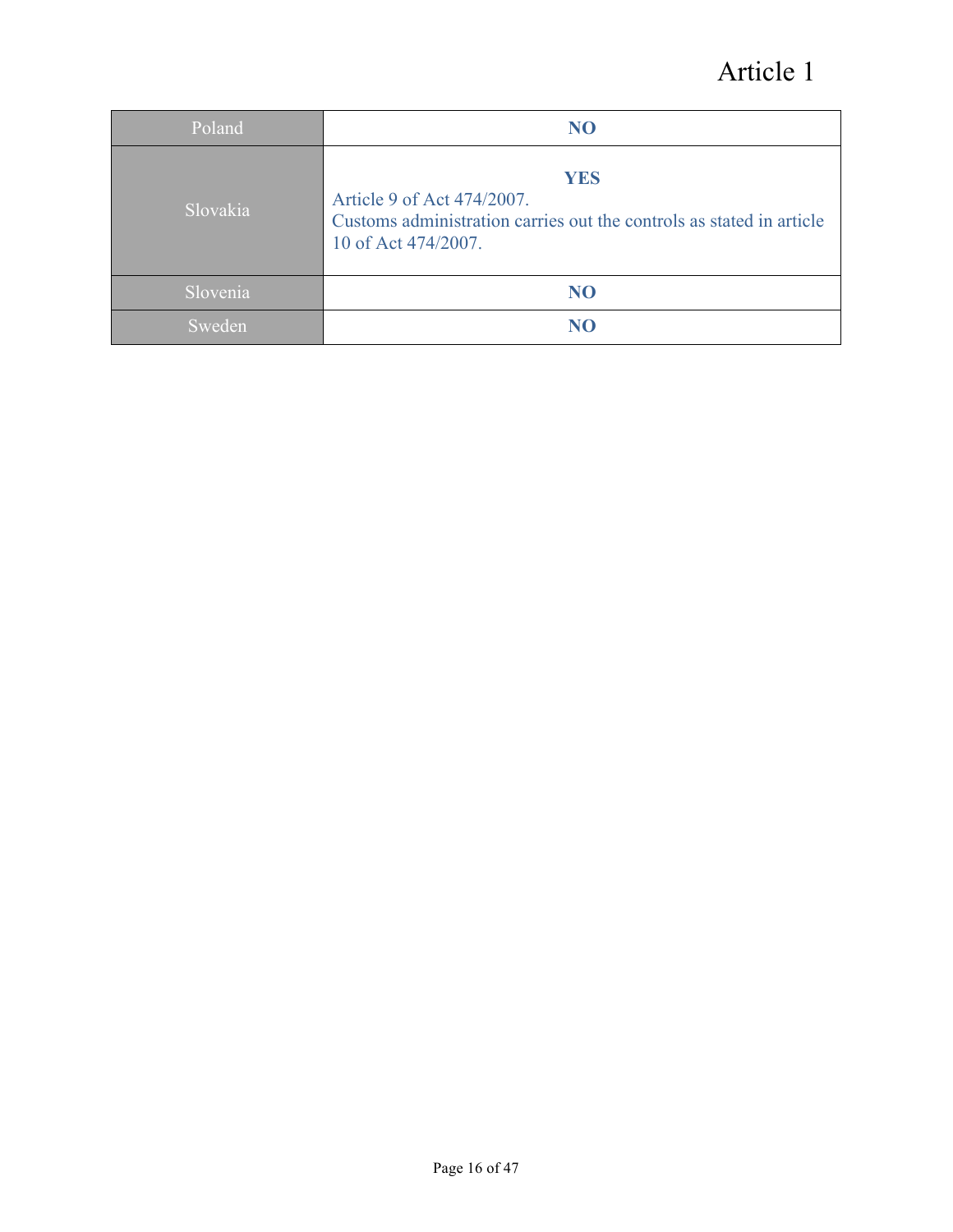## **Article 2 Definitions**

For the purposes of this Regulation:

(a) "torture" means any act by which severe pain or suffering, whether physical or mental, is intentionally inflicted on a person for such purposes as obtaining from that person or from a third person information or a confession, punishing that person for an act that either that person or a third person has committed or is suspected of having committed, or intimidating or coercing that person or a third person, or for any reason based on discrimination of any kind, when such pain or suffering is inflicted either by or at the instigation of, or with the consent or acquiescence of, a public official or other person acting in an official capacity. It does not, however, include pain or suffering arising only from, inherent in or incidental to, lawful penalties;

(b) "other cruel, inhuman or degrading treatment or punishment" means any act by which significant pain or suffering, whether physical or mental, is inflicted on a person, when such pain or suffering is inflicted either by or at the instigation of, or with the consent or acquiescence of, a public official or other person acting in an official capacity. It does not, however, include pain or suffering arising only from, inherent in or incidental to, lawful penalties;

(c) "law enforcement authority" means any authority in a third country responsible for preventing, detecting, investigating, combating and punishing criminal offences, including, but not limited to, the police, any prosecutor, any judicial authority, any public or private prison authority and, where appropriate, any of the state security forces and military authorities;

(d) "export" means any departure of goods from the customs territory of the Community, including the departure of goods that requires a customs declaration and the departure of goods after their storage in a free zone of control type I or free warehouse within the meaning of Regulation (EEC) No 2913/92;

(e) "import" means any entry of goods into the customs territory of the Community, including temporary storage, the placing in a free zone or free warehouse, the placing under a suspensive procedure and the release for free circulation within the meaning of Regulation (EEC) No 2913/92;

(f) "technical assistance" means any technical support related to repairs, development, manufacture, testing, maintenance, assembly or any other technical service, and may take forms such as instruction, advice, training, transmission of working knowledge or skills or consulting services. Technical assistance includes verbal forms of assistance and assistance provided by electronic means;

(g) "museum" means a non-profit making, permanent institution in the service of society and of its development, and open to the public, which acquires, conserves, researches, communicates and exhibits, for purposes of study, education and enjoyment, material evidence of people and their environment;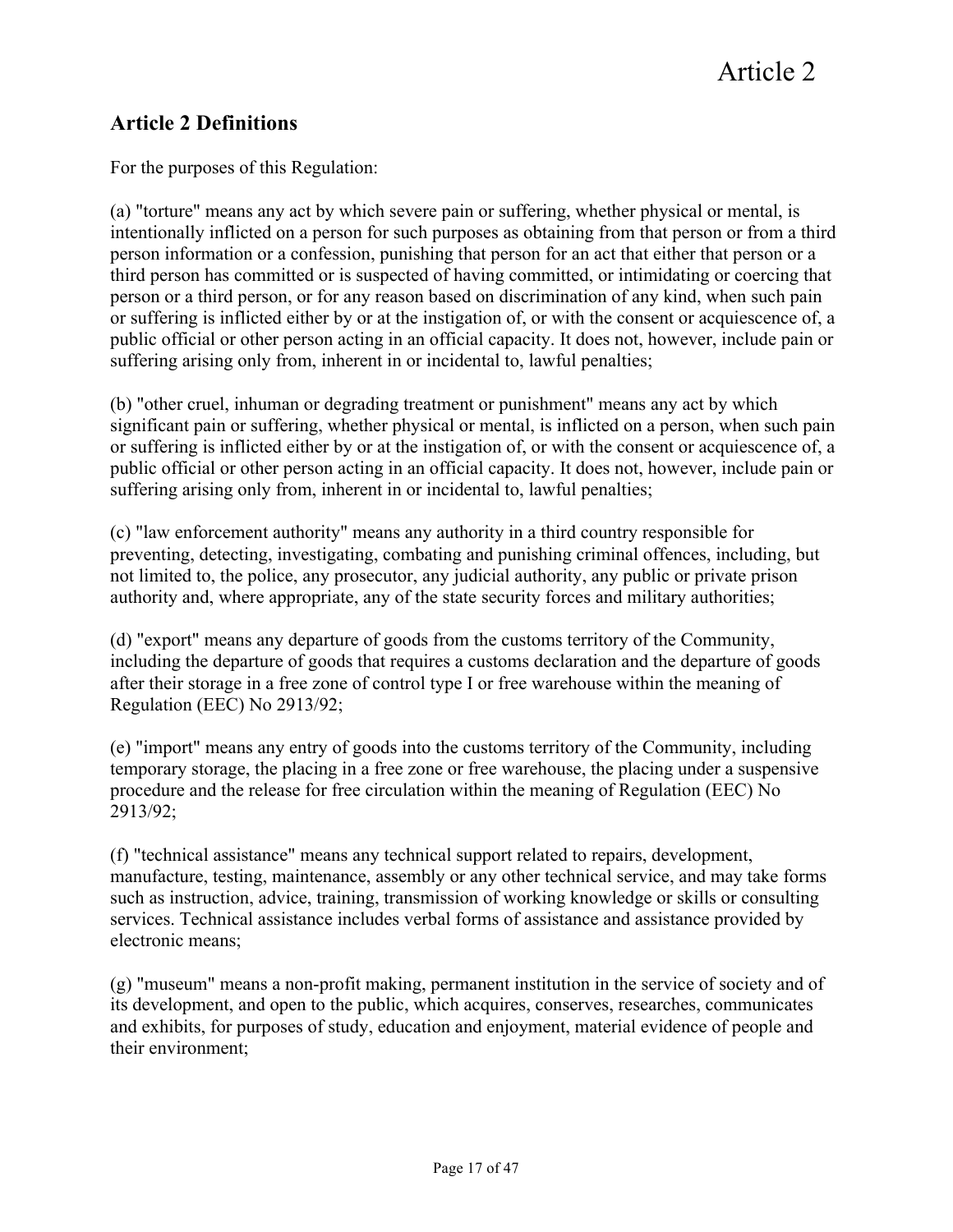(h) "competent authority" means an authority of one of the Member States, as listed in Annex I, which in accordance with Article 8(1) is entitled to make a decision on an application for an authorisation;

- (i) "applicant" means
	- 1. in the case of exports referred to in Article 3 or 5, any natural or legal person that holds a contract with a consignee in a country to which the goods will be exported and that has the power for determining the sending of goods controlled by this Regulation out of the customs territory of the Community at the time when the customs declaration is accepted. If no export contract has been concluded or if the holder of the contract does not act on its own behalf, the power for determining the sending of the item out of the customs territory of the Community shall be decisive;
	- 2. where, in the case of such exports, the benefit of a right to dispose of the goods belongs to a person established outside the Community pursuant to the contract on which the exports are based, the contracting party established in the Community;

**Comment:** It should be noted that paragraphs 1 and 2 of Article 2(i) of this Regulation are cumulative. In addition, the definition of the term "**applicant**" for this Regulation is rather similar to the one of "**exporter**" established by the Article 2(3) of the Dual-Use Regulation 428/2009.

- 3. in the case of supplies of technical assistance referred to in Article 3, the natural or legal person that will supply the service; and
- 4. in the case of imports and supplies of technical assistance referred to in Article 4, the museum that will display the goods.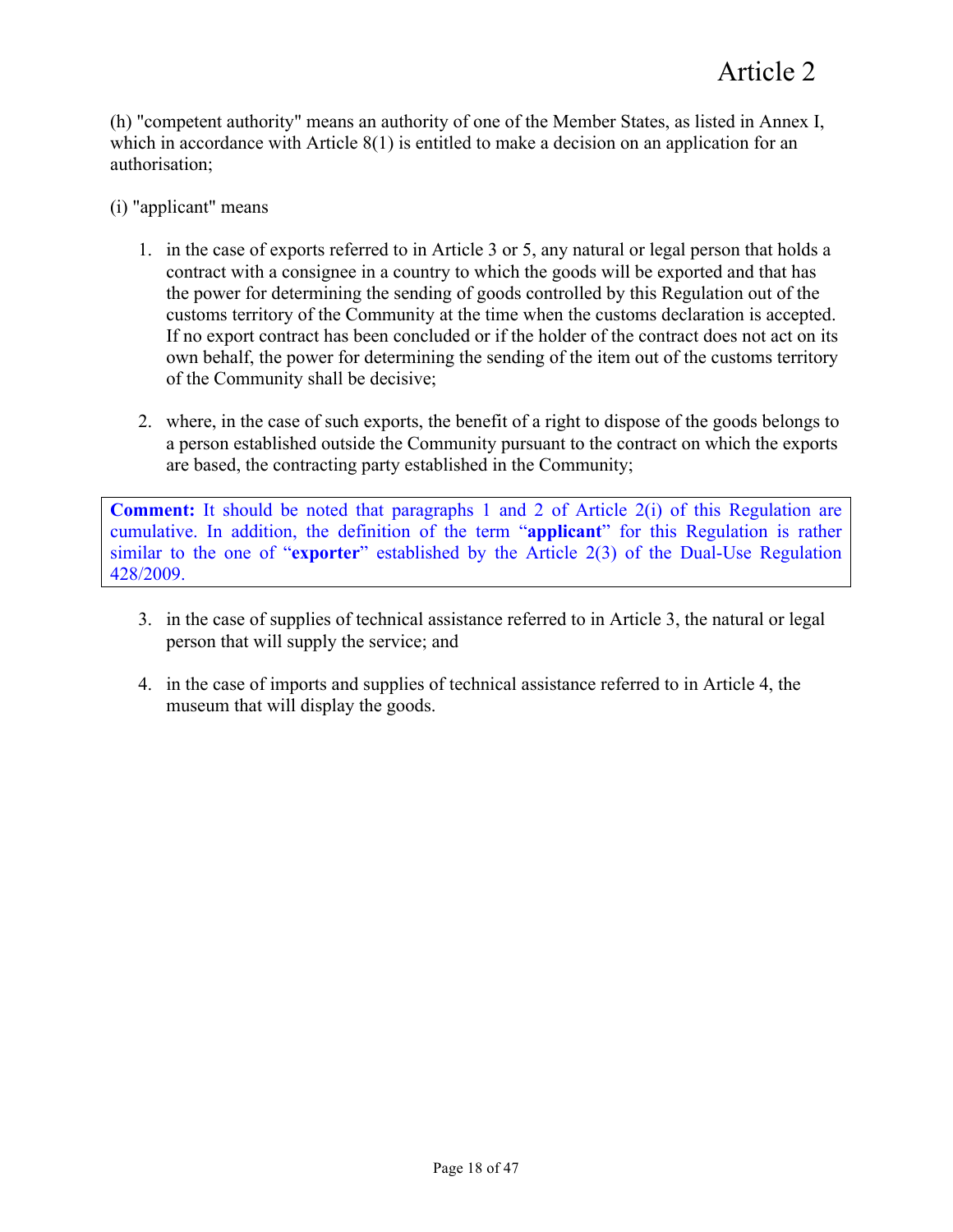# **CHAPTER II Goods which have no practical use other than for the purposes of capital punishment, torture and other cruel, inhuman or degrading treatment or punishment**

| <b>Type of Control</b>       | <b>Content</b>                                                                                                                                                                                                                                                                                                                                                                                                                                                                                                                                                                                                                                                                                                                                                                     | Reference                      |
|------------------------------|------------------------------------------------------------------------------------------------------------------------------------------------------------------------------------------------------------------------------------------------------------------------------------------------------------------------------------------------------------------------------------------------------------------------------------------------------------------------------------------------------------------------------------------------------------------------------------------------------------------------------------------------------------------------------------------------------------------------------------------------------------------------------------|--------------------------------|
| <b>Export Prohibition</b>    | Goods listed in Annex II which have no practical<br>use other than for the purpose of capital punishment,<br>torture and other cruel, inhuman or degrading<br>treatment or punishment;<br>Supply of technical assistance related to goods listed<br>in Annex II;<br>Derogation if demonstrated that goods will be used<br>for the exclusive purpose of public display in a<br>museum in view of their historic significance.                                                                                                                                                                                                                                                                                                                                                       | Regulation<br><b>Article 3</b> |
| <b>Import Prohibition</b>    | Goods listed in Annex II which have no practical<br>use other than for the purpose of capital punishment,<br>torture and other cruel, inhuman or degrading<br>treatment or punishment;<br>Supply of technical assistance related to goods listed<br>in Annex II:<br>Derogation if demonstrated that the goods will be<br>used for the exclusive purpose of public display in a<br>museum in view of their historic significance.                                                                                                                                                                                                                                                                                                                                                   | Regulation<br><b>Article 4</b> |
| Authorisation<br>Requirement | Goods listed in Annex III that could be used for the<br>purpose of torture and other cruel, inhuman or<br>degrading treatment or punishment;<br>No authorisation required for goods exclusively<br>passing Community customs territory;<br>Derogation for territories listed in Annex IV,<br>provided that the goods are used by an authority in<br>charge of law enforcement;<br>Derogation for third countries, provided that the<br>goods are used by military/civil personnel of a<br>Member State involved in:<br>- EU or UN peace keeping operation in the third<br>country concerned,<br>- EU or UN crisis management operation in the third<br>country concerned,<br>- Operation based on agreements between Member<br>States and third countries in the field of defence. | <b>Article 5</b><br>Regulation |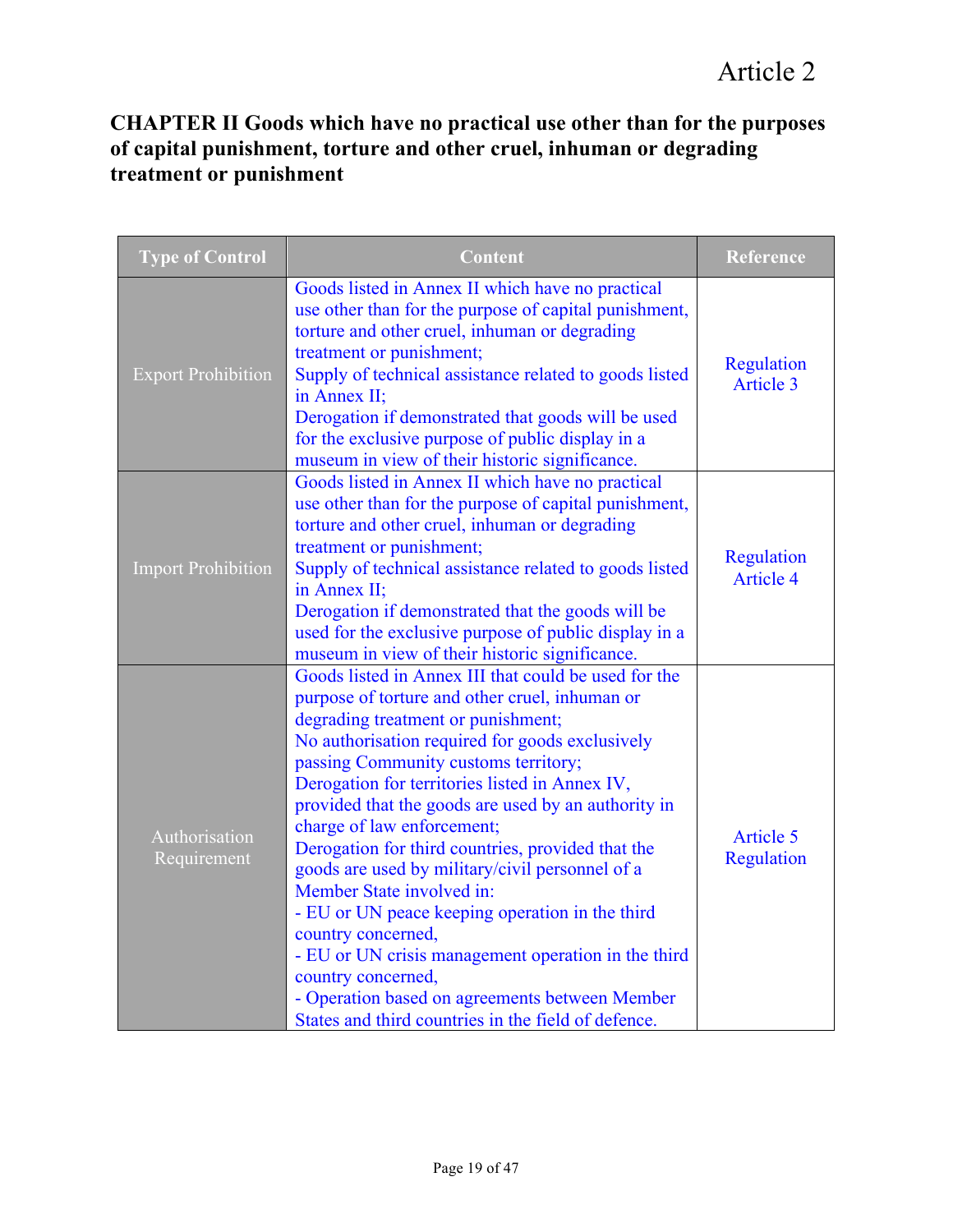## **Article 3 Export prohibition**

1. Any export of goods which have no practical use other than for the purpose of capital punishment or for the purpose of torture and other cruel, inhuman or degrading treatment or punishment, listed in Annex II, shall be prohibited, irrespective of the origin of such equipment.

The supply of technical assistance related to goods listed in Annex II, whether for consideration or not, from the customs territory of the Community, to any person, entity or body in a third country shall be prohibited.

**Comment**: As stated by Article 1.2 the supply of technical assistance involving cross-border movement of natural persons is, in principle, not covered by this prohibition. Nevertheless it can be prohibited by Member States' legislations.

2. By way of derogation from paragraph 1, the competent authority may authorise an export of goods listed in Annex II, and the supply of related technical assistance, if it is demonstrated that, in the country to which the goods will be exported, such goods will be used for the exclusive purpose of public display in a museum in view of their historic significance.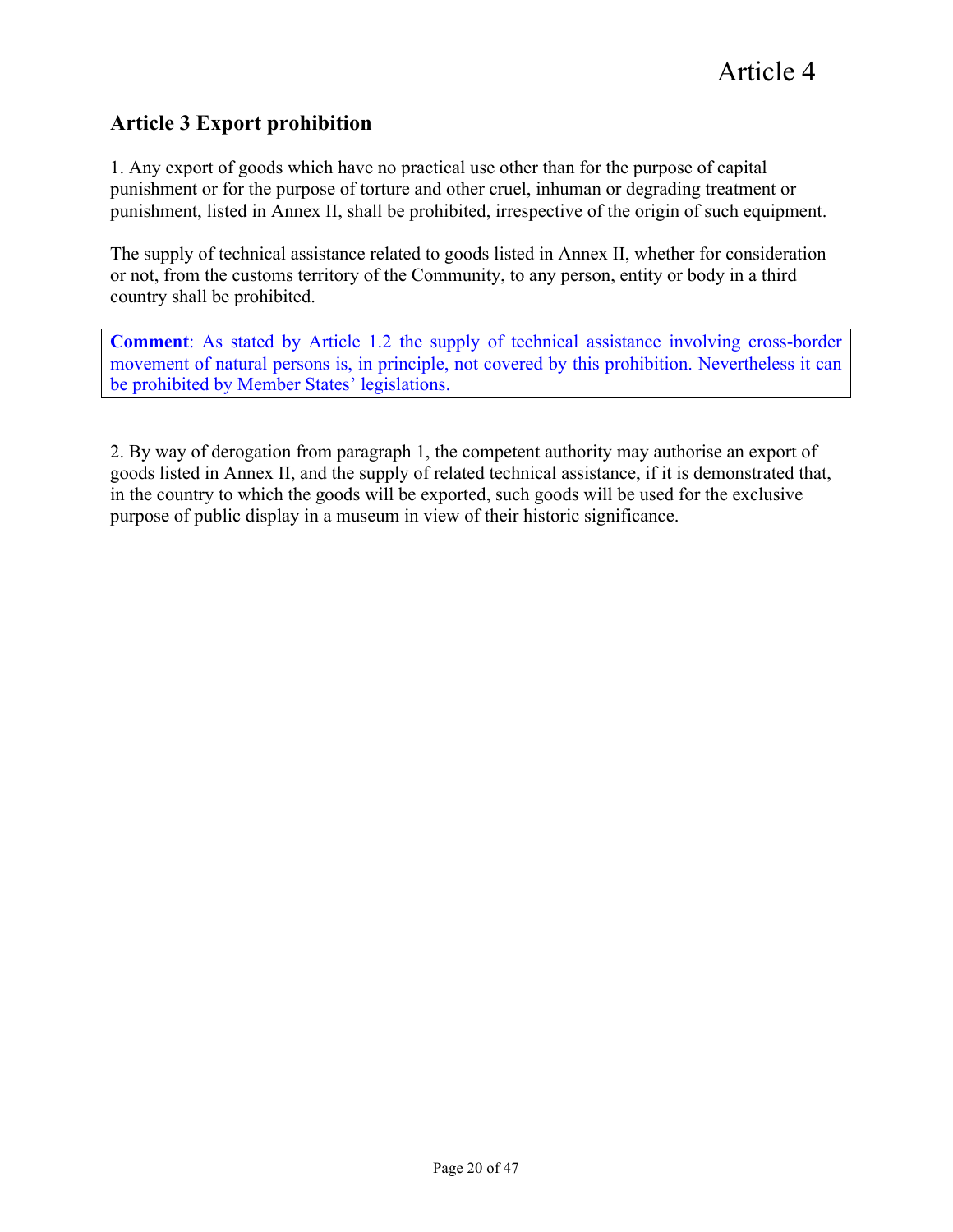| <b>Countries</b> | Criteria considered by Member States to grant or not the<br>export authorisation<br>(Art. 3.2)                                                                                                                                                                                                                                                                                                                                                                                                                                                                                                                                                                                                                                                                            |
|------------------|---------------------------------------------------------------------------------------------------------------------------------------------------------------------------------------------------------------------------------------------------------------------------------------------------------------------------------------------------------------------------------------------------------------------------------------------------------------------------------------------------------------------------------------------------------------------------------------------------------------------------------------------------------------------------------------------------------------------------------------------------------------------------|
| Austria          | <b>YES</b><br>The criteria of Art. 3 through 12 of the Austrian Foreign Economy<br>Act are applicable including the criterion concerning human rights<br>(no use for internal repression or serious human rights violations)<br>and the criterion concerning a deviation for the purposes of human<br>rights violations.                                                                                                                                                                                                                                                                                                                                                                                                                                                  |
| Belgium          | N <sub>O</sub><br>No formal criteria. However, the FPS Economy has not received<br>any application for export of such goods.                                                                                                                                                                                                                                                                                                                                                                                                                                                                                                                                                                                                                                              |
| Bulgaria         | <b>YES</b><br>According to Art. 3, par. 1 of the Act of implementation of<br>Council Resolution No 1236/2005 the persons applying for<br>issuing an authorisation shall submit to the Ministry of Economy<br>and Energy an application and the following documents:<br>1. Filled in form model - Annex V of Regulation 1236/2005;<br>2. Copy of the document certifying the technical and the<br>functional characteristics of the product;<br>3. Import authorisation and/or a document by the end user<br>certifying the final end use of the goods;<br>4. Copy of the document confirming the foreign trade relations<br>between the transaction's parties.<br>So far the Ministry of Economy and Energy has not received any<br>application for export of such goods. |
| Croatia          | <b>YES</b><br>In the process of issuing export or import license for goods listed<br>in Annex II. Regulation (EC) 1236/2005 State office will request a<br>confirmation from the Ministry of Culture that the export of the<br>goods in accordance with Article 3 paragraph 2, and imports of<br>goods in accordance with Article 4 paragraph 2 of the Council<br>Resolution (EC) No 1236/2005.<br>If the Ministry of Culture does not submit a confirmation within                                                                                                                                                                                                                                                                                                       |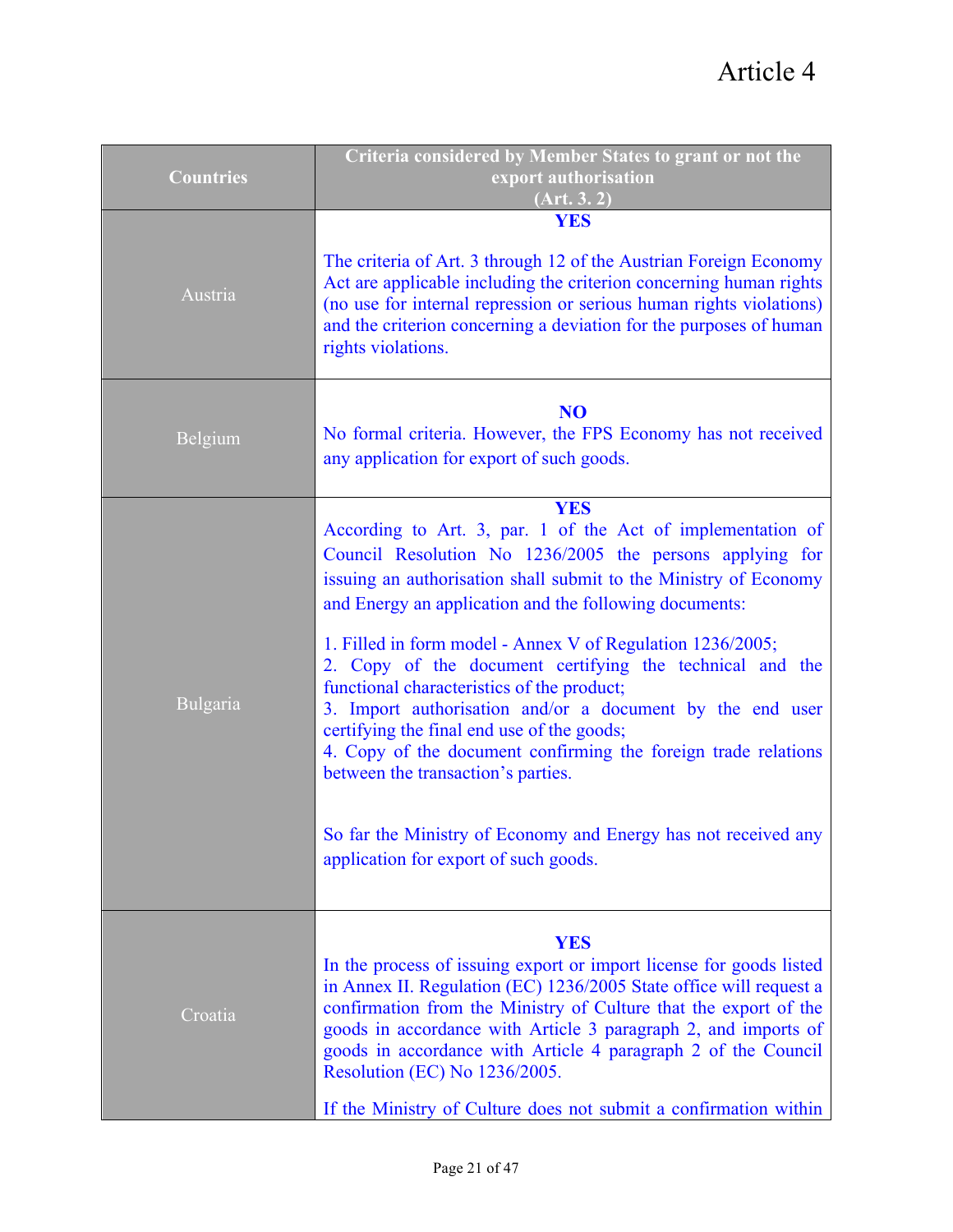# Article 4

|         | 15 days from receipt of the request for confirmation, and does not<br>request an extension of this time period, it shall be deemed that<br>the export of the goods is in accordance with Article 3 paragraph<br>2, and imports of goods in accordance with Article 4 paragraph 2<br>of the Council Resolution (EC) No 1236/2005                                                                                                                                                                                                                                                                                                                                                                                                                                    |
|---------|--------------------------------------------------------------------------------------------------------------------------------------------------------------------------------------------------------------------------------------------------------------------------------------------------------------------------------------------------------------------------------------------------------------------------------------------------------------------------------------------------------------------------------------------------------------------------------------------------------------------------------------------------------------------------------------------------------------------------------------------------------------------|
| Cyprus  | N <sub>O</sub>                                                                                                                                                                                                                                                                                                                                                                                                                                                                                                                                                                                                                                                                                                                                                     |
| Denmark | N <sub>O</sub>                                                                                                                                                                                                                                                                                                                                                                                                                                                                                                                                                                                                                                                                                                                                                     |
| Estonia | N <sub>O</sub><br>No defined criteria. As the regulation stipulates, the exporter must<br>prove that these goods will be used for the exclusive purpose of<br>public display in a museum in view of their historic significance                                                                                                                                                                                                                                                                                                                                                                                                                                                                                                                                    |
| France  | <b>YES</b><br>Throughout an inter ministerial consultation by Ministry of<br>Internal Affairs, Ministry of Foreign Affairs and Ministry of<br>Defense.                                                                                                                                                                                                                                                                                                                                                                                                                                                                                                                                                                                                             |
| Germany | <b>YES</b><br>The criteria are the same that the one defined by Article 6 of this<br><b>Council Regulation</b>                                                                                                                                                                                                                                                                                                                                                                                                                                                                                                                                                                                                                                                     |
| Hungary | N <sub>O</sub><br>Hungary does not apply derogation (Art 3.2) in its national<br>legislation to the general export prohibition.                                                                                                                                                                                                                                                                                                                                                                                                                                                                                                                                                                                                                                    |
| Latvia  | <b>YES</b><br>Additional criteria is defined by the Regulation of Cabinet of<br>Ministers of the Republic of Latvia No 927 Procedures for the<br>Issuance of Export and Import Authorisations for Goods, Which<br>Could be Used for Capital Punishment, Torture or Other Cruel,<br>Inhuman or Degrading Treatment or Punishment (adopted on<br>14.11.2008). According to Article 5 of Council Regulation No.<br>1236/2005, an applicant (legal or natural person) must provide: an<br>export transaction contract or its copy, a confirmation of the end-<br>$use - if the goods are going to be exhibited in a museum and a$<br>confirmation that the goods will be used for the declared purposes<br>only and will not be utilised for torture.<br>Contents of a |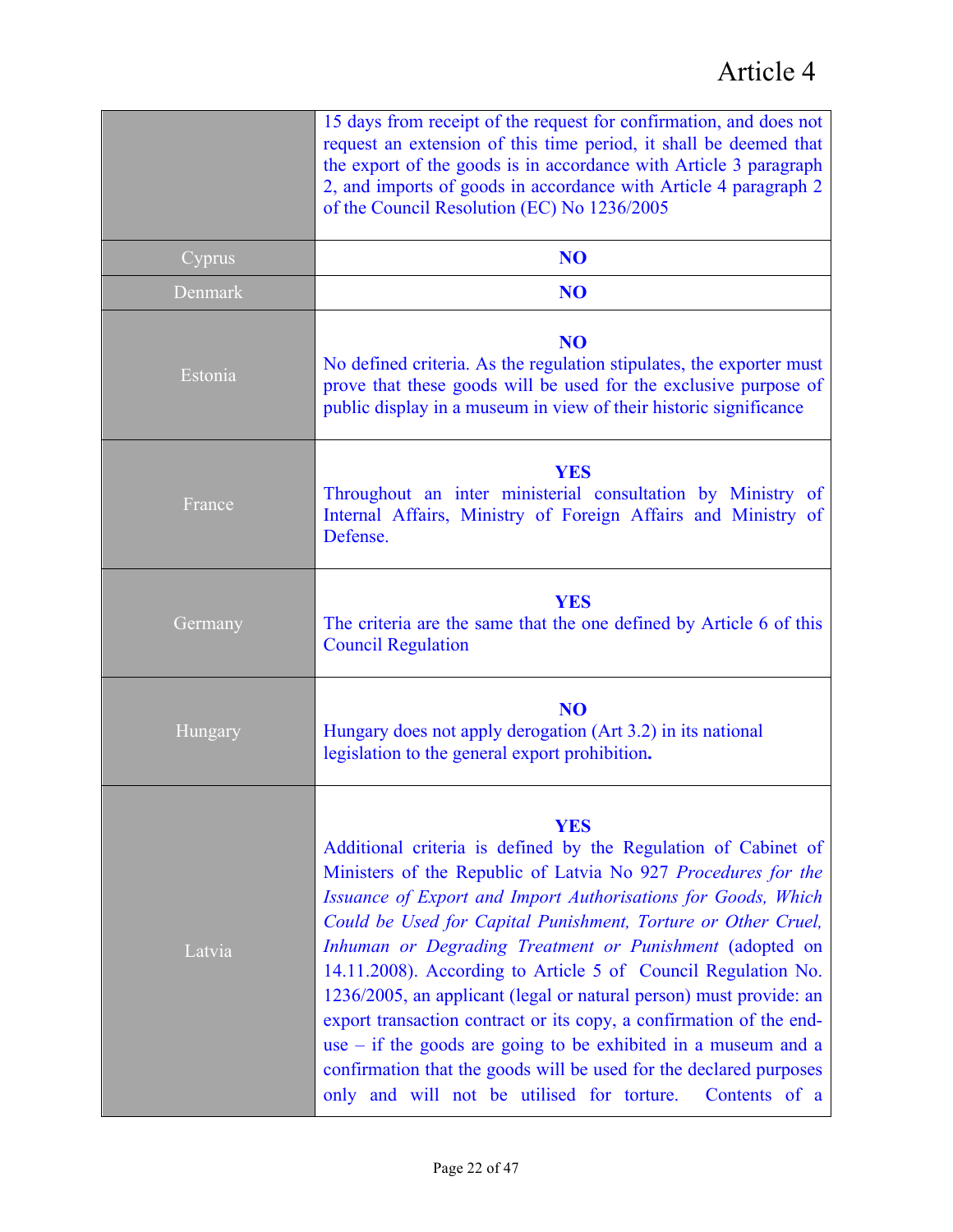| confirmation of the end-use is further explained in Article 6 of the<br>Regulation, where, apart from personal and contact information of<br>end user of the goods and the state of end-use, also a reference to<br>the contract by and between the exporter of goods and the end<br>user of the goods and a confirmation that the goods will be used<br>for the declared purposes only and will not be utilised for torture,<br>is required. Also an official agreement between museums of<br>Latvia and destination country (according to the Article 91 of the<br>Regulation of Cabinet of Ministers of the Republic of Latvia No<br>956 (adopted on 21.11.2006) Regulations Regarding the National<br>Holdings of Museums may provide basis for permitting an export<br>as a confirmation of end-use of goods. |
|--------------------------------------------------------------------------------------------------------------------------------------------------------------------------------------------------------------------------------------------------------------------------------------------------------------------------------------------------------------------------------------------------------------------------------------------------------------------------------------------------------------------------------------------------------------------------------------------------------------------------------------------------------------------------------------------------------------------------------------------------------------------------------------------------------------------|
| NO <sub>1</sub>                                                                                                                                                                                                                                                                                                                                                                                                                                                                                                                                                                                                                                                                                                                                                                                                    |
| N <sub>O</sub><br>In addition to the criteria mentioned in Article 6 of the Regulation<br>No criteria has been predefined in national legislation. Authorities<br>do consider several 'relevant considerations' when deciding upon<br>a license application. These considerations concern end-user, type<br>of end-use, risk of diversion, considerations of national foreign<br>security<br>policy<br>international<br>and<br>obligations<br>and<br>and<br>commitments.                                                                                                                                                                                                                                                                                                                                           |
| <b>YES</b><br>Goods Ordinance of the Minister of Economy of 7 June 2006 on<br>import licenses from or to a third country of certain goods which<br>could be used for punishment or torture (Journal of Laws of 2006)<br>No. 118, poz.806). The application for a permit on export of<br>goods listed in Annex II of Council Resolution No 1236/2005<br>must be accompanied be the end-user's declaration containing:<br>- a name of the final destination's country<br>- an end-user's name and address<br>an description, quantity and value of exported<br>commodity<br>- end-uses' declaration<br>- list of intermediary customer and purchasers<br>Regarding export of goods to the third county, an and-user<br>declaration shall be approved by Poland-based competent                                       |
|                                                                                                                                                                                                                                                                                                                                                                                                                                                                                                                                                                                                                                                                                                                                                                                                                    |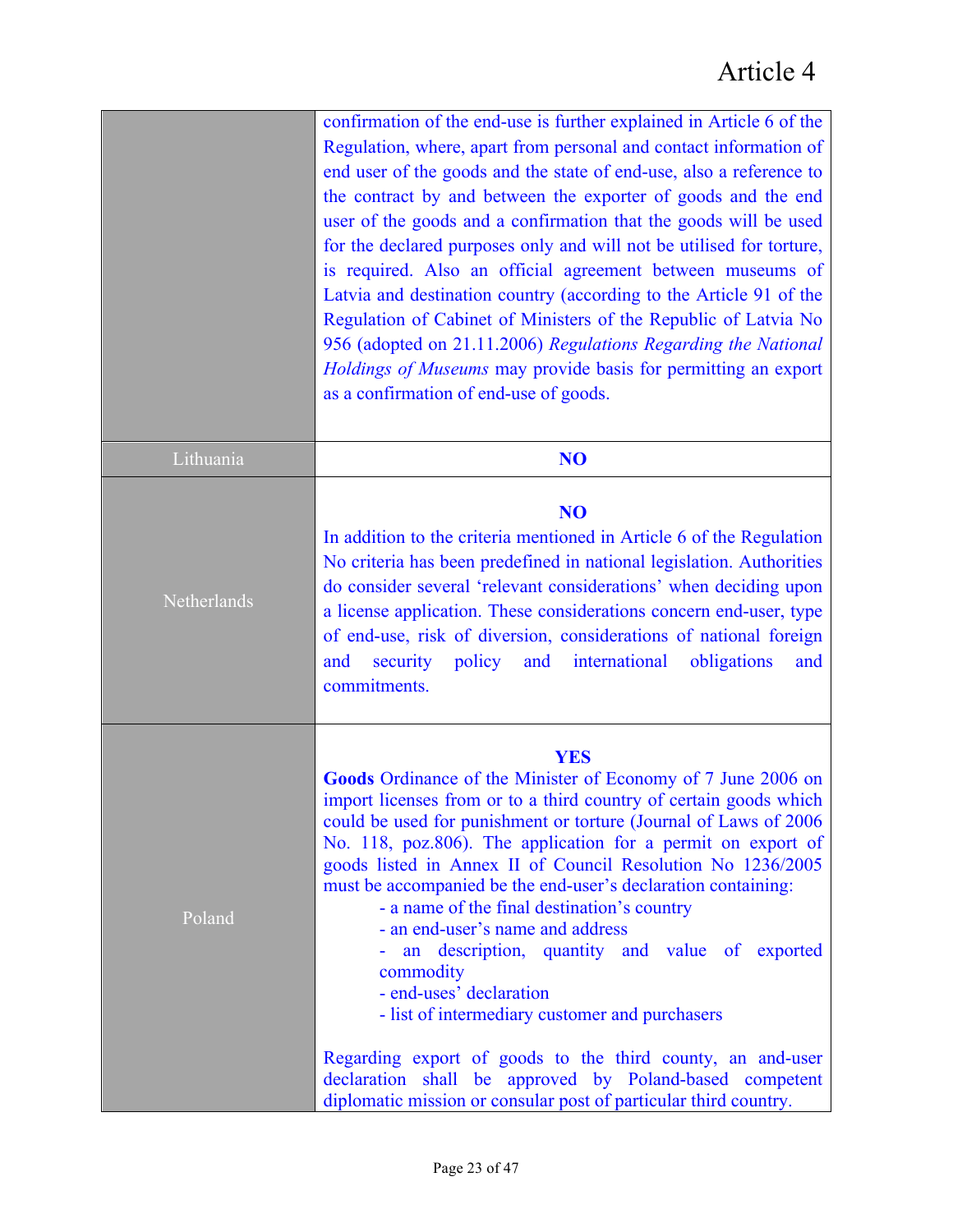|          | To the application for a permit on export of goods, besides listed<br>above documents, applicant shall attached:                                                                                                                                                                                                                                                                                                               |
|----------|--------------------------------------------------------------------------------------------------------------------------------------------------------------------------------------------------------------------------------------------------------------------------------------------------------------------------------------------------------------------------------------------------------------------------------|
|          | 1) one of the following documents:<br>a) the copy of a agreement with third-country customer, to<br>whom the goods shall be exported                                                                                                                                                                                                                                                                                           |
|          | b) the copy of the legal right to dispose of a commodity for<br>export, provided that the applicant is entitled to dispose of                                                                                                                                                                                                                                                                                                  |
|          | this commodity<br>c) the copy of concluded agreement with a person who is<br>entitled to dispose of this commodity, authorizing its<br>export, along with a copy of document corroborating the<br>legal right of this person to dispose of a commodity which<br>is the subject of the application.<br>d) a power of attorney issued by a person who has the legal<br>right to dispose of this commodity, along with a document |
|          | corroborating the legal right to dispose of this commodity<br>by a principal                                                                                                                                                                                                                                                                                                                                                   |
|          | 2) concerning an application for export of goods, a statement of a<br>person having the right to make a declaration of intent on behalf<br>of museum, that exported goods, in the view of their historic<br>significance, are for museum purposes only, is also required.                                                                                                                                                      |
|          | <b>Technical assistance</b> Ordinance of the Minister of Economy of 7<br>June 2006 on licenses delivering or receiving technical assistance<br>of certain goods which could be used for punishment or torture<br>(Journal of Laws of 2006 No. 118, poz.807). For the application<br>for an export authorisation of goods the following documents<br>must be attached:                                                          |
|          | 1) a statement of a person having the right to make a<br>declaration of intent on behalf of museum, that exported<br>goods in the view of their historic significance are for<br>museum purposes only                                                                                                                                                                                                                          |
|          | 2) a authenticated by a notary or competent authority<br>certified true copy of an agreement with museum on<br>provision of technical assistance.                                                                                                                                                                                                                                                                              |
|          | Provided that the technical assistance would be provided<br>to the third country form the customs territory of<br>Community the statement must be approved by Poland-<br>based competent diplomatic mission or consular post of<br>this country                                                                                                                                                                                |
| Slovakia | <b>YES</b><br>Criteria are defined by Articles 3, 4 and 5 of Act 474/2007                                                                                                                                                                                                                                                                                                                                                      |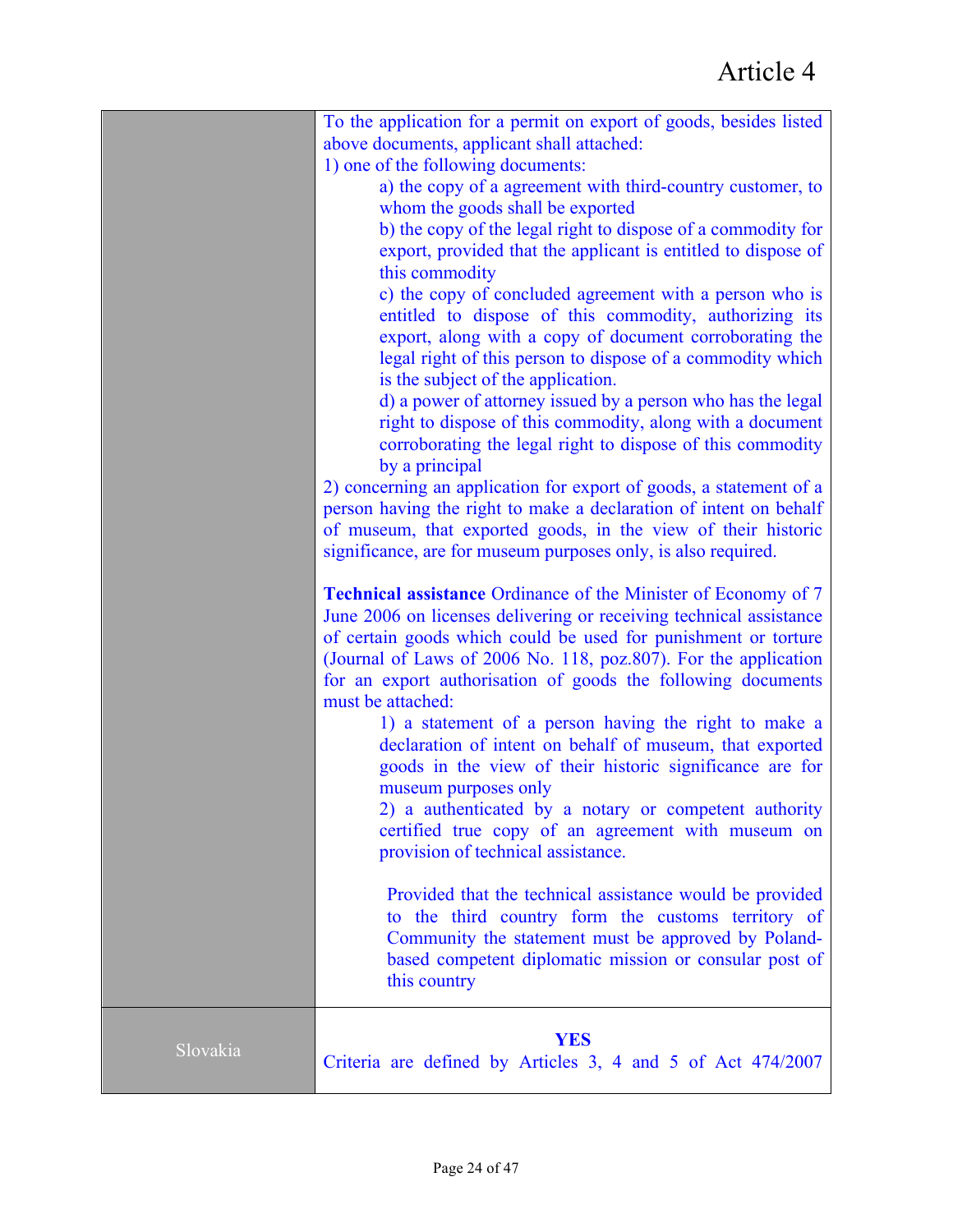| Slovenia | NO <sub>1</sub><br>In the case of derogation from paragraph 1 Article 3 or paragraph<br>1 Article 4 of Council Regulation 1236/2005/EC the criteria for<br>issuing an authorisation are the same as the one defined in Article<br>6 of Council Regulation 1236/2005/EC and fulfilment of<br>conditions set in paragraph 2 of Article 3 and paragraph 2 of<br>Article 4 of Council Regulation 1236/2005/EC. |
|----------|------------------------------------------------------------------------------------------------------------------------------------------------------------------------------------------------------------------------------------------------------------------------------------------------------------------------------------------------------------------------------------------------------------|
| Sweden   | NO                                                                                                                                                                                                                                                                                                                                                                                                         |

# **Article 4 Import prohibition**

1. Any import of goods listed in Annex II shall be prohibited, irrespective of the origin of such goods.

The acceptance by a person, entity or body in the customs territory of the Community of technical assistance related to goods listed in Annex II, supplied from a third country, whether for consideration or not, by any person, entity or body shall be prohibited.

2. By way of derogation from paragraph 1, the competent authority may authorise an import of goods listed in Annex II, and the supply of related technical assistance, if it is demonstrated that, in the Member State of destination, such goods will be used for the exclusive purpose of public display in a museum in view of its historic significance.

**Comment:** As defined by Article 2(d) and (e) the export and import prohibition concerns only transfers outward and inward the European Union. Hence, the transfers between Member States are not subjected to such prohibition**.**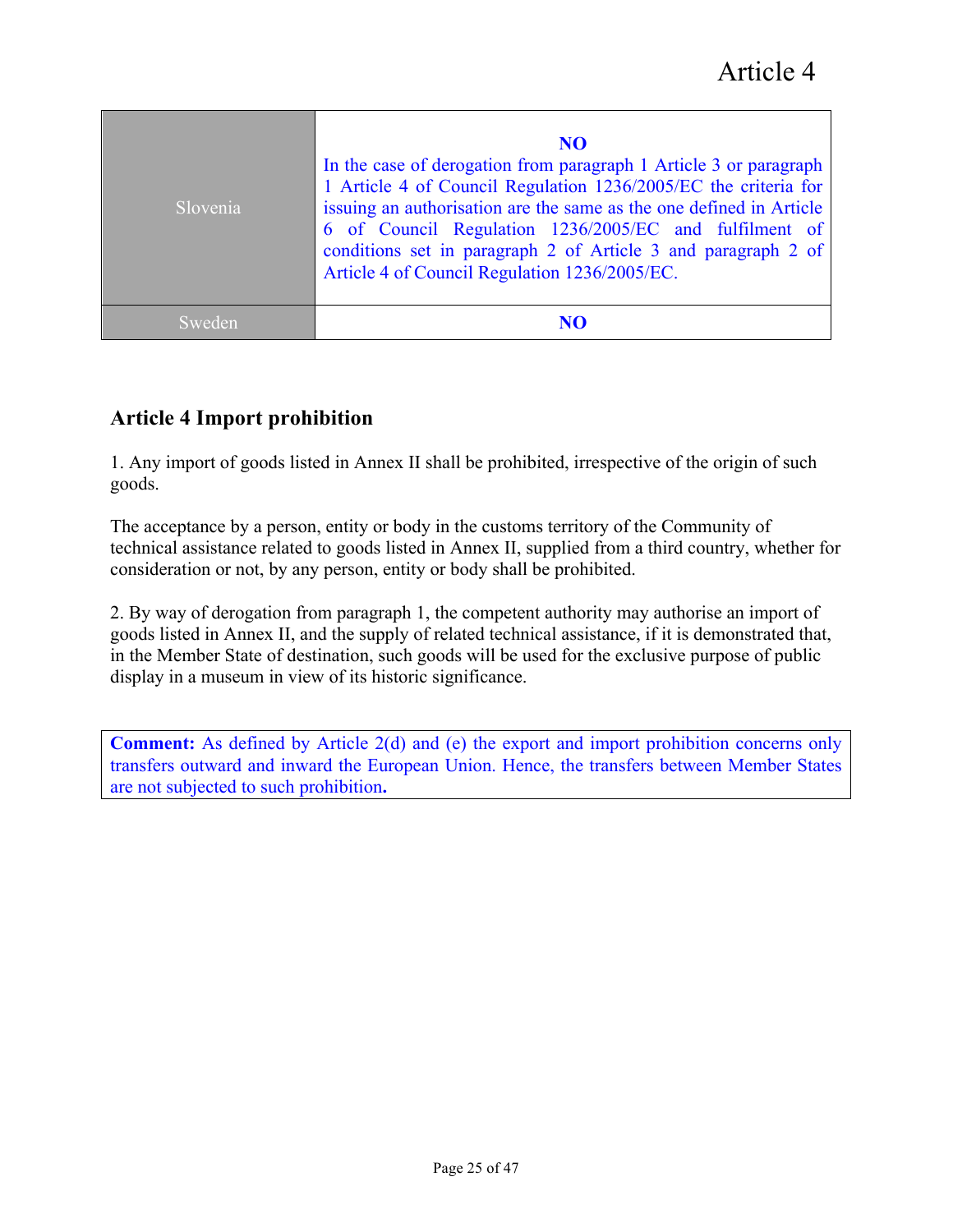## **CHAPTER III Goods that could be used for the purpose of torture or other cruel, inhuman or degrading treatment or punishment**

## **Article 5 Export authorisation requirement**

1. For any export of goods that could be used for the purpose of torture and other cruel, inhuman or degrading treatment or punishment, listed in Annex III, an authorisation shall be required, irrespective of the origin of such goods. However no authorisation shall be required for goods which only pass through the customs territory of the Community, namely those which are not assigned a customs-approved treatment or use other than the external transit procedure within Article 91 of Regulation (EEC) No 2913/92, including storage of non-Community goods in a free zone of control type I or a free warehouse.

**Comment:** External transit is not submitted to authorisation by the Regulation but Member States could adopt or maintain national provisions controlling such transactions. The UK applies the same rules to items in transit through its ports or airports as well as to exports from its territory (Export Control Order 2008 article 17). See also comment under article 7.

| <b>Countries</b> | Member States provisions controlling items only passing<br>through the customs territory of the Community<br>(Art. 5.1)                                                                                                                                                                                                       |
|------------------|-------------------------------------------------------------------------------------------------------------------------------------------------------------------------------------------------------------------------------------------------------------------------------------------------------------------------------|
|                  | <b>YES</b>                                                                                                                                                                                                                                                                                                                    |
| Austria          | The pass-through may be controlled (subjected to an authorisation<br>requirement ex officio under Art. 20 of the Austrian Foreign<br>Economy Act) if there are reasons to believe that this transaction<br>might violate any of the criteria in Art. 3 through 12 of this Act.                                                |
| Belgium          | N <sub>O</sub>                                                                                                                                                                                                                                                                                                                |
| <b>Bulgaria</b>  | N <sub>O</sub>                                                                                                                                                                                                                                                                                                                |
| Croatia          | N <sub>O</sub>                                                                                                                                                                                                                                                                                                                |
| Cyprus           | N <sub>O</sub>                                                                                                                                                                                                                                                                                                                |
| Denmark          | N <sub>O</sub><br>The Danish Business Authority notes, that it has adopted no such<br>national provisions as far as Annex III, No. 1 and 4 are concerned.<br>The Danish Customs and Tax Administration notes, that the<br>controlling of the transactions in question is an integrated part of<br>the usual customs clearance |
| Estonia          | N <sub>O</sub>                                                                                                                                                                                                                                                                                                                |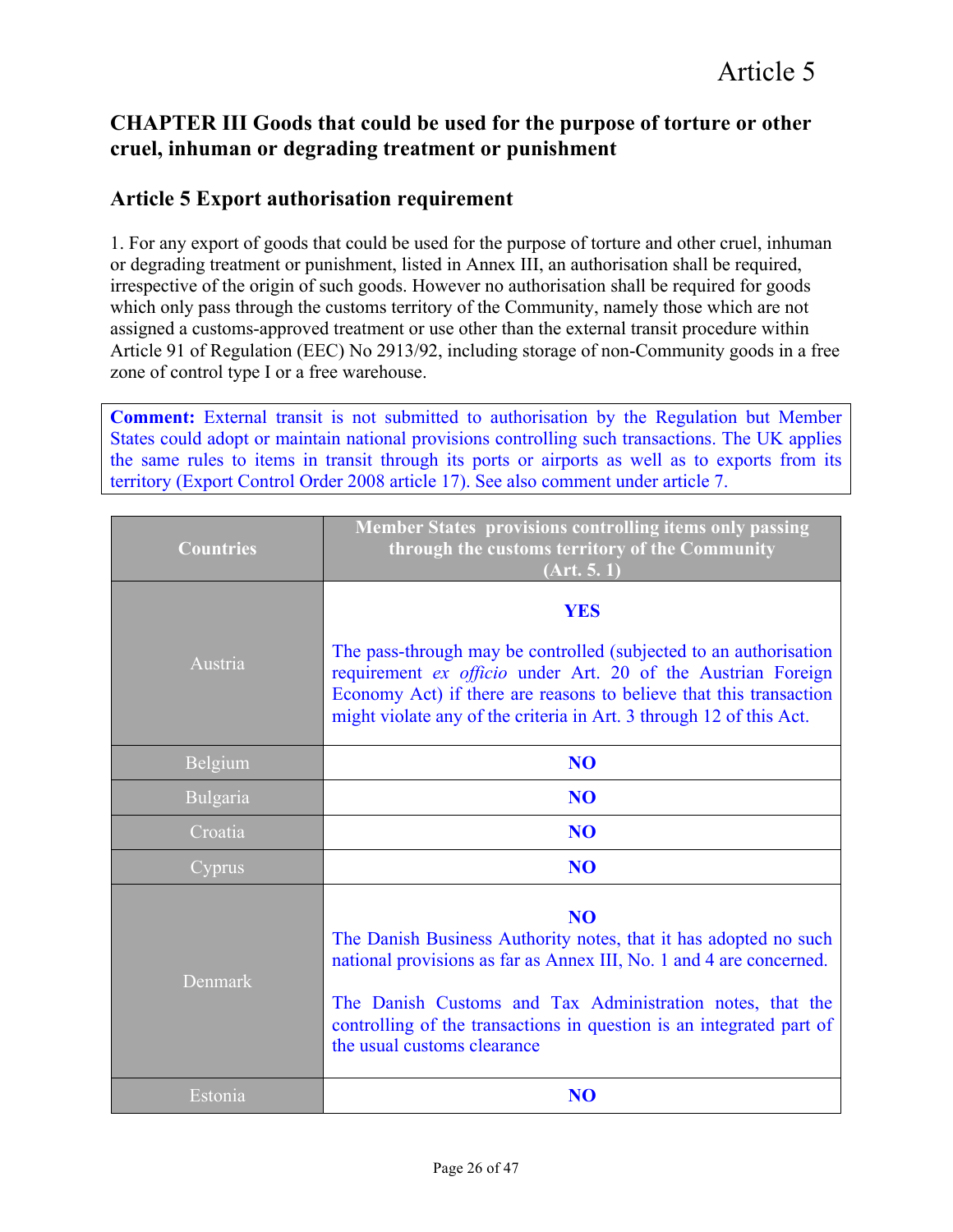# Article 5

| France      | N <sub>O</sub>                                                                                                                                                                                                                                                                                                                                                                                                                                                                                                                                                                                                            |
|-------------|---------------------------------------------------------------------------------------------------------------------------------------------------------------------------------------------------------------------------------------------------------------------------------------------------------------------------------------------------------------------------------------------------------------------------------------------------------------------------------------------------------------------------------------------------------------------------------------------------------------------------|
| Germany     | N <sub>O</sub>                                                                                                                                                                                                                                                                                                                                                                                                                                                                                                                                                                                                            |
| Hungary     | <b>YES</b><br>According to the Government Decree No. 160/2011, a transit<br>licence is required for goods which only pass through the territory<br>of Hungary. The same procedural rules apply as in case of export<br>licenses.                                                                                                                                                                                                                                                                                                                                                                                          |
| Latvia      | <b>YES</b><br>Transit is controlled using either a transit license or the export<br>license of the exporting country together with an end-user<br>certificate or import license from the importing country.<br>Customs procedure for control over transit of goods includes<br>also declaration of transit goods and measures of assurance on<br>goods being delivered to the destination country.<br>However there is a different procedure applied in case of<br>transit of goods of strategic purpose that is regulated by the<br>Law On the Circulation of Goods of Strategic Significance<br>(adopted on 19.07.2007) |
| Lithuania   | N <sub>O</sub>                                                                                                                                                                                                                                                                                                                                                                                                                                                                                                                                                                                                            |
| Netherlands | N <sub>O</sub>                                                                                                                                                                                                                                                                                                                                                                                                                                                                                                                                                                                                            |
| Poland      | N <sub>O</sub>                                                                                                                                                                                                                                                                                                                                                                                                                                                                                                                                                                                                            |
| Slovakia    | <b>YES</b><br>Under article 10 of Act 474/2007                                                                                                                                                                                                                                                                                                                                                                                                                                                                                                                                                                            |
| Slovenia    | NO <sub>1</sub>                                                                                                                                                                                                                                                                                                                                                                                                                                                                                                                                                                                                           |
| Sweden      | N <sub>O</sub>                                                                                                                                                                                                                                                                                                                                                                                                                                                                                                                                                                                                            |

2. Paragraph 1 shall not apply to exports to those territories of Member States which are both listed in Annex IV and are not part of the customs territory of the Community, provided that the goods are used by an authority in charge of law enforcement in both the country or territory of destination and the metropolitan part of the Member State to which that territory belongs. Customs or other relevant authorities shall have the right to verify whether this condition is met and may decide that, pending such verification, the export shall not take place.

**Comment**: Territories listed in Annex IV are following:

- Denmark: Greenland;

- France: New Caledonia and dependencies, French Polynesia, French Southern and Antarctic Territories, Wallis and Futuna Islands, Mayotte, St Pierre and Miquelon;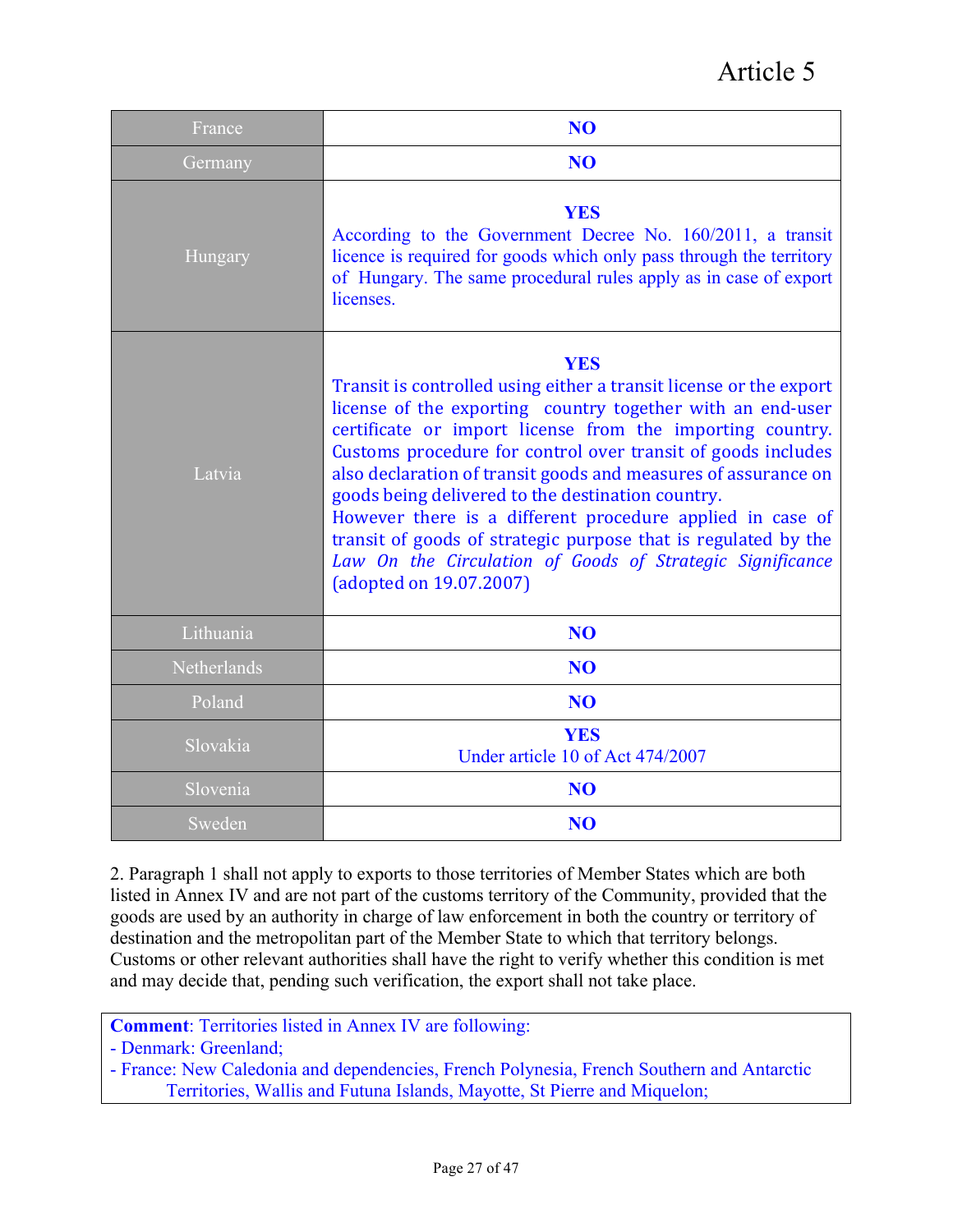- Germany: Büsingen.

3. Paragraph 1 shall not apply to exports to third countries, provided that the goods are used by military or civil personnel of a Member State, if such personnel is taking part in an EU or UN peace keeping or crisis management operation in the third country concerned or in an operation based on agreements between Member States and third countries in the field of defence. Customs and other relevant authorities shall have the right to verify whether this condition is met. Pending such verification, the export shall not take place.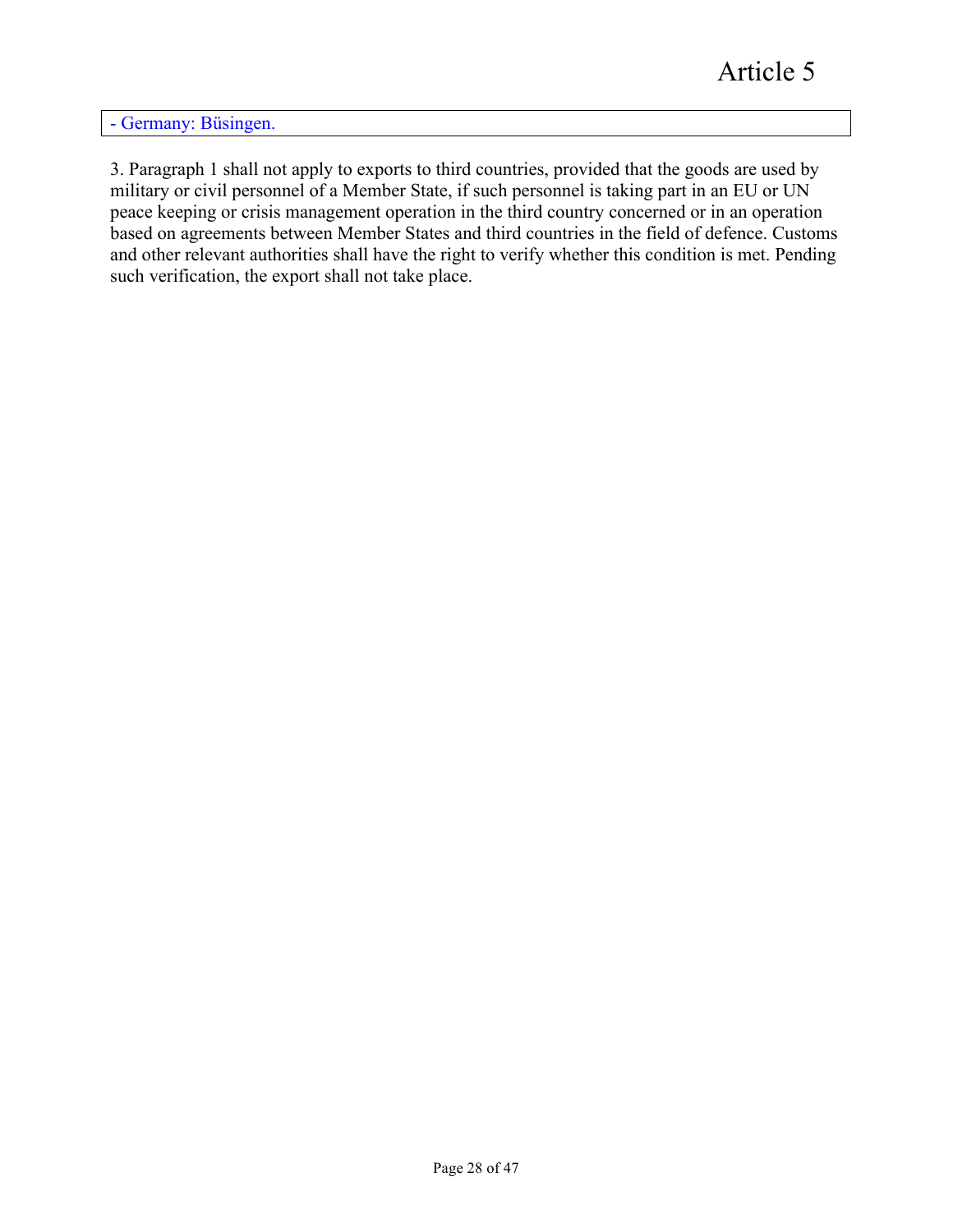## **Article 6 Criteria for granting export authorisations**

1. Decisions on applications for authorisation for the export of goods listed in Annex III shall be taken by the competent authority on a case by case basis, taking into account all relevant considerations, including in particular, whether an application for authorisation of an essentially identical export has been dismissed by another Member State in the preceding three years.

**Comment:** The term "**essentially identical**" is defined by Article 13(5) of the Dual-Use Regulation. For this Regulation an essentially identical transaction means a transaction of an item with essentially identical parameters or technical characteristics to the same end-user or consignee.

2. The competent authority shall not grant any authorisation when there are reasonable grounds to believe that goods listed in Annex III might be used for torture or other cruel, inhuman or degrading treatment or punishment, including judicial corporal punishment, by a law enforcement authority or any natural or legal person in a third country.

**Comment:** The Commission has drafted a proposal for Guidance for application of articles 5 and 6 regarding the export of certain medicinal products<sup>11</sup>. It aims at helping Member States' authorities *decide on an application for export authorisation for listed barbiturates, taking into account that certain countries and territories represent a higher risk of use for capital punishment than other countries and territories, and that normal medical use of these products does not amount to torture or cruel, inhuman or degrading treatment.* The document is not legally binding for Member States' authorities.

It classified end-use countries into three groups ("low", "medium" and "high risk" countries) and established a set of different conditions/criteria to authorise or not the export.

**High risk countries** are countries *that retains capital punishment in law as a criminal sanction and which is known to allow or use lethal injections as a method of execution*. For this group the authorisation should be denied *unless it is satisfied that adequate measures have been taken to avoid diversion to law enforcement authorities and use for capital punishment of the medicinal products.*

**Low risk countries** are countries that *have abolished capital punishment in law (de jure) for all crimes*. The export authorisation may be granted after *assessing the risk that the medicinal products would be transferred or supplied to a country or territory that presents a high or medium risk of use for capital punishment.*

**Medium risk countries** are countries that have *not abolished capital punishment in law for all crimes but which is not known to allow or use lethal injection as a method of execution.* The export authorisation may be granted after assessing *the risk that the medicinal products would be used for capital punishment in the country or territory of destination and the risk that they would be transferred or supplied to a law enforcement authority in another country or territory that presents a medium or high risk of use for capital punishment.*

<sup>&</sup>lt;sup>11</sup> Commission Staff working document SEC(2011) 1624 final (20 December 2011)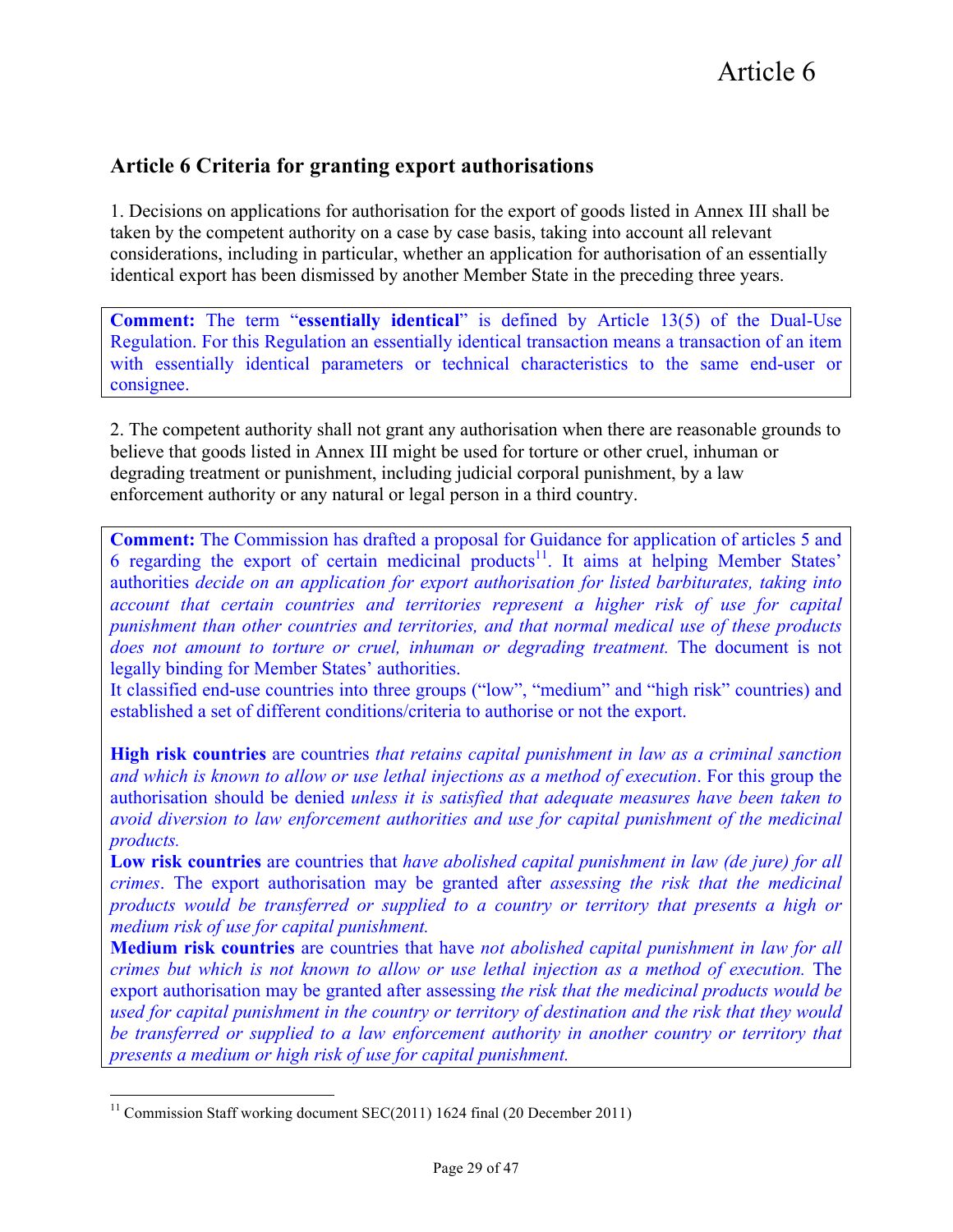The competent authority shall take into account:

- Available international court judgements,

- Findings of the competent bodies of the UN, the Council of Europe and the EU, and reports of the Council of Europe's European Committee for the Prevention of Torture and Inhuman or Degrading Treatment and Punishment and of the UN Special Rapporteur on Torture and other cruel, inhuman or degrading treatment or punishment.

Other relevant information, including available national court judgements, reports or other information prepared by civil society organisations and information on restrictions on exports of goods listed in Annexes II and III applied by the country of destination, may be taken into account.

#### **Complementary information:**

**Competent UN Bodies** involved in the elaboration of human rights policies can be classified according to the document that constitutes a legal base of creation thereof. These bodies benefit from a secretariat support of the Human Rights Council and Treaties Division of the Office of the High Commissioner for Human Rights.

Charter-based bodies created under the provisions of UN Charter include:

- UN Human Rights Council;
- Universal Periodic Review;
- Commission on Human Rights (replaced by the Human Rights Council);
- Special Procedures of the Human Rights Council.
- Treaty-based bodies created under the international human rights treaties are represented by:
	- Human Rights Committee (CCPR);
	- Committee on Economic, Social and Cultural Rights (CESCR);
	- Committee on the Elimination of Racial Discrimination (CERD);
	- Committee on the Elimination of Discrimination against Women (CEDAW);
- Committee Against Torture (CAT) & Optional Protocol to the Convention against Torture
- (OPCAT) Subcommittee on Prevention of Torture ;
	- Committee on the Rights of the Child (CRC);
	- Committee on Migrant Workers (CMW);
	- Committee on the Rights of Persons with Disabilities (CRPD).

The **European Committee for the Prevention of Torture and Inhuman or Degrading Treatment and Punishment** (CPT) was established by the Article 1 of the European Convention for the Prevention of Torture and Inhuman or Degrading Treatment or Punishment<sup>12</sup>. It constitutes one of the main instruments of the Council of Europe, which seeks to guarantee the respect for and observance of human rights and the prevention of violations.

Experts in various fields are the members of the CPT. They proceed though visits of places of detention to which they have, in principle, an unlimited access. One of the main achievements of CPT activities is the elaboration of set of standards relating to the treatment of persons deprived

<sup>&</sup>lt;sup>12</sup> European Convention for the Prevention of Torture and Inhuman or Degrading Treatment or Punishment is available at following website: http://www.cpt.coe.int/en/documents/ecpt.htm.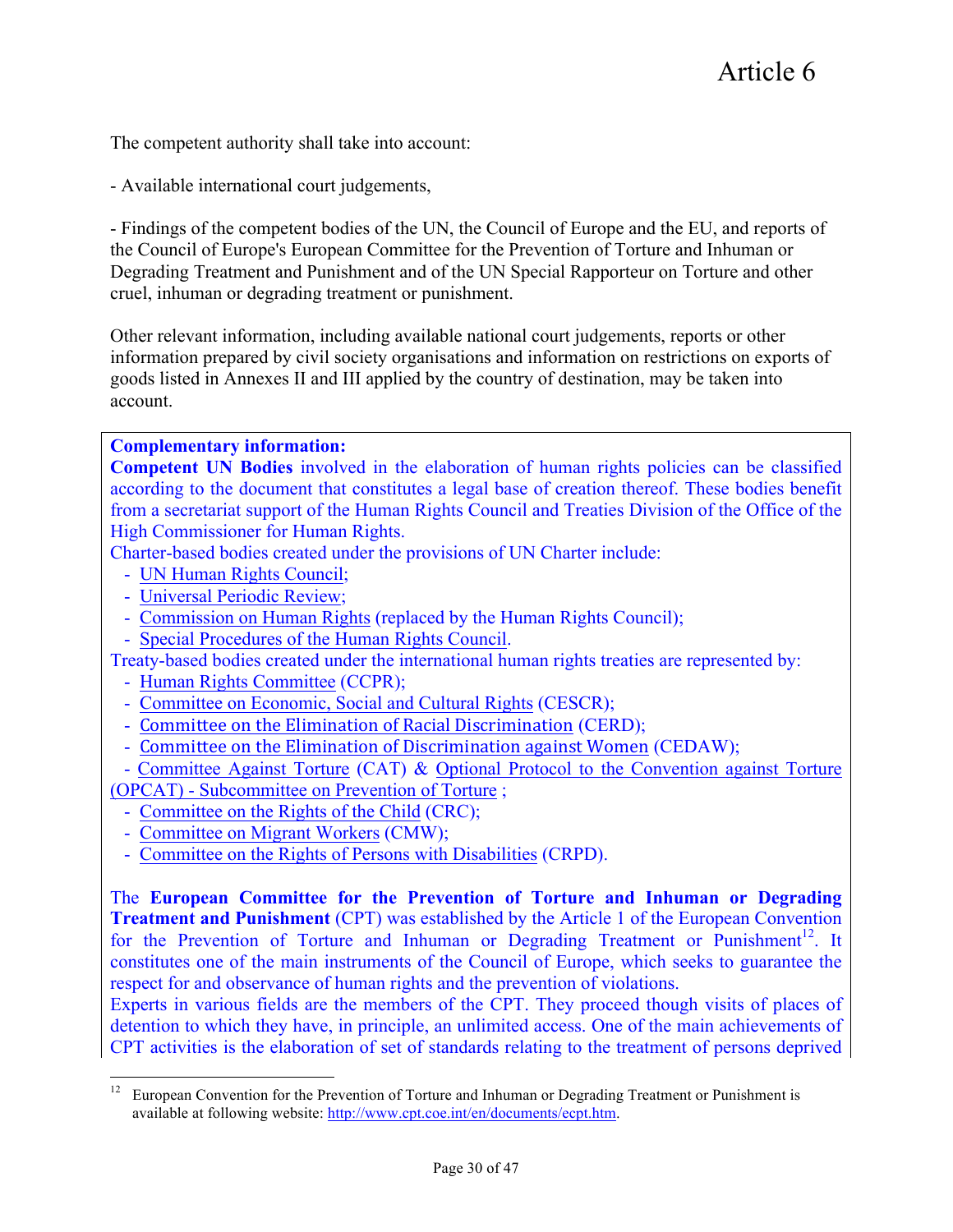of their liberty. In addition, every year the CPT publishes an Annual General Report on its activities, those reports are available at: http://www.cpt.coe.int/en/docsannual.htm. 

The **UN Special Rapporteur on Torture and other cruel, inhuman or degrading treatment or punishment** is an expert with a 3-year mandate, appointed by the United Nations Commission on Human Rights. The mandate of a Rapporteur includes following activities:

 - transmitting appeals to States concerning persons suspected of being at risk of torture and communications on past cases of torture;

- undertaking country visits; and

 - submitting annual reports on activities to the Human Rights Council and the General Assembly. These reports are available at: http://ap.ohchr.org/documents/dpage\_e.aspx?m=103.

**Comment**: Some Member States have extended the application of the criteria established by the Council Common Position 2008/944/CFSP of 8 December 2008<sup>13</sup> defining common rules governing control of exports of military technology and equipment to the trade of goods listed in Annex III.

 <sup>13</sup> OJ L 335, 13.12.2008, p. 99.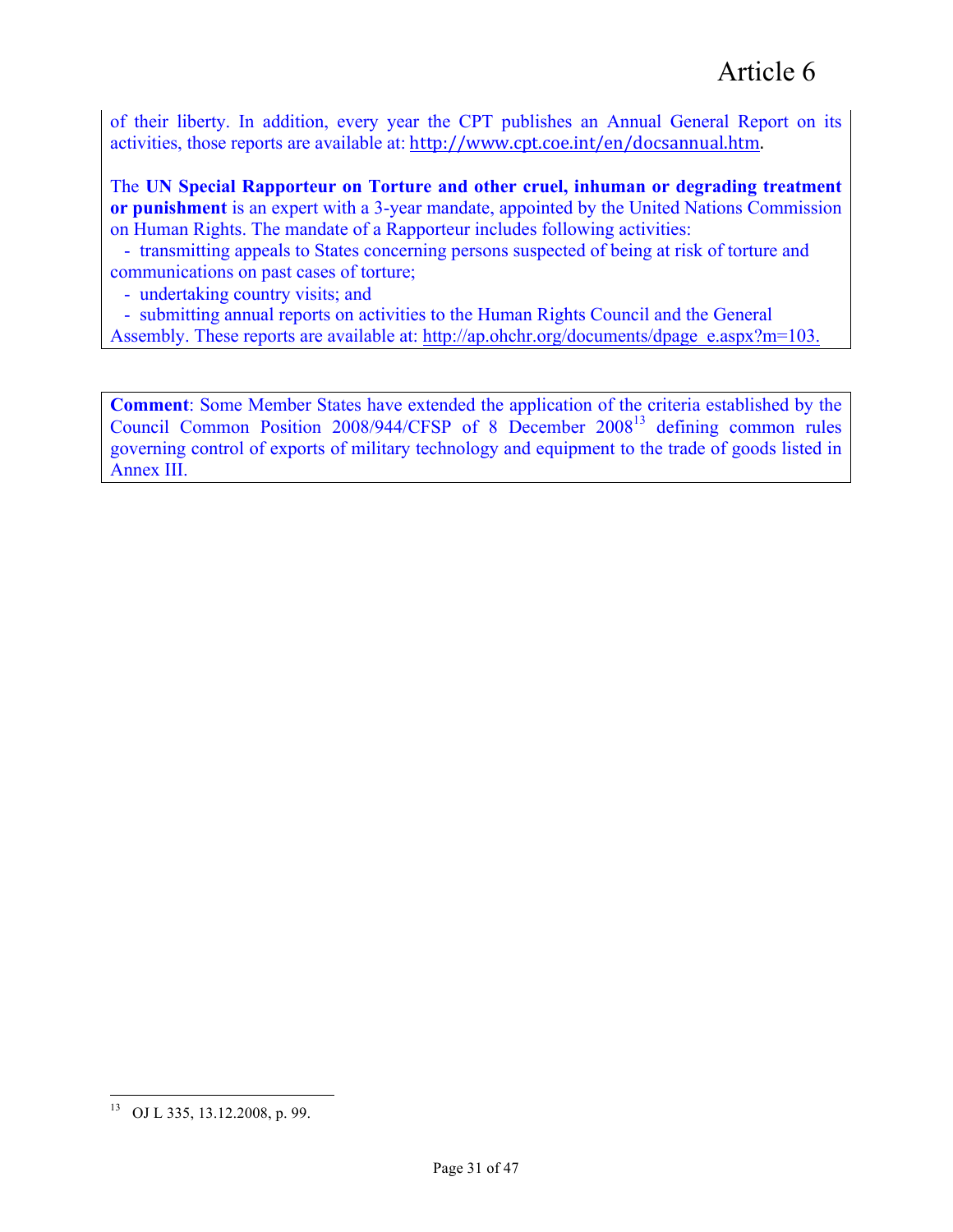## **Article 7 National measures**

1. Notwithstanding the provisions in Articles 5 and 6, a Member State may adopt or maintain a prohibition on the export and import of leg irons, gang chains and portable electric shock devices.

**Comment:** several Member States have decided to implement this disposition in their national legislations, thereby prohibiting fully of partly an export and import of leg-irons, gang-chains and portable electric shock devices other than electric shock belts. With amendments of Annex II and III adopted by the Commission implementing Regulation in December 2011 some of those items have been included and are presently controlled by the 28 Member States.

**Estonia** considers thumb-screws and serrated thumb-cuffs as goods suited for accomplishment of human rights violations; therefore an import, export and transit thereof are banned.

**Spain** has confined itself to a political statement emphasising the pressing necessity of prohibition of trade of leg-irons and shackles, however no legally binding provisions have been implemented so far.

**United Kingdom** has banned for export leg-irons, stun guns, and stun batons.

**Swedish** legislation has outlawed the high voltage electro-shock stun batons.

It should be noted that the European Committee for the Prevention of Torture and Inhuman or Degrading Treatment or Punishment (CPT) has also examined an issue of use of electrical discharge weapons (EDW) by the police law enforcement official and the presence of such devices in the places of detention $14$ .

According to the CPT, the EDW vary from electric shock batons to other handheld weapons "requiring direct contact with the person who is the intended target to weapons capable of delivering dart-like projectiles which administer an electric shock to a person located at some distance"<sup>15</sup>. Even if the CPT agrees that the EDW could be useful for a giving a more graduated response to dangerous situations as well as for reducing recourse to firearms, these devices might also cause pain and be used in an abusive fashion.

Therefore, the use of electric discharge weapons should be "subject to the principles of **necessity**, **subsidiarity**, **proportionality**, **advance warning** (where feasible) and **precaution**" <sup>16</sup> and should be limited to situations "where there is a **real and immediate threat to life** or **risk of serious injury**"<sup>17</sup>.

However, the CPT comes out clearly against:

 - the issuing of EDW to services responsible for deportation operations vis-à-vis immigration detainees;

 - the use of electric discharge weapons in prison/closed psychiatric settings, except very exceptional circumstances.

<sup>&</sup>lt;sup>14</sup> See 20<sup>th</sup> General Report on the CPT's Activities (2009-2010), available at: http://www.cpt.coe.int/en/annual/rep-

<sup>&</sup>lt;sup>15</sup> See point 65 of the 20<sup>th</sup> General Report on the CPT's Activities (2009-2010).<br><sup>16</sup> See point 69 of the 20<sup>th</sup> General Report on the CPT's Activities (2009-2010).<br><sup>17</sup> See point 70 of the 20<sup>th</sup> General Report on the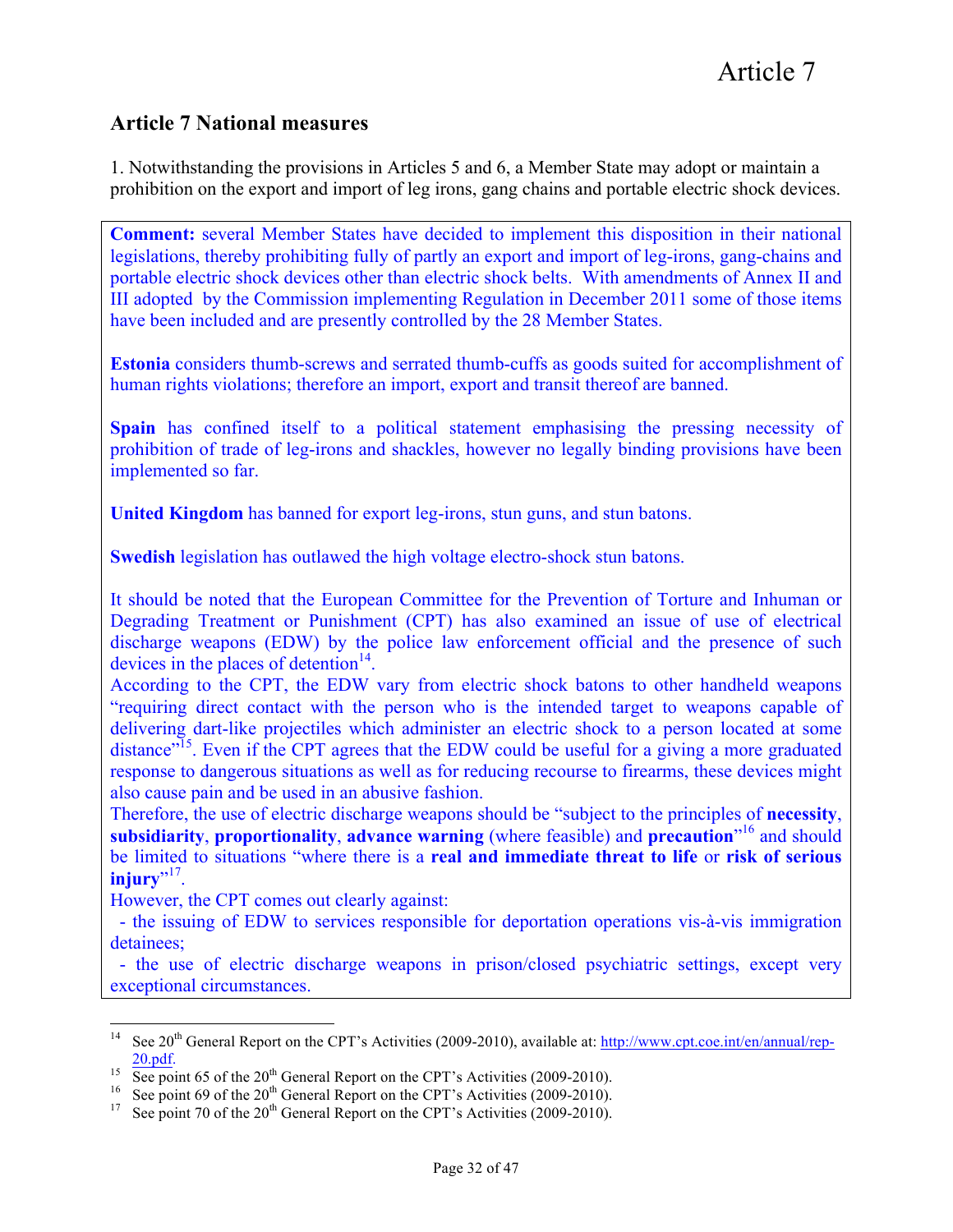# Article 7

Where electrical discharge weapons are to be used when effecting arrests, their resort must be strictly circumscribed. Consequently, the Committee emphasizes that the services, which will have such weapons at their disposal, should have received detailed instructions and appropriate training. Moreover, the CPT considers that anyone against whom an EDW has been used should, in all cases, be seen by a doctor and, where necessary, taken to hospital $1^8$ .

| <b>Countries</b> | Prohibition on the export and/or import of leg iron, gang<br>chains and portable electric shock devices<br>(Art. 7.1)                                                                                                                                                                                                                                                                                                                                                                                                                                                                             |
|------------------|---------------------------------------------------------------------------------------------------------------------------------------------------------------------------------------------------------------------------------------------------------------------------------------------------------------------------------------------------------------------------------------------------------------------------------------------------------------------------------------------------------------------------------------------------------------------------------------------------|
| Austria          | N <sub>O</sub>                                                                                                                                                                                                                                                                                                                                                                                                                                                                                                                                                                                    |
| Belgium          | <b>YES</b><br>The Flemish Arms Trade Law of 15 <sup>th</sup> June 2012 prohibits the<br>import of all portable electric shock devices which can make<br>persons defenceless or which can inflict pain, except for medical<br>or veterinary devices (exceptions apply to allow official use).<br>For the Walloon Region, according to the Arms Trade Decree of<br>21 <sup>st</sup> June 2012, the import, export and transit of any type of<br>portable electric shock devices, except for medical or veterinary<br>tools, that might disable persons or inflict pain upon them, is<br>prohibited. |
| Bulgaria         | N <sub>O</sub>                                                                                                                                                                                                                                                                                                                                                                                                                                                                                                                                                                                    |
| Croatia          | N <sub>O</sub>                                                                                                                                                                                                                                                                                                                                                                                                                                                                                                                                                                                    |
| Cyprus           | N <sub>O</sub>                                                                                                                                                                                                                                                                                                                                                                                                                                                                                                                                                                                    |
| Denmark          | NO <sub>1</sub>                                                                                                                                                                                                                                                                                                                                                                                                                                                                                                                                                                                   |
| Estonia          | N <sub>O</sub><br>Under national Weapons Act, the domestic use of electric shock<br>weapons for civilian purposes is prohibited. The import and<br>import of leg irons, gang chains and portable electric shock<br>devices is not prohibited.                                                                                                                                                                                                                                                                                                                                                     |

<sup>&</sup>lt;sup>18</sup> See point 81 of the  $20<sup>th</sup>$  General Report on the CPT's Activities (2009-2010).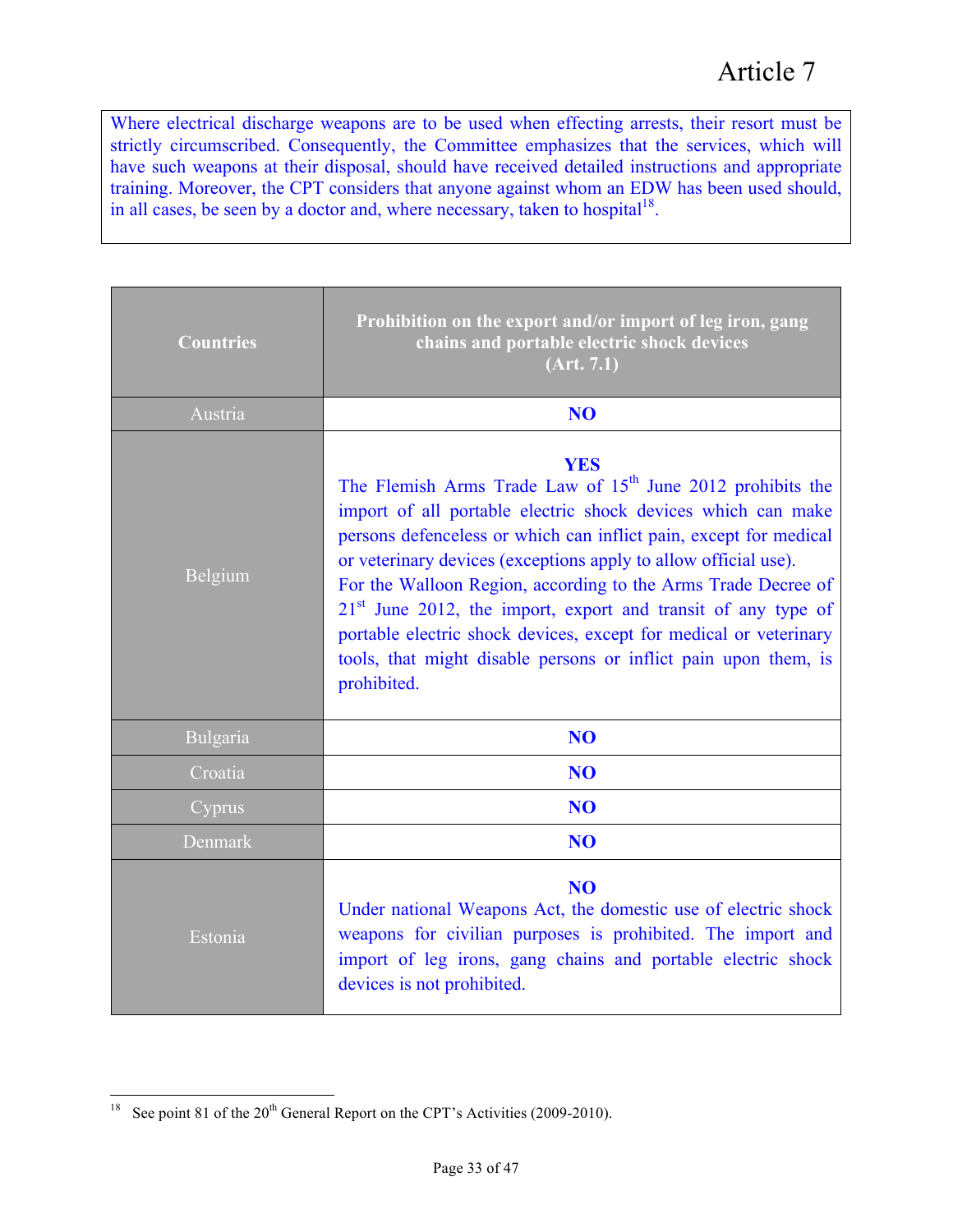| France      | <b>YES</b><br>A prohibition has been maintained under the weapon control<br>regime for the import of electric shock devices.                                                                                                                                                                                                                                                                                                                                                                                        |
|-------------|---------------------------------------------------------------------------------------------------------------------------------------------------------------------------------------------------------------------------------------------------------------------------------------------------------------------------------------------------------------------------------------------------------------------------------------------------------------------------------------------------------------------|
| Germany     | N <sub>O</sub>                                                                                                                                                                                                                                                                                                                                                                                                                                                                                                      |
| Hungary     | N <sub>O</sub><br>Same licensing principles and criteria apply as in case of military<br>equipment (as it is listed in Government Decree No. 160/2011 in<br>ML Chapter 25) Foreign trade with these goods will only be<br>approved to law enforcement agencies and/or to penal institutions.                                                                                                                                                                                                                        |
| Latvia      | N <sub>O</sub><br>Latvia currently has no prohibition on the export and/or import of<br>leg iron, gang chains portable electric shock devices in the<br>national legislation. There have been provisions on prohibition of<br>the export of handcuffs and leg-irons, which were adopted by<br>decision of the Control Committee of Strategic Goods of Latvia in<br>1996. However, since adoption of the Law On the Circulation of<br>Goods of Strategic Significance in 19.07.2007, such provisions<br>have deleted |
| Lithuania   | NO <sub>1</sub>                                                                                                                                                                                                                                                                                                                                                                                                                                                                                                     |
| Netherlands | NO <sub>1</sub>                                                                                                                                                                                                                                                                                                                                                                                                                                                                                                     |
| Poland      | NO <sub>1</sub>                                                                                                                                                                                                                                                                                                                                                                                                                                                                                                     |
| Slovakia    | <b>YES</b><br>The export or import of leg irons, gang chains, and portable<br>electric shock devices is only allowed with permission from the<br>Slovak Republic in the form of a license from the Ministry of<br>Economy of the Slovak Republic                                                                                                                                                                                                                                                                    |
| Slovenia    | N <sub>O</sub>                                                                                                                                                                                                                                                                                                                                                                                                                                                                                                      |
| Sweden      | NO <sub>1</sub>                                                                                                                                                                                                                                                                                                                                                                                                                                                                                                     |

2. A Member State may impose an authorisation requirement on the export of handcuffs which have an overall dimension including chains, measured from the outer edge of one cuff to the outer edge of the other cuff, exceeding 240 mm when locked. The Member State concerned shall apply Chapter III and IV to such handcuffs.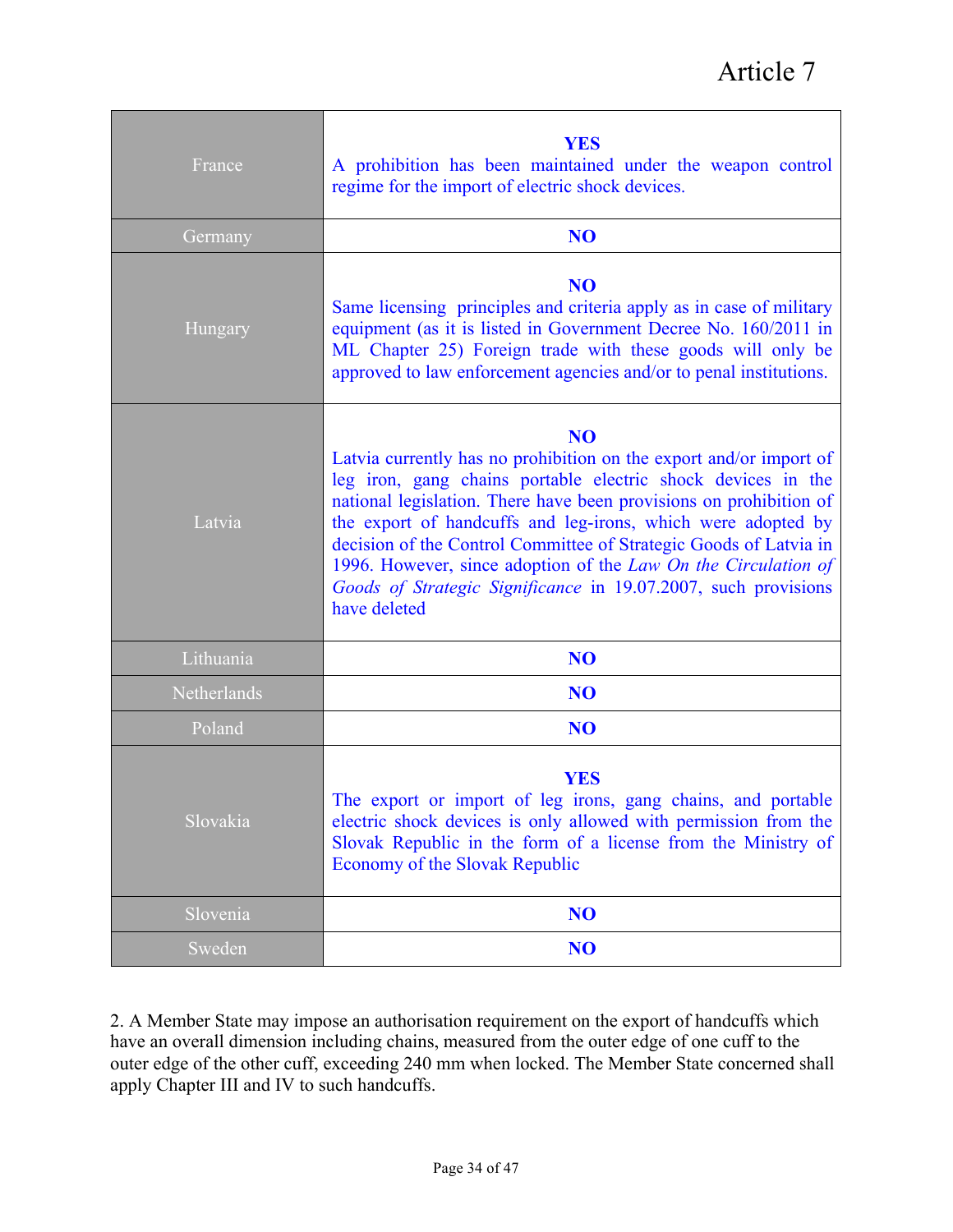**Comment**: See comment under paragraph to know which Member States have extended the control to those handcuffs.

3. Member States shall notify the Commission of any measures adopted pursuant to paragraphs 1 and 2. Existing measures shall be notified by 30 July 2006. Subsequent measures shall be notified before they enter into force.

**Comment**: Some Member States have extended the scope of control to items not listed in Annexe II and III. The United Kingdom has amended the Export Control Order 2008 in March 2012 to prohibit the export of human and veterinary medicinal products containing pancuronium bromide. The prohibition only applies to the export of these products where they are in a form suitable for injection or for preparation of an injection and the final destination is the United States of America (Export Control (Amendment) Order 2012).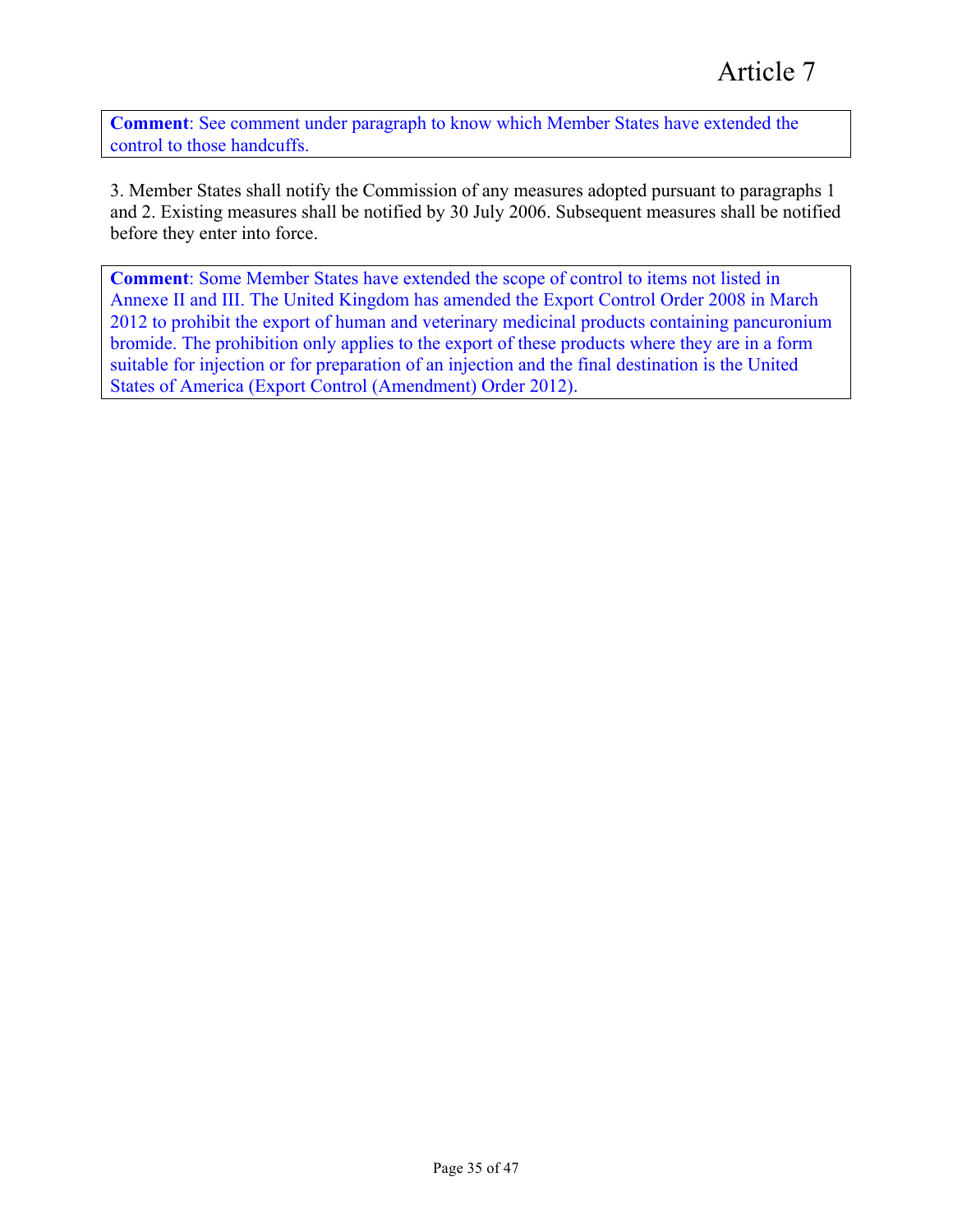## **CHAPTER IV Authorisation procedures**

## **Article 8 Applications for authorisations**

1. An authorisation for export and import and for the supply of technical assistance shall be granted only by the competent authority of the Member State listed in Annex I where the applicant is established.

2. Applicants shall supply the competent authority with all relevant information on the activities for which an authorisation is required.

## **Article 9 Authorisations**

1. Authorisations for export and import shall be issued on a form consistent with the model set out in Annex V and shall be valid throughout the Community. The period of validity of an authorisation shall be from three to twelve months with a possible extension of up to 12 months.

2. The authorisation may be issued by electronic means. The specific procedures shall be established on a national basis. Member States availing themselves of this option shall inform the **Commission** 

**Comment:** Several Member States have established electronic application form for export licenses.

| <b>Countries</b> | Authorisation delivered by electronics means<br>(Art. 9.2)                                                                                                                                                                                                                                                     |
|------------------|----------------------------------------------------------------------------------------------------------------------------------------------------------------------------------------------------------------------------------------------------------------------------------------------------------------|
| Austria          | <b>YES</b><br>According to Art. 53 of the Austrian Foreign Economy Act<br>Applications and notifications shall be filed via electronic media,<br>as long as doing so is reasonable and the technical conditions for<br>doing so are present and functional with the applicant as well as<br>with the authority |
| Belgium          | N <sub>O</sub>                                                                                                                                                                                                                                                                                                 |
| Bulgaria         | NO <sub>1</sub><br>At present authorisations are issued only in paper form. The<br>specific procedures of the authorisation by electronics means is<br>now under development                                                                                                                                   |
| Croatia          | NO                                                                                                                                                                                                                                                                                                             |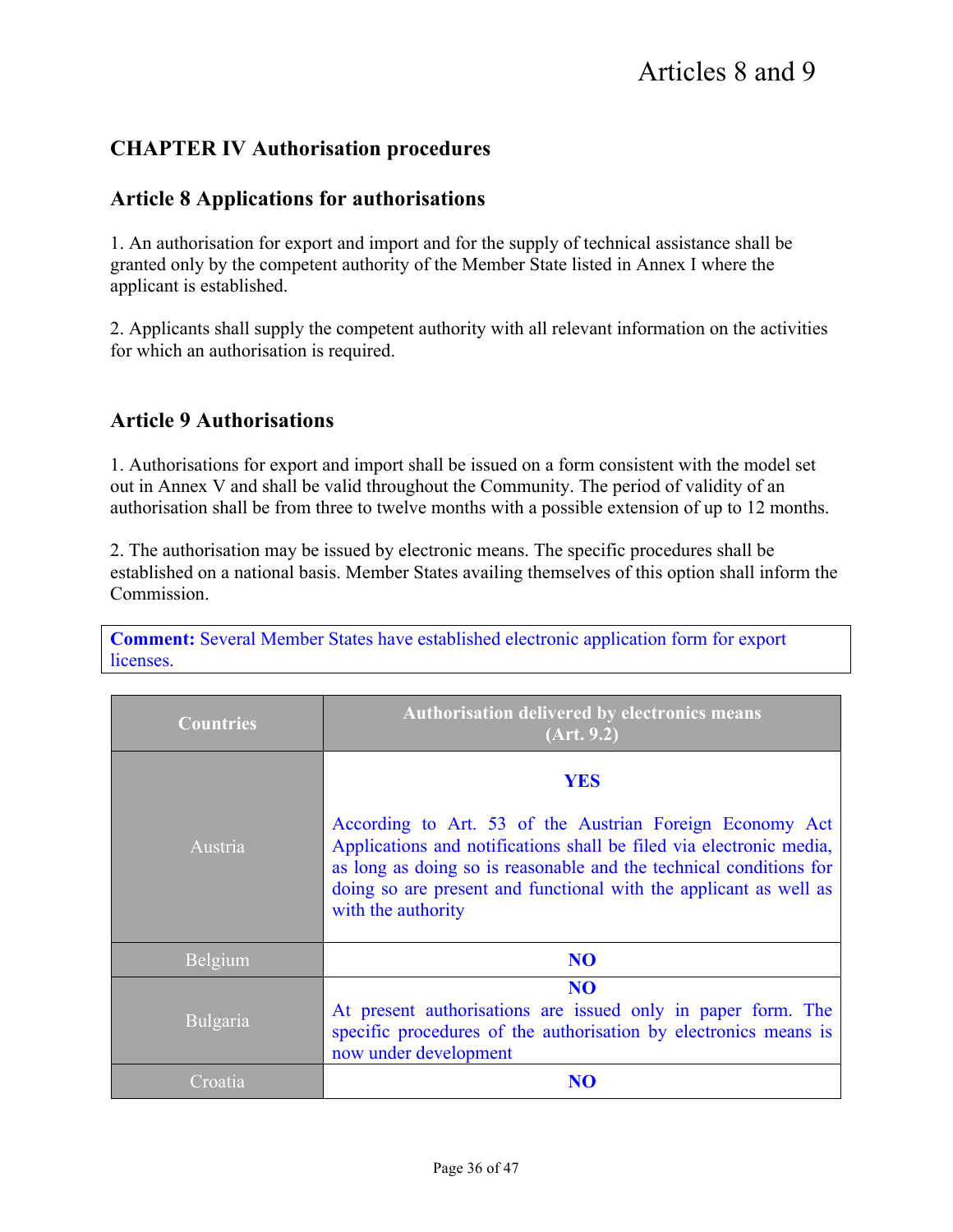# Article 9

| Cyprus      | N <sub>O</sub>                                                                                                                                                                                                                                                                                                                                                                                                                              |
|-------------|---------------------------------------------------------------------------------------------------------------------------------------------------------------------------------------------------------------------------------------------------------------------------------------------------------------------------------------------------------------------------------------------------------------------------------------------|
| Denmark     | Neither the Danish Business Authority nor the Danish Ministry of<br>Justice have issued any authorisations according to the Regulation                                                                                                                                                                                                                                                                                                      |
| Estonia     | N <sub>O</sub>                                                                                                                                                                                                                                                                                                                                                                                                                              |
| France      | N <sub>O</sub>                                                                                                                                                                                                                                                                                                                                                                                                                              |
| Germany     | <b>YES</b><br>Authorisations are issued in paper form and by electronic means.                                                                                                                                                                                                                                                                                                                                                              |
| Hungary     | The specific procedures of the authorisation by electronics means<br>is now under development (under process)                                                                                                                                                                                                                                                                                                                               |
| Latvia      | Due to a small number of applications and no applications for<br>authorisations since 2007, an electronic system for issuing<br>authorisations by electronics means has not yet been used. Practice<br>for issuing authorisations by electronic means is applied for Dual-<br>use goods (managed by Ministry of Foreign Affairs of Latvia) and<br>such practice could also be use for items listed under Council<br>Resolution No 1236/2005 |
| Lithuania   | N <sub>O</sub>                                                                                                                                                                                                                                                                                                                                                                                                                              |
| Netherlands | N <sub>O</sub>                                                                                                                                                                                                                                                                                                                                                                                                                              |
| Poland      | N <sub>O</sub>                                                                                                                                                                                                                                                                                                                                                                                                                              |
| Slovakia    | N <sub>O</sub>                                                                                                                                                                                                                                                                                                                                                                                                                              |
| Slovenia    | N <sub>O</sub>                                                                                                                                                                                                                                                                                                                                                                                                                              |
| Sweden      | N <sub>O</sub>                                                                                                                                                                                                                                                                                                                                                                                                                              |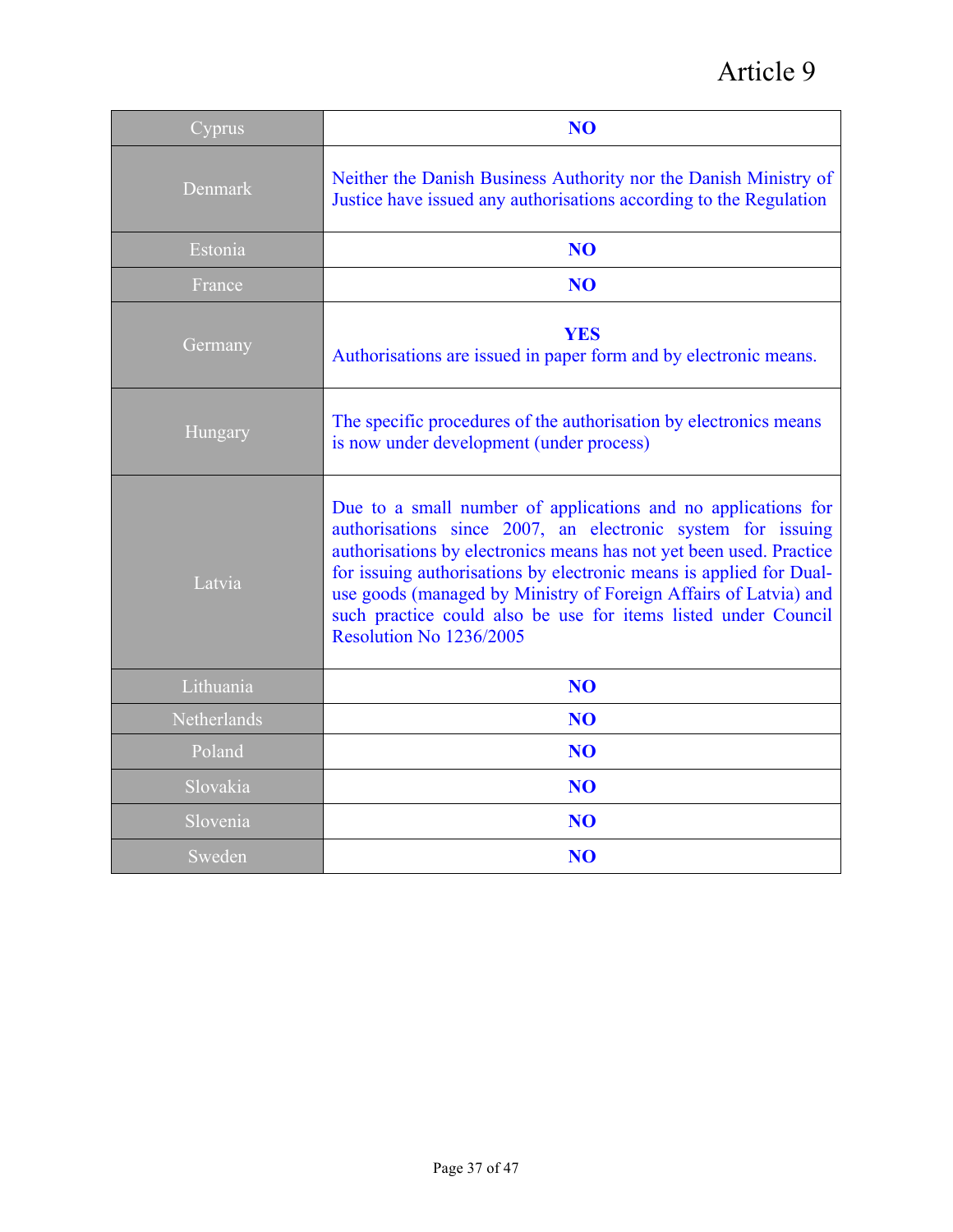3. Authorisations for export and import shall be subject to any requirements and conditions the competent authority deems appropriate.

| <b>Countries</b> | Specific requirements or conditions to grant export or import<br>authorisations<br>(Art. 9.3)                                                                                                                                                                                                                                                                                                                                                                                                                                                                      |
|------------------|--------------------------------------------------------------------------------------------------------------------------------------------------------------------------------------------------------------------------------------------------------------------------------------------------------------------------------------------------------------------------------------------------------------------------------------------------------------------------------------------------------------------------------------------------------------------|
|                  | <b>YES</b>                                                                                                                                                                                                                                                                                                                                                                                                                                                                                                                                                         |
| Austria          | According to Art. 54 of the Austrian Foreign Economy Act<br>specific conditions or requirements have to be attached to an<br>authorisation if they are necessary to fully meet the criteria under<br>Art. 3 through 12 of this Act.                                                                                                                                                                                                                                                                                                                                |
| Belgium          | N <sub>O</sub><br>The FPS Economy has not received any application for import or<br>export of such goods                                                                                                                                                                                                                                                                                                                                                                                                                                                           |
| <b>Bulgaria</b>  | <b>YES</b>                                                                                                                                                                                                                                                                                                                                                                                                                                                                                                                                                         |
| Croatia          | N <sub>O</sub><br>Only if it is necessary. If the state authorities (Ministry of Foreign<br>and European Affairs, Ministry of Interior, Ministry of Justice,<br>Ministry of Finance - Customs Administration, the Security<br>Intelligence Agency, and depending on the type of goods, the<br>Ministry of Health) under Article 4 paragraph 1(of the National<br>Regulation), require additional documentation, for issuance of the<br>recommendation, it shall notify the State Office for Trade Policy,<br>which shall then extend the request to the applicant. |
| Cyprus           | NO                                                                                                                                                                                                                                                                                                                                                                                                                                                                                                                                                                 |
| Denmark          | The Danish Ministry of Justice has not received any applications<br>according to the Regulation.<br>The Danish Business Authority has not received any applications                                                                                                                                                                                                                                                                                                                                                                                                |
| Estonia          | regarding import authorisation according to the Regulation<br>N <sub>O</sub><br>Not on a general basis. If necessary, conditions may apply on a<br>case-by-case basis                                                                                                                                                                                                                                                                                                                                                                                              |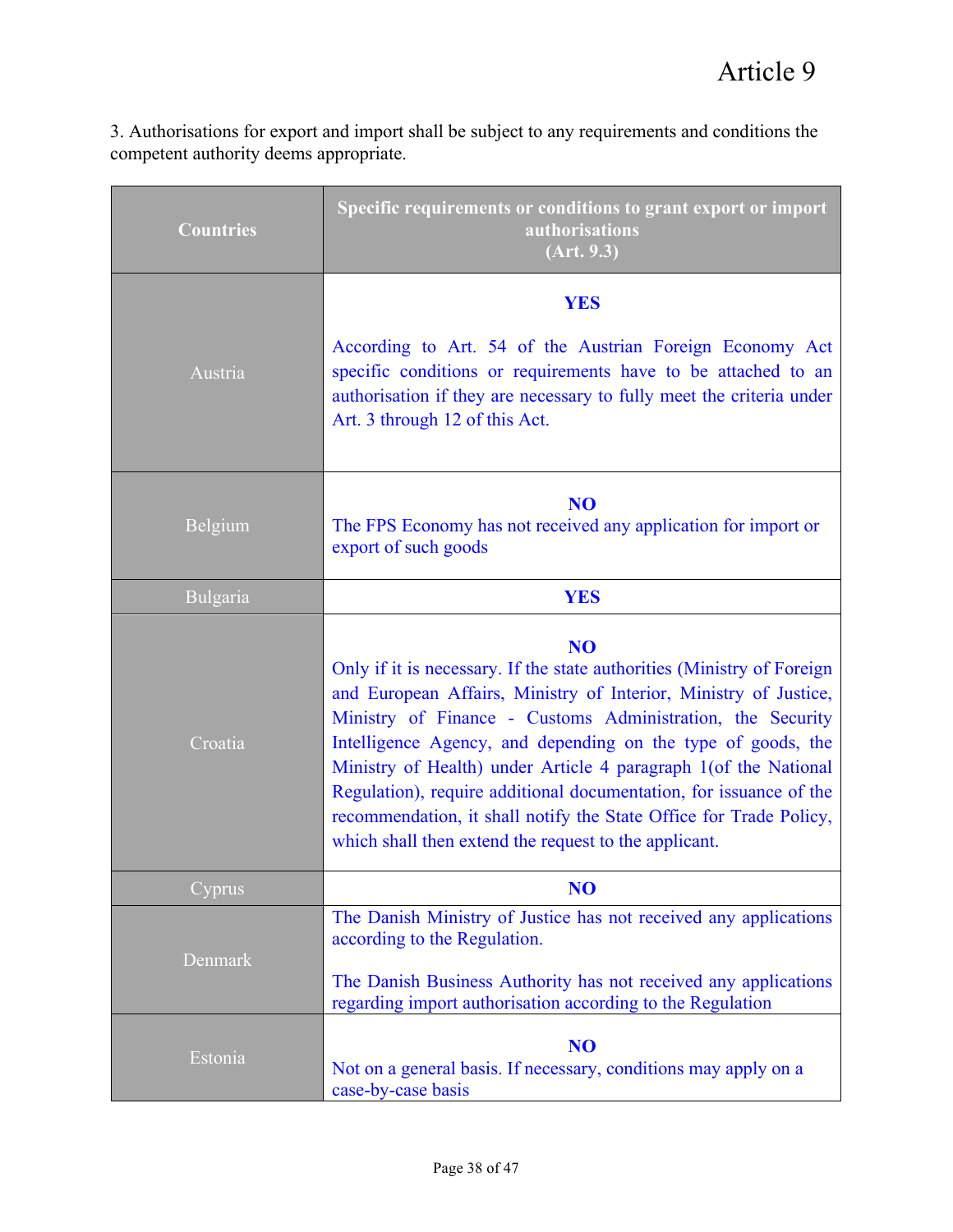# Article 9

٦

| France      | <b>YES</b><br>According to Ministerial Decree of 26 <sup>th</sup> June 2012 any exporter,<br>importer or supplier established in France shall submit a request<br>the Directorate General of Customs and Excise                                                                                                                                                                                                                                                                                                                         |
|-------------|-----------------------------------------------------------------------------------------------------------------------------------------------------------------------------------------------------------------------------------------------------------------------------------------------------------------------------------------------------------------------------------------------------------------------------------------------------------------------------------------------------------------------------------------|
| Germany     | N <sub>O</sub><br>Only in individual cases.                                                                                                                                                                                                                                                                                                                                                                                                                                                                                             |
| Hungary     | <b>YES</b><br>Same licensing principles apply as in case of military equipment<br>listed in Government Decree No.160/2011, which entails that all<br>international obligations are carefully taken into consideration.<br>Hungarian Trade Licensing Office (HTLO) may require further<br>documentation (ie. contract, EUC, IIC, etc) and prescribe specific<br>conditions it deems necessary Articles 15.5 and 15.9 of Gov<br>Decree 160/2011                                                                                           |
| Latvia      | Requirements for granting export or import authorisations are<br>listed in the Regulation of the cabinet of Ministers of the Republic<br>of Latvia No 927 (adopted on 14.11.2008)                                                                                                                                                                                                                                                                                                                                                       |
| Lithuania   | <b>YES</b><br>All requirements for issuing authorisations are set at the Order No<br>5-V-203 (on March $29^{th}$ , 2006) changed by Order 5-V-275 (on<br>March 30 <sup>th</sup> , 2012) by Police Commissioner General of Lithuania                                                                                                                                                                                                                                                                                                     |
| Netherlands | N <sub>O</sub><br>Specific conditions will be prescribed if necessary                                                                                                                                                                                                                                                                                                                                                                                                                                                                   |
| Poland      | <b>YES</b><br><b>Goods</b> Ordinance of the Minister of Economy of $7th$ June 2006 on<br>import licenses from or to a third country of certain goods which<br>could be used for punishment or torture (Journal of Laws of 2006)<br>No. 118, poz.806);<br><b>Technical assistance:</b> Ordinance of the Minister of Economy of 7<br><sup>th</sup> June 2006 on licenses for delivering or receiving technical<br>assistance of certain goods which could be used for punishment or<br>torture (Journal of Laws of 2006 No. 118, poz.807) |

m.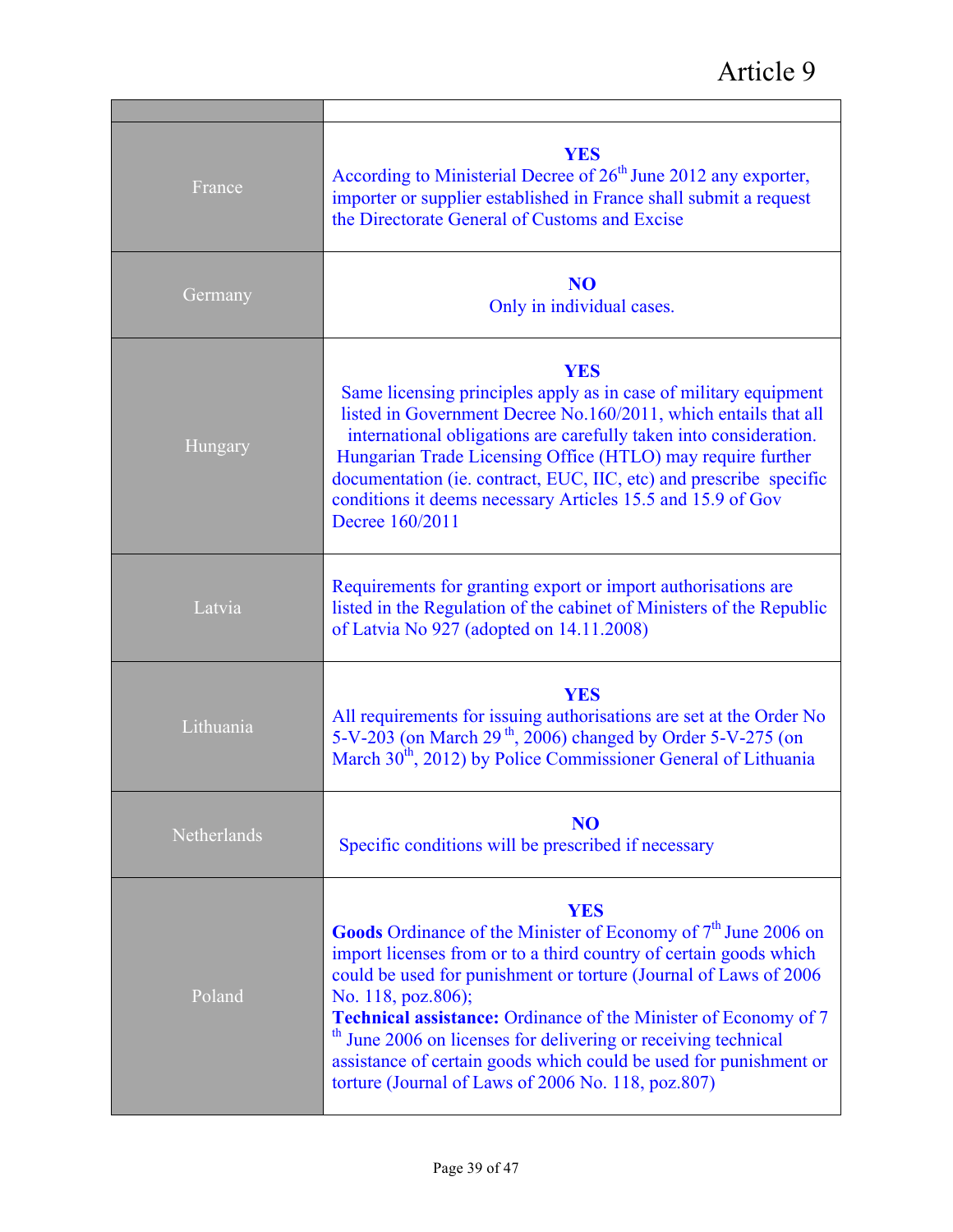# Article 9

| Slovakia | <b>YES</b><br>All authorisations meet the requirements set by the 1236/2005 and<br>NR SR n. 474/2007 |
|----------|------------------------------------------------------------------------------------------------------|
| Slovenia | N <sub>O</sub>                                                                                       |
| Sweden   | NO                                                                                                   |

4. The competent authorities, acting in accordance with this Regulation, may refuse to grant an export authorisation and may annul, suspend, modify or revoke an export authorisation which they have already granted.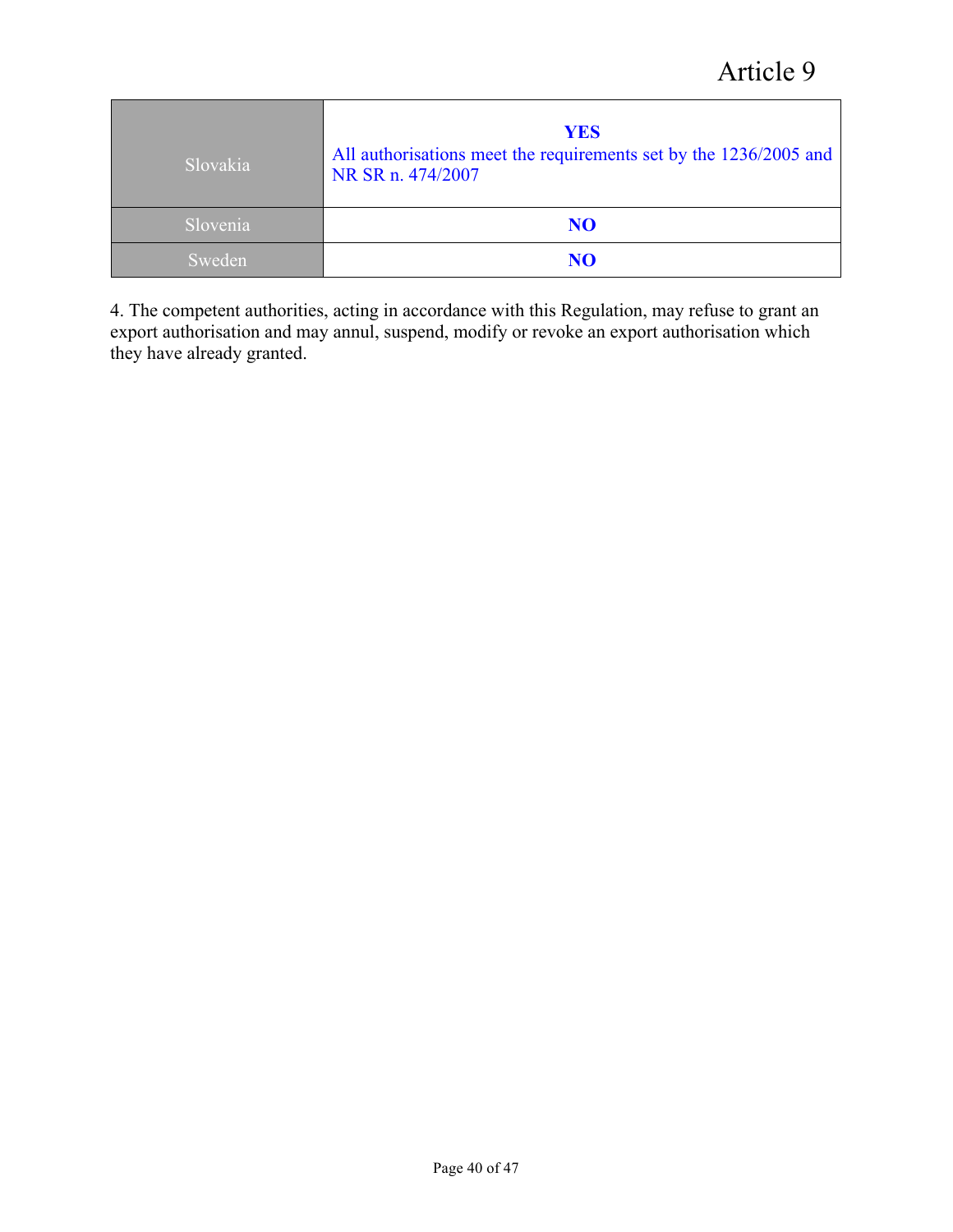## **Article 10 Customs formalities**

1. When completing customs formalities, the exporter or importer shall submit the duly completed form set out in Annex V as proof that the necessary authorisation for the export or import concerned has been obtained. If the document is not filled out in an official language of the Member State where the customs formalities are being completed, the exporter or importer may be required to provide a translation into such official language.

2. If a customs declaration is made concerning goods listed in Annexes II or III, and it is confirmed that no authorisation has been granted pursuant to this Regulation for the intended export or import, the customs authorities shall detain the goods declared and draw attention to the possibility to apply for an authorisation pursuant to this Regulation. If no application for an authorisation is made within six months of time after the detention, or if the competent authority dismisses such an application, the customs authorities shall dispose of the detained goods in accordance with applicable national legislation.

## **Article 11 Notification and consultation requirement**

1. The authorities of the Member States, as listed in Annex I, shall notify all other authorities of the Member States and the Commission, as listed in that Annex, if they take a decision dismissing an application for an authorisation under this Regulation and if they annul an authorisation they have granted. The notification shall be made not later than 30 days of the date of the decision.

**Comment:** It should be noted that the term "**authorisation**" refers not only to an authorisation for export but also to that for import of goods covered by this Regulation.

2. The competent authority shall consult the authority or authorities which, in the preceding three years, dismissed an application for authorisation of an import or export or the supply of technical assistance under this Regulation, if it receives an application concerning an import or export or the supply of technical assistance involving an essentially identical transaction referred to in such earlier application and considers that an authorisation should, nevertheless, be granted.

3. If, after such consultations, the competent authority decides to grant an authorisation, it shall immediately inform all the authorities listed in Annex I of its decision and explain the reasons for its decision, submitting supporting information as appropriate.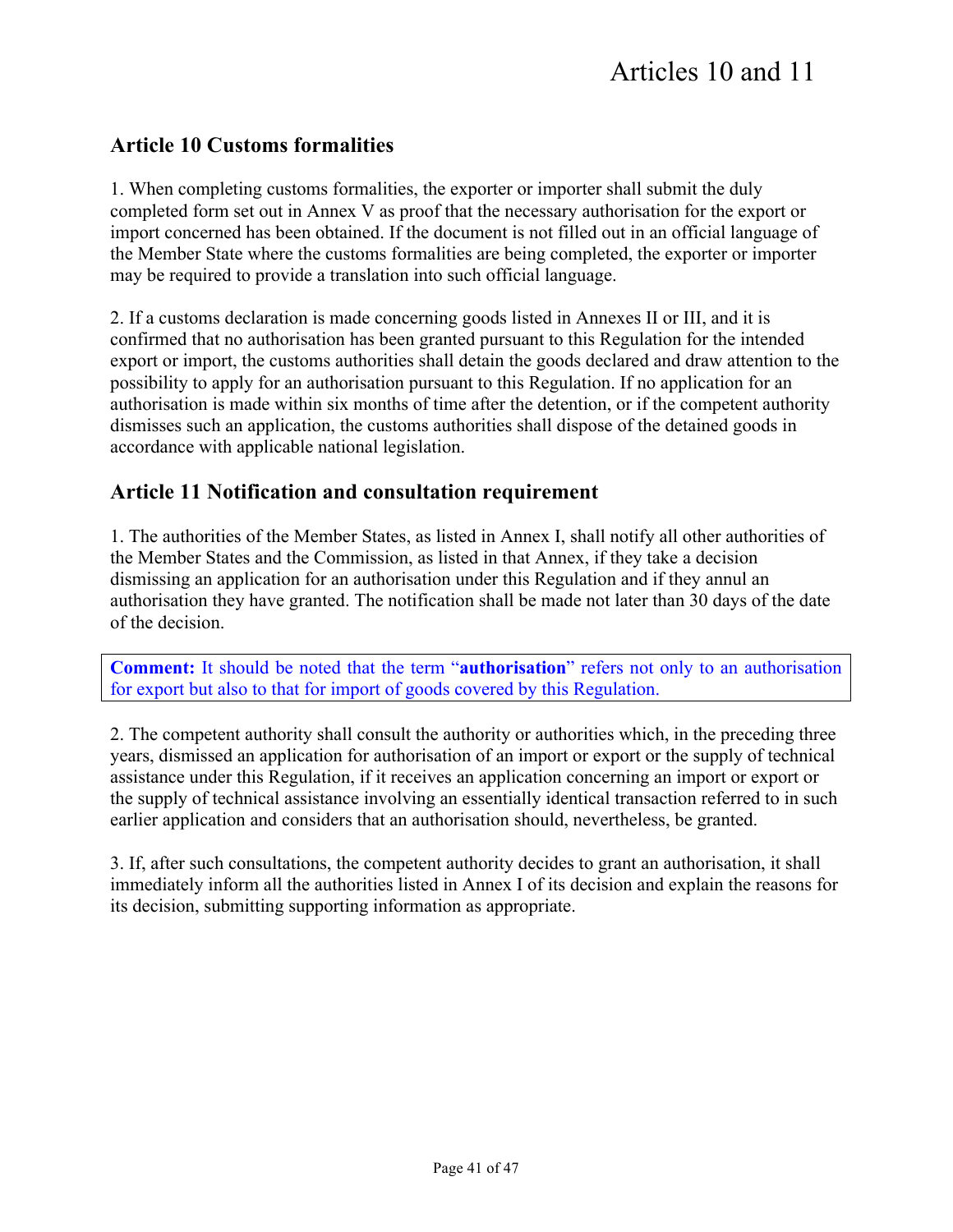4. The refusal to grant an authorisation, if it is based on a national prohibition in accordance with Article 7(1), shall not constitute a decision dismissing an application within the meaning of paragraph 1.

**Comment:** Even if this Article establishes a procedure of consultation between Member States as regards granting import and export authorisations, it should be emphasised that sole consultation and notification of the decision of Member State national authorities is compulsory. Therefore, after having undertaken all required consultations Member State remains unrestricted as concerns the final decision on issue of authorisation.

In addition, the prohibition imposed by Member States on the basis of Article 7(1) concerning an export and import of leg irons, gang chains and portable electric shock devices is not covered by this Article. In other words, denials issued and based on prohibition prescribed under Article 7(1) shall not be notified to the Commission and national authorities of other Member States, as listed in Annex I of this Regulation.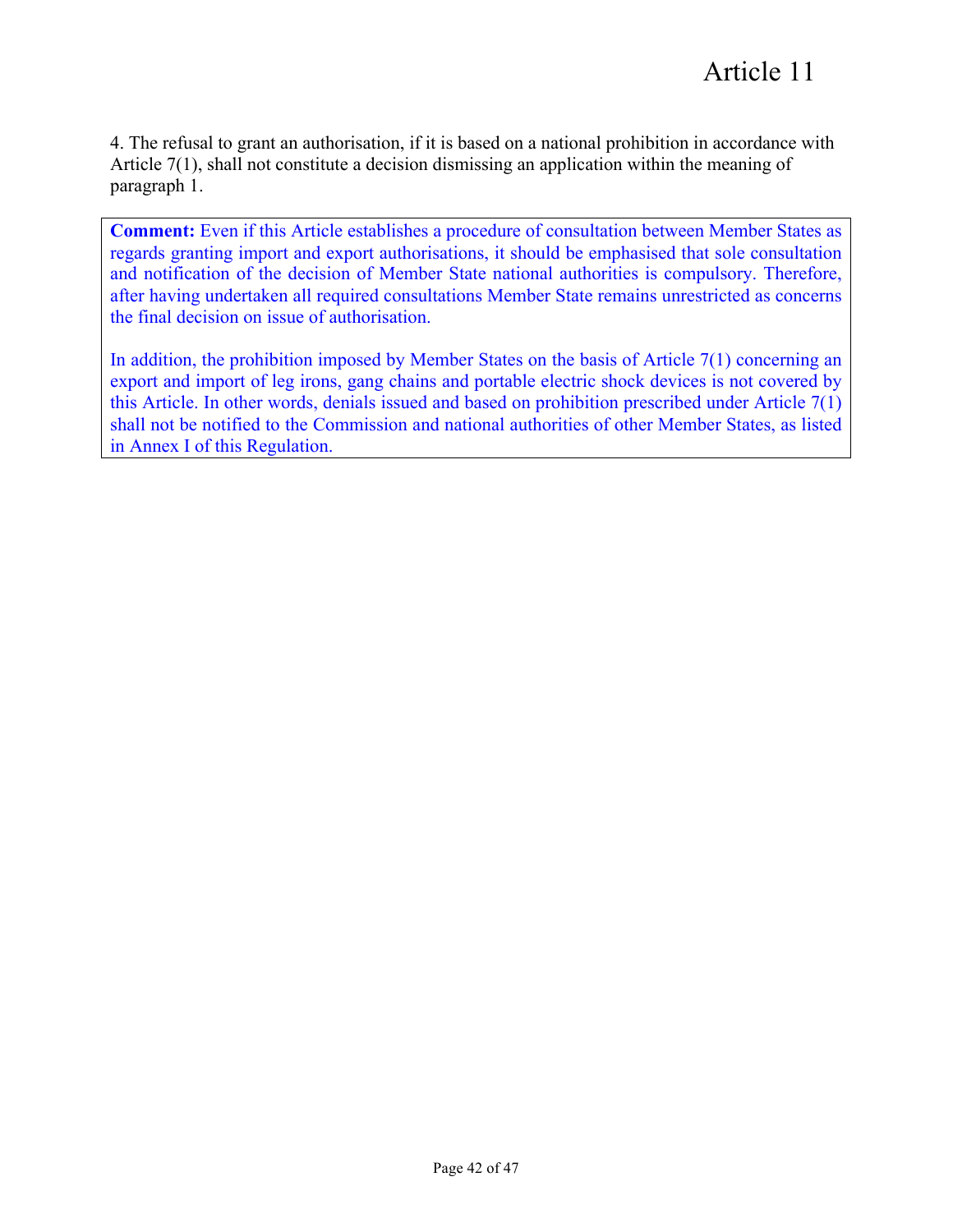## **CHAPTER V General and final provisions**

## **Article 12 Amendment of Annexes**

1. The Commission shall be empowered to amend Annex I. The data regarding competent authorities of the Member States shall be amended on the basis of information supplied by the Member States.

2. In accordance with the procedure referred to in Article 15(2), the Commission shall be empowered to amend Annexes II, III, IV and V.

## **Article 13 Exchange of information between Member States' authorities and the Commission**

1. Without prejudice to Article 11, the Commission and the Member States shall, upon request, inform each other of the measures taken under this Regulation and supply each other with any relevant information at their disposal in connection with this Regulation, in particular information on authorisations granted and refused.

2. Relevant information on authorisations granted and refused shall comprise at least the type of decision, the grounds for the decision or a summary thereof, the names of the consignees and, if they are not the same, of the end-users as well as the goods concerned.

3. Member States, if possible in cooperation with the Commission, shall make a public, annual activity report, providing information on the number of applications received, on the goods and countries concerned by these applications, and on the decisions they have taken on these applications. This report shall not include information the disclosure of which a Member State considers to be contrary to the essential interests of its security.

**Comment:** It shall be noted that no such report has been published so far. Therefore the Committee on common rules for exports of products (see comment relative to Article 15) during its meeting of 14 January 2009 urged Member States to publish their activity reports (since July 2006 and on an annual basis) and asked to send them also to the Commission. In addition, national activity reports were required, even if no application for an authorisation had been received.

Nevertheless, several Member States publish their statistics as concerns transactions under Torture Regulation. As regards the United Kingdom, such information concerning issued, refused or revoked export licences is available on the following website: http://www.berr.gov.uk/whatwedo/europeandtrade/strategic-export-control/statistics/index.html.

Bulgarian Export Control Authority published its report for 2011 only two licences for repair have been issued under article  $5(1)^{19}$ .

http://www.exportcontrol.bg/docs/Annual\_report\_Regulation\_1236\_2011.pdf.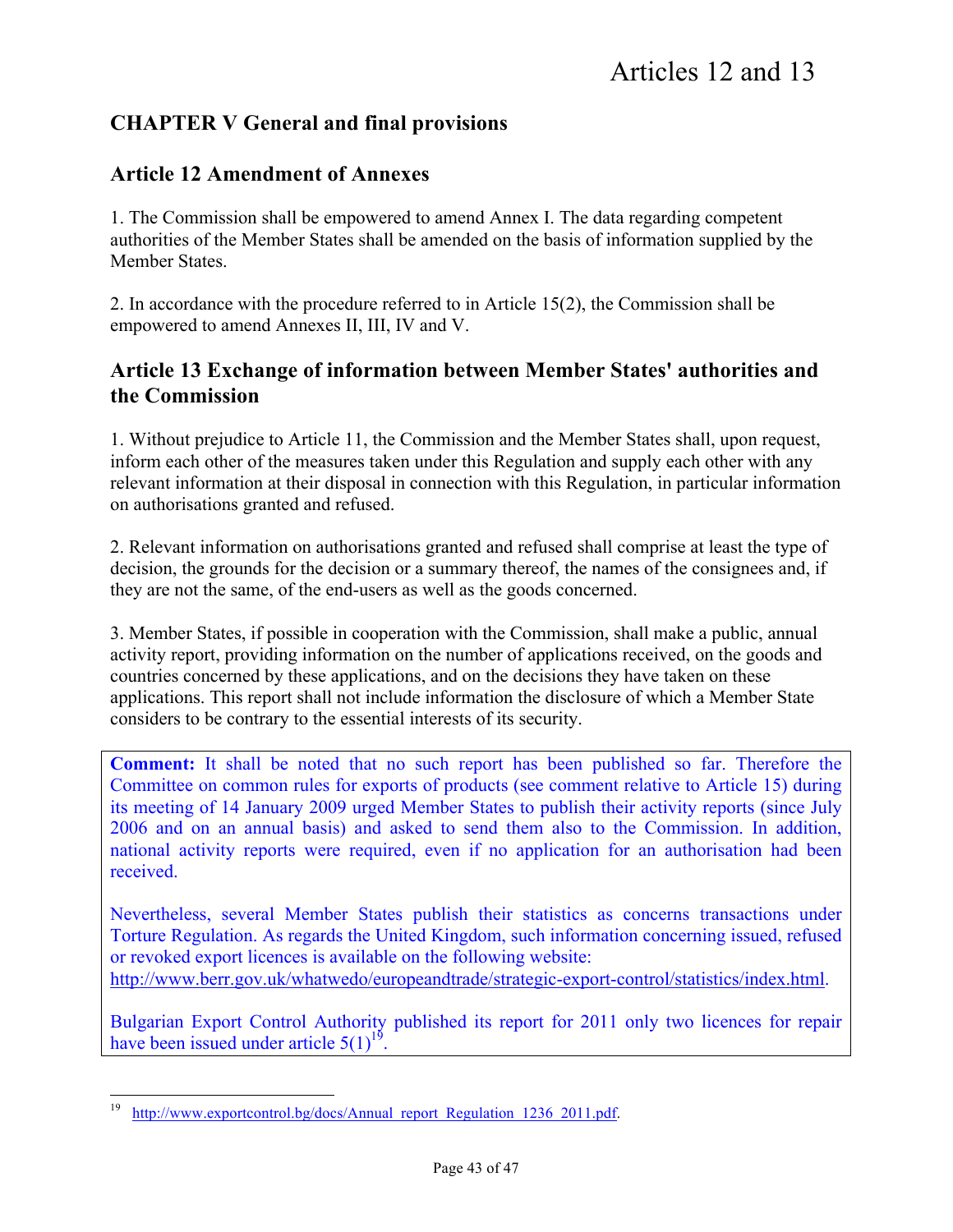4. Except for the supply of information mentioned in paragraph 2 to the authorities of the other Member State and to the Commission, this Article shall be without prejudice to applicable national rules concerning confidentiality and professional secrecy.

5. The refusal to grant an authorisation, if it is based on a national prohibition adopted in accordance with Article 7(1), shall not constitute an authorisation refused within the meaning of paragraphs 1, 2 and 3 of this Article.

**Comment:** The main purpose of this Article is to encourage the exchange of information between the authorities of Member States and the Commission. This information exchange shall not be confused with the notification mechanism established by Article 11 of this Regulation. Notification procedure consists in Member States' obligation to notify the authorities of other Member States, as listed in Annex I of this Regulation, and the Commission, if they dismiss an application for an authorisation under this Regulation or if they annul an authorisation they have granted.

In addition, the prohibition imposed by Member States on the basis of Article 7(1) concerning an export and import of leg irons, gang chains and portable electric shock devices is not covered by this Article. In other words, an authorisation denial issued under a prohibition established under Article 7(1) may not be communicated to the Commission and national authorities of other Member States, as listed in Annex I of this Regulation.

## **Article 14 Use of information**

Without prejudice to Regulation (EC) No 1049/2001 of the European Parliament and of the Council of 30 May 2001 regarding public access to European Parliament, Council and Commission documents and national legislation on public access to documents, information received pursuant to this Regulation shall be used only for the purpose for which it was requested.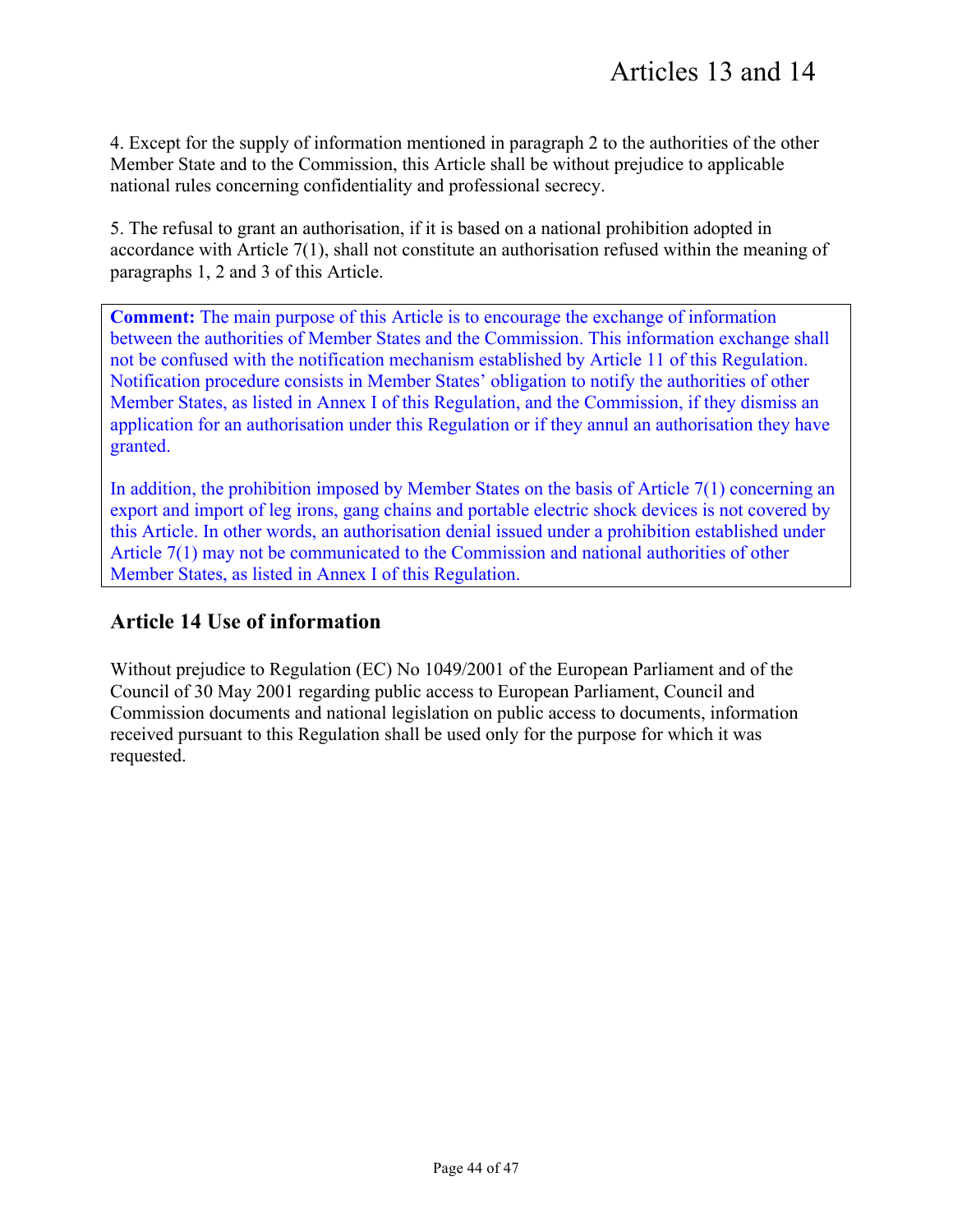## **Article 15 Committee procedure**

1. The Commission shall be assisted by the committee on common rules for exports of products, set up by Article 4(1) of Regulation (EEC) No 2603/69.

**Comment:** This Committee was established within the Trade Service, reference thereof is (C22400) Committee on common rules for exports of products. Last and second meeting of this Committee took place in Brussels on 16 November 2011. Agenda and certain documents considered by the Committee are available on the Comitology  $Reeister<sup>20</sup>$ 

2. Where reference is made to this paragraph, Articles 5 and 7 of Decision 1999/468/EC shall apply.

The period laid down in Article 5(6) of Decision 1999/468/EC shall be set at two months.

3. The Committee shall adopt its rules of procedure.

## **Article 16 Implementation**

The Committee referred to in Article 15 shall examine any question concerning the implementation of this Regulation raised by its chairman either on his or her own initiative or at the request of a representative of a Member State.

## **Article 17 Penalties**

1. Member States shall lay down the rules on penalties applicable to infringements of the provisions of this Regulation and shall take all measures necessary to ensure that they are implemented. The penalties provided for must be effective, proportionate and dissuasive.

2. Member States shall notify the Commission of those rules by 29 August 2006 and shall notify it without delay of any subsequent amendment affecting them.

 <sup>20</sup> http://ec.europa.eu/transparency/regcomitology/index.cfm?do=List.list.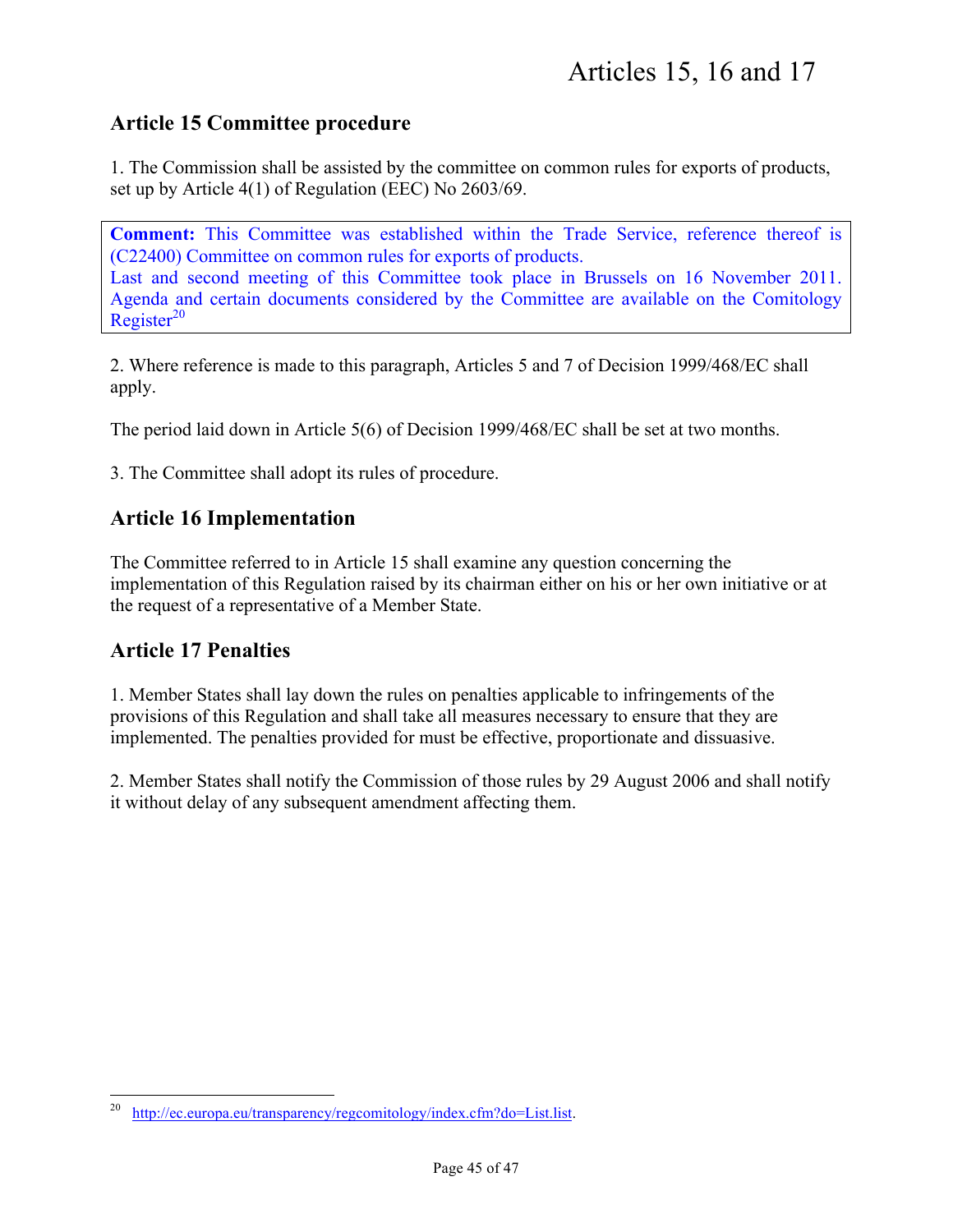# Article17

| <b>Countries</b> | <b>Penalties</b><br>(Art.17)                                                                                                                                                                                                                                                                                                                                                                                                                                                                                                                                                                                                                                                                                                                                                                                                                                                                                                                                                                                                                                                                                                                                                                                                                                                                                                                                                                                                                                                                                                                                                            |
|------------------|-----------------------------------------------------------------------------------------------------------------------------------------------------------------------------------------------------------------------------------------------------------------------------------------------------------------------------------------------------------------------------------------------------------------------------------------------------------------------------------------------------------------------------------------------------------------------------------------------------------------------------------------------------------------------------------------------------------------------------------------------------------------------------------------------------------------------------------------------------------------------------------------------------------------------------------------------------------------------------------------------------------------------------------------------------------------------------------------------------------------------------------------------------------------------------------------------------------------------------------------------------------------------------------------------------------------------------------------------------------------------------------------------------------------------------------------------------------------------------------------------------------------------------------------------------------------------------------------|
| Austria          | Art. 79 of the Austrian Foreign Economy Act provides for<br>penalties in case of an infringement of the Torture Regulation<br>(esp. violations of prohibitions or authorisation requirements or<br>conditions or requirements attached to authorisations and actions<br>to circumvent such prohibitions or authorisation requirements).<br>The penalties are up to five years of imprisonment.                                                                                                                                                                                                                                                                                                                                                                                                                                                                                                                                                                                                                                                                                                                                                                                                                                                                                                                                                                                                                                                                                                                                                                                          |
| Belgium          | <b>YES</b><br>The sanctions are imposed by Law of 11 <sup>th</sup> September 1962<br>(confiscation, fines, imprisonment)                                                                                                                                                                                                                                                                                                                                                                                                                                                                                                                                                                                                                                                                                                                                                                                                                                                                                                                                                                                                                                                                                                                                                                                                                                                                                                                                                                                                                                                                |
| Bulgaria         | <b>YES</b><br>The sanctions are imposed by Art. 11, 12 and 13 of the Act of<br>implementation of Council Resolution No 1236/2005.<br><b>Article 11</b><br>Persons who carry out import and export of goods listed in<br>Annex II and Annex III of Regulation 1236/2005, or provide<br>technical assistance related to such goods, without proper<br>authorisation shall be sanctioned with:<br>1. a fine of BGN 500 to BGN 1,000 (250 to 500 Euro) - for<br>natural persons as well as for officials of commercial<br>companies in case the deed is not a crime;<br>2. a property sanction amounting from BGN 500 to BGN<br>1,000 (250 to 500 Euro) - for legal and natural persons;<br>3. fine or penalty in the amount of BGN 2,000 to BGN 10,000<br>$(1,000 \text{ to } 5,000 \text{ Euro})$ - for a repeated violation.<br>Article. 12<br>Persons who operate in violation of the scope and terms of the<br>an authorisation issued or provide documents, data, information<br>and reports or obstruct and / or deny access to a public official<br>in the exercise of control functions under this Act shall be<br>sanctioned with:<br>1. a fine of BGN 500 to BGN 1,000 (250 to 500 Euro) - for<br>natural persons as well as for officials of commercial companies<br>in case the deed is not a crime;<br>2. a property sanction amounting from BGN 1,000 to BGN<br>5,000 (500 to 2,500 Euro) - for legal and natural persons;<br>3. fine or penalty amounting of BGN 2,000 to BGN 10,000<br>$(1,000 \text{ to } 5,000 \text{ Euro})$ - for a repeated violation.<br>Article. 13 |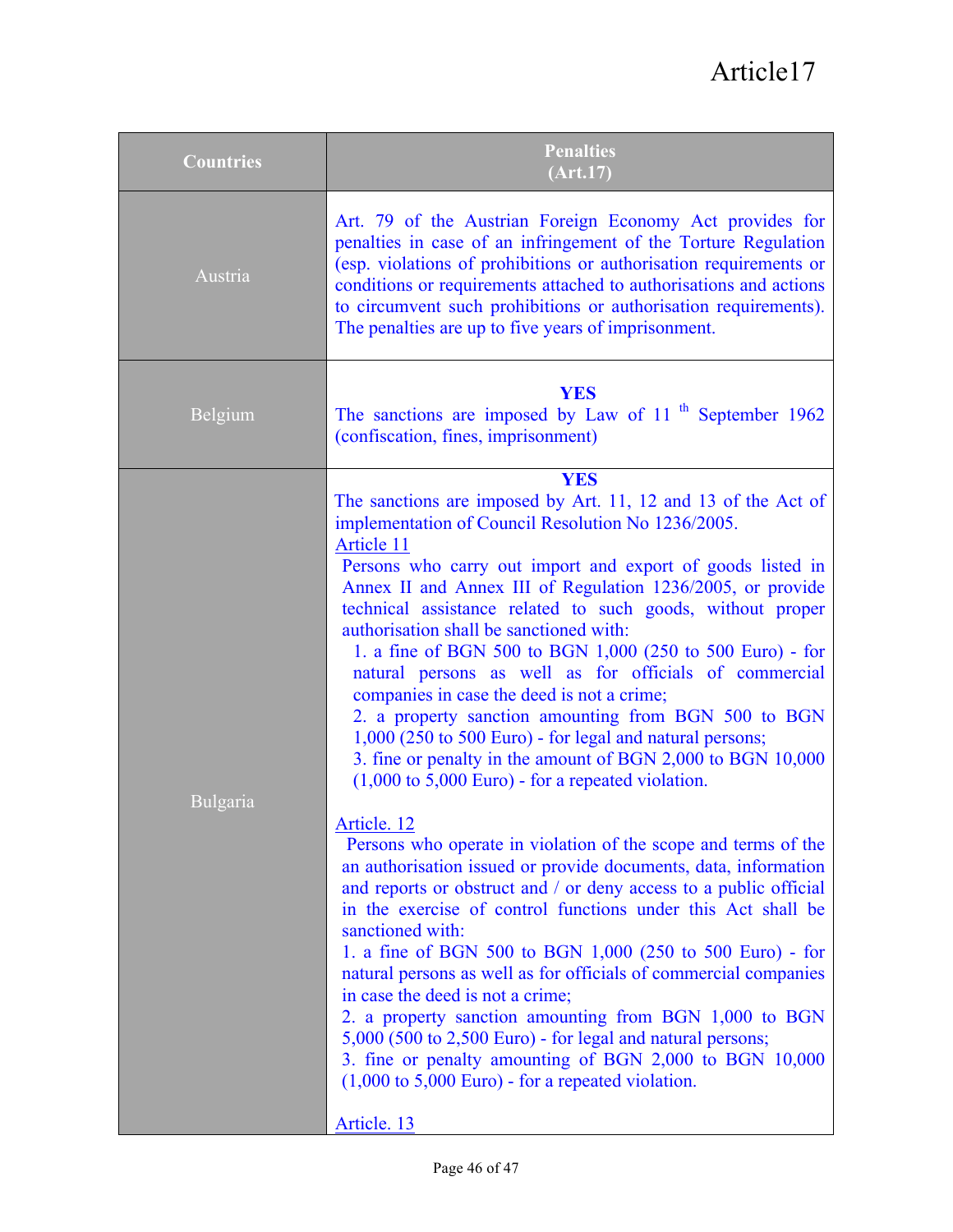|         | Persons who fail to fulfill their obligations under Art. 9 shall be<br>sanctioned with:<br>1. a fine of BGN 200 to BGN 1,000 (100 to 500 Euro) - for<br>natural persons as well as for officials of commercial companies<br>in case the deed is not a crime;<br>2. a property sanction amounting ranging from BGN 500 to BGN<br>2,000 (250 to 1,000 Euro) - for legal and natural persons;<br>3. fine or penalty amounting of BGN 1,000 to BGN 10,000 (500)<br>to $5,000$ Euro) - for a repeated violation.                                                                                                                                                                                                                                                                                                                                                                                                                                                                                                                                                                                                                                                        |
|---------|--------------------------------------------------------------------------------------------------------------------------------------------------------------------------------------------------------------------------------------------------------------------------------------------------------------------------------------------------------------------------------------------------------------------------------------------------------------------------------------------------------------------------------------------------------------------------------------------------------------------------------------------------------------------------------------------------------------------------------------------------------------------------------------------------------------------------------------------------------------------------------------------------------------------------------------------------------------------------------------------------------------------------------------------------------------------------------------------------------------------------------------------------------------------|
| Croatia | <b>YES</b><br>Penalties are defined by the Trade Act (OG 68/2013):<br>Article 71.c<br>$(1)$ A fine between 50,000.00 to 500,000.00 HRK shall be<br>imposed to legal entity or natural person for exports or<br>imports of goods listed in Annex II of the Regulation<br>1236/2005/EC.<br>(2) For the offenses referred point 1 of this article, the fine<br>imposed to the responsible person of legal entity could<br>from 5,000.00 to 15,000.00 HRK.<br>(3) For the offenses referred in the point 1 of this article,<br>the fine imposed to natural person could be from 1,000.00<br>to 5,000.00 HRK<br>Article71.d<br>$(1)$ A fine between 30,000.00 to 300,000.00 HRK shall be<br>imposed on a legal or natural person when a he exports<br>without authorisation goods listed in Annex III of<br>Regulation 1236/2005/EC.<br>(2) For the offenses referred to point 1 of this article, the<br>fine imposed on the responsible person in the legal entity<br>could be from 3,000.00 to 10,000.00 HRK.<br>(3) For the offenses referred to point 1 of this article, a<br>fine imposed on a natural person - a citizen could be from<br>500.00 to 3,000.00 HRK. |
| Cyprus  | <b>YES</b><br>The illegal import or export of controlled goods is punished by<br>two years imprisonment maximum and/or a fine of 17 000 Euro.<br>In case of repeated offences the penalties increase to a maximum<br>of four years imprisonment and/or 34 000 Euro fine.                                                                                                                                                                                                                                                                                                                                                                                                                                                                                                                                                                                                                                                                                                                                                                                                                                                                                           |
| Denmark | Denmark has laid down rules on penalties applicable to<br>infringements of Regulation $1236/2005$ in Section 2(3) of the                                                                                                                                                                                                                                                                                                                                                                                                                                                                                                                                                                                                                                                                                                                                                                                                                                                                                                                                                                                                                                           |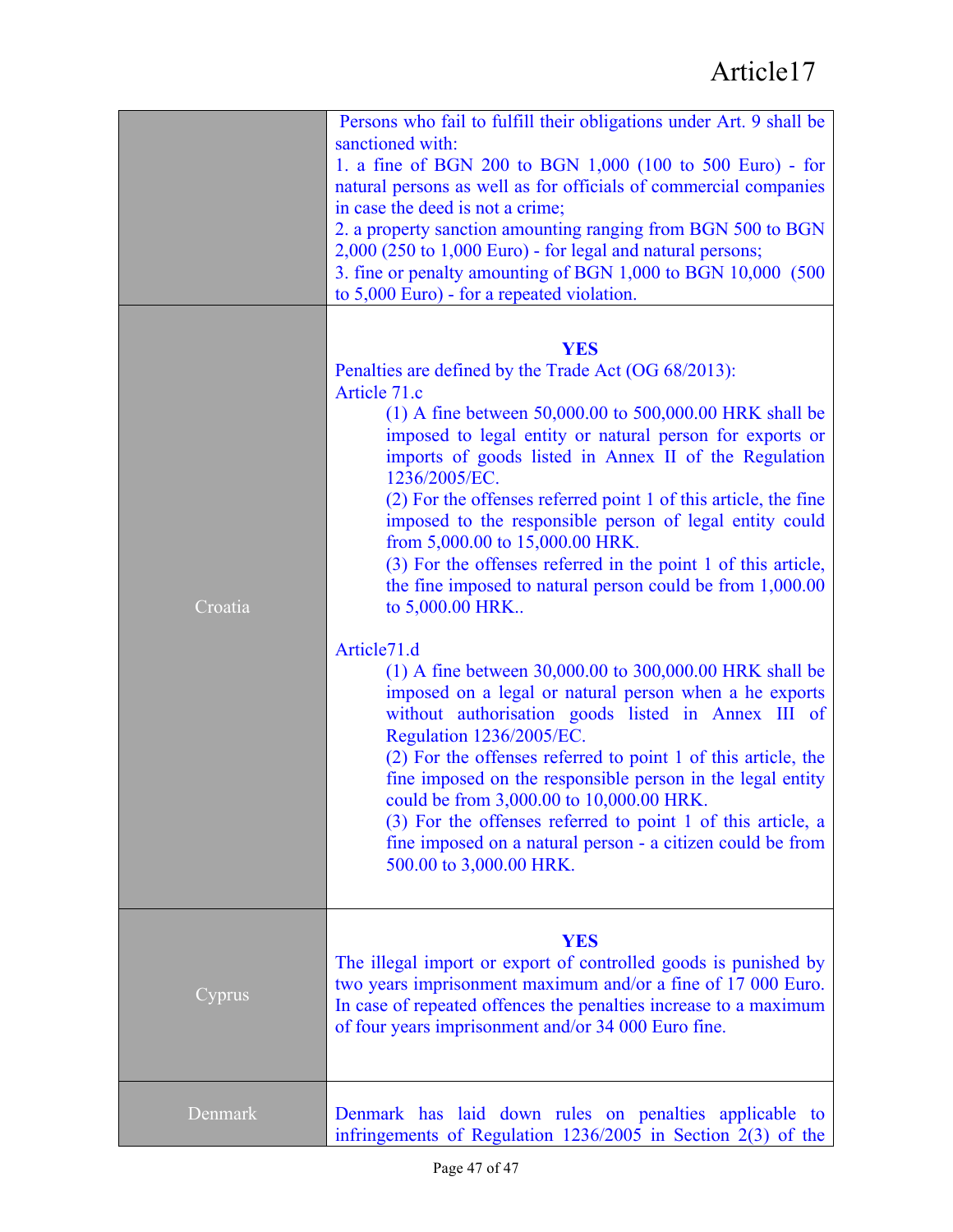# Article17

|         | Ministry of Economics and Business Affairs Consolidating Act<br>No 635 of 9 June 2011 on the application of certain European<br>Union Acts on economic relations to third countries (Enabling)<br>Act).                                                                                                                                                                                                                                                                                                                                                                                                                                                                                                                                                                                                                                                                                                                                                                          |
|---------|----------------------------------------------------------------------------------------------------------------------------------------------------------------------------------------------------------------------------------------------------------------------------------------------------------------------------------------------------------------------------------------------------------------------------------------------------------------------------------------------------------------------------------------------------------------------------------------------------------------------------------------------------------------------------------------------------------------------------------------------------------------------------------------------------------------------------------------------------------------------------------------------------------------------------------------------------------------------------------|
|         | The Consolidating Act is available only in Danish.                                                                                                                                                                                                                                                                                                                                                                                                                                                                                                                                                                                                                                                                                                                                                                                                                                                                                                                               |
| Estonia | <b>YES</b><br>According to Penal Code $\S 392$ : fine and imprisonment up to 5<br>years, 10 years when committed by a group or by official                                                                                                                                                                                                                                                                                                                                                                                                                                                                                                                                                                                                                                                                                                                                                                                                                                       |
| France  | <b>YES</b><br>The sanctions are imposed by art. 414 of National Customs Code                                                                                                                                                                                                                                                                                                                                                                                                                                                                                                                                                                                                                                                                                                                                                                                                                                                                                                     |
| Germany | <b>YES</b><br>According to $\S$ 18 section 4 AWG (revised version) a prison<br>sentence up to five years could be imposed to anyone who<br>violates Council Regulation (EC) No. 1236/2005 of 27 June<br>2005 (intentionally) by<br>1. exporting the specified goods contrary to Article 3 para. 1<br>sentence 1,<br>2. providing technical assistance related to the specified<br>goods contrary to Article 3<br>para. 1 sentence 2,<br>3. importing the specified goods contrary to Article 4 para. 1<br>sentence 1,<br>4. accepting technical assistance related to the specified<br>goods contrary to Article 4<br>para. 1 sentence 2, or<br>5. exporting the goods referred to in Article 5 para. 1<br>sentence 1 without a licence.<br>According to $\S$ 19 section 1 AWG (revised version) a regulatory<br>offence is deemed to be committed by anyone who violates<br>Council Regulation (EC) No. 1236/2005 of 27 June 2005<br>negligently in the above mentioned manner. |
| Hungary | <b>YES</b><br>The sanctions regulated by Gov. Decree No. 160 and Penalty<br>Code No. 100 of 2012 are:<br>- Revocation of licence: The Authority shall withdraw a licence<br>if changes take place following its issuing on the basis of<br>which the application should be rejected. The Authority<br>may withdraw a licence if an undertaking breaches the<br>requirements laid down in the Decree or infringes the                                                                                                                                                                                                                                                                                                                                                                                                                                                                                                                                                             |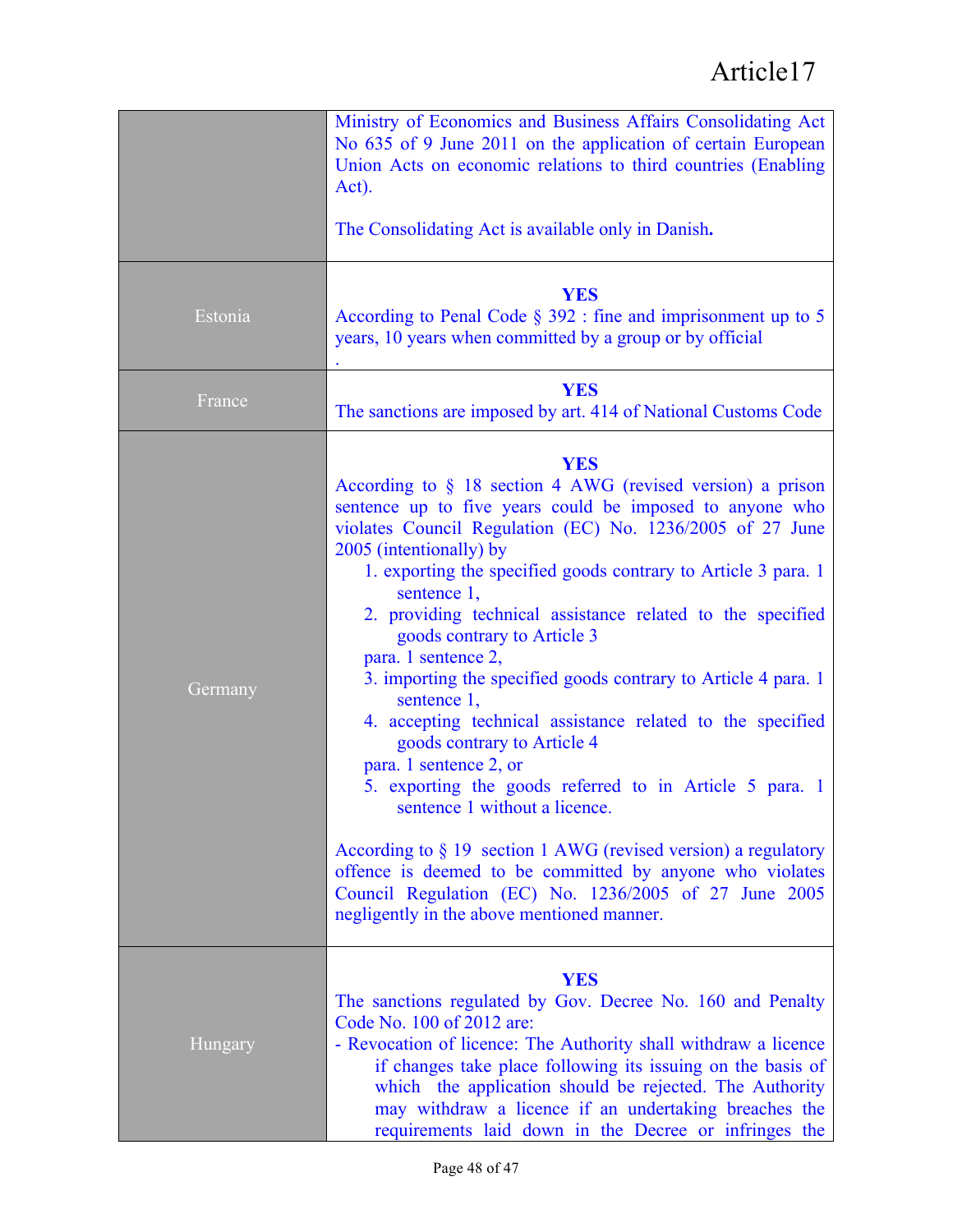|           | conditions specified in the licence or violates the<br>commercial legislative provisions. - Gov. Decre No.160.<br>$25\{(1)\}$ ).<br>- Penalties: Range from five million to ten million forints in the<br>event of a breach of the provisions of Council Regulation<br>(EC) No 1236/2005 dated 27 June 2005 concerning trade in<br>certain goods which could be used for capital punishment,<br>torture or other cruel, inhuman or degrading treatment or<br>punishment. Gov. Decree No.160, 8§ (2).<br>- 2 to 8 year imprisonment: Activity without license. - Penalty<br>Code, 329§.<br>- 5 to 10 years imprisonment in aggravating circumstances |
|-----------|-----------------------------------------------------------------------------------------------------------------------------------------------------------------------------------------------------------------------------------------------------------------------------------------------------------------------------------------------------------------------------------------------------------------------------------------------------------------------------------------------------------------------------------------------------------------------------------------------------------------------------------------------------|
|           | <b>YES</b><br>Rules on penalties applicable to infringements of the provisions<br>of this Regulation are laid down by the laws and regulations of<br>the Republic of Latvia depending on a criminal or administrative<br>nature of violation.                                                                                                                                                                                                                                                                                                                                                                                                       |
|           | According to the Article $201^{10}$ of <i>The Latvian Administrative</i><br>Violations code, there are penalties in form of fine for violation<br>of the rules of customs regime.                                                                                                                                                                                                                                                                                                                                                                                                                                                                   |
|           | According to the Article $1901$ of the Criminal Code of Latvia<br>there are penalties in form of fine, community work or<br>imprisonment for illegal movement of the goods that are banned<br>or require a special regulation.                                                                                                                                                                                                                                                                                                                                                                                                                      |
| Latvia    | According to the Article 201 <sup>12</sup> of the Latvian Administrative<br>Violations code as well as the Article 190 of The Criminal Law<br>(regarding)<br>penalties applicable<br>smuggling) there are<br>to<br>infringements of the Regulation.                                                                                                                                                                                                                                                                                                                                                                                                 |
|           | According to the Article 18 of the Law On the Circulation of<br>Goods of Strategic Significance, penalties for the violation of the<br>law are applied according to the civil, administrative or criminal<br>responsibilities set by the relevant legislation of the Republic of<br>Latvia                                                                                                                                                                                                                                                                                                                                                          |
| Lithuania | <b>YES</b><br><b>Penal sanctions</b> are provided in Article 199 (1) of the Penal<br>Code of the Republic of Lithuania.                                                                                                                                                                                                                                                                                                                                                                                                                                                                                                                             |
|           | <b>Administrative sanctions</b> are provided in Article 210 of the<br><b>Code Administrative Offences</b>                                                                                                                                                                                                                                                                                                                                                                                                                                                                                                                                           |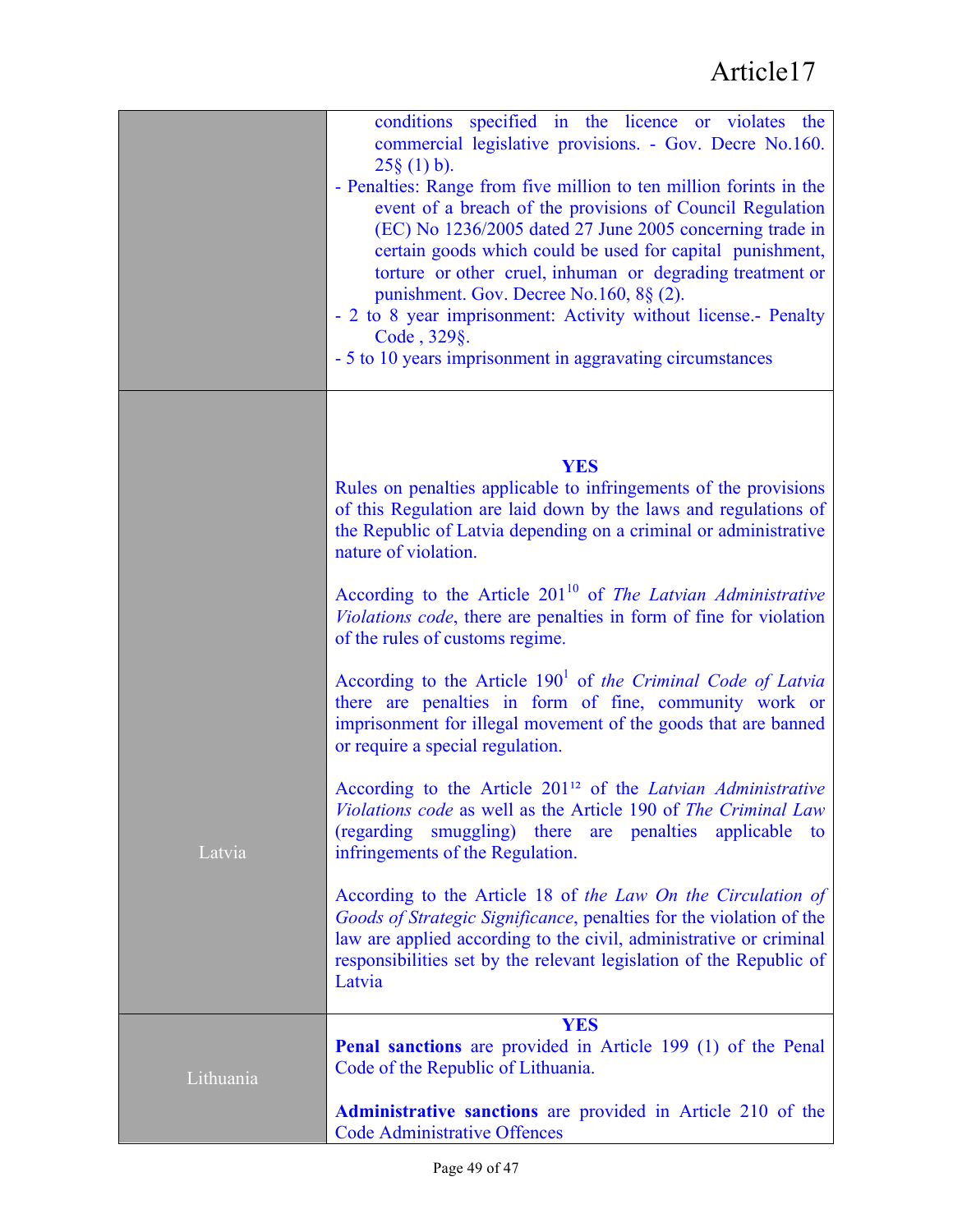┑

| Netherlands | <b>YES</b><br>Penalties are laid down in the Economic Offences Act (Wet<br>Economische Delicten). Those who violate the provisions of the<br>regulation may face a jail sentence of maximum six years, a fine<br>up to 78.000 Euros, or a work assignment (maximum 480 hours).<br>Furthermore the Economic Offences Act offers additional<br>possibilities for penal sanctions such as a temporary or even<br>permanent ban to perform related economic activities, and/ or<br>confiscation of the goods in question and the profits gained by<br>the illegal transaction. Finally, the Court may order the<br>destruction of commodities that present a threat to the public<br>order of public safety.<br>The penalty is decided upon on a case by case basis. It is<br>dependent upon the type, number and the seriousness of the<br>infringements (e.g. intentional or unintentional offences, first<br>time offence or repeat offence, voluntary self-disclosure etc.). |
|-------------|------------------------------------------------------------------------------------------------------------------------------------------------------------------------------------------------------------------------------------------------------------------------------------------------------------------------------------------------------------------------------------------------------------------------------------------------------------------------------------------------------------------------------------------------------------------------------------------------------------------------------------------------------------------------------------------------------------------------------------------------------------------------------------------------------------------------------------------------------------------------------------------------------------------------------------------------------------------------------|
| Poland      | <b>YES</b><br>The are the provisions of the Fiscal Penal Code of 10 September<br>1999:<br>- Smuggling (import or export without customs declaration -<br>Art. 86 of FPC);<br>- Fraud (misleading of a competent customs control authority -<br>Art. 87 FPC);<br>Handling (purchasing, storage, transportation, dispatch,<br>transmission, selling off, receiving or concealing - Art. 1                                                                                                                                                                                                                                                                                                                                                                                                                                                                                                                                                                                      |
| Slovenia    | FPC).<br><b>YES</b><br>Administrative penalties Articles 9 and 10 of Decree on trade in<br>certain goods which could be used for capital punishment, torture<br>or other cruel, inhuman or degrading treatment or punishment<br>(Uradni list RS No 60/2006):                                                                                                                                                                                                                                                                                                                                                                                                                                                                                                                                                                                                                                                                                                                 |
|             | Any individual who imports or exports goods<br>referred to in Annex II of the Regulation 1236/2005/EC<br>without an authorisation shall be fined from EUR 150 to<br>EUR 1,000.<br>Any legal person, entrepreneur or individual who<br>pursues his/her activity as a self-employed person and<br>commits an offence as referred to in the previous<br>paragraph, shall be fined from EUR 15,000 to EUR<br>100,000.                                                                                                                                                                                                                                                                                                                                                                                                                                                                                                                                                            |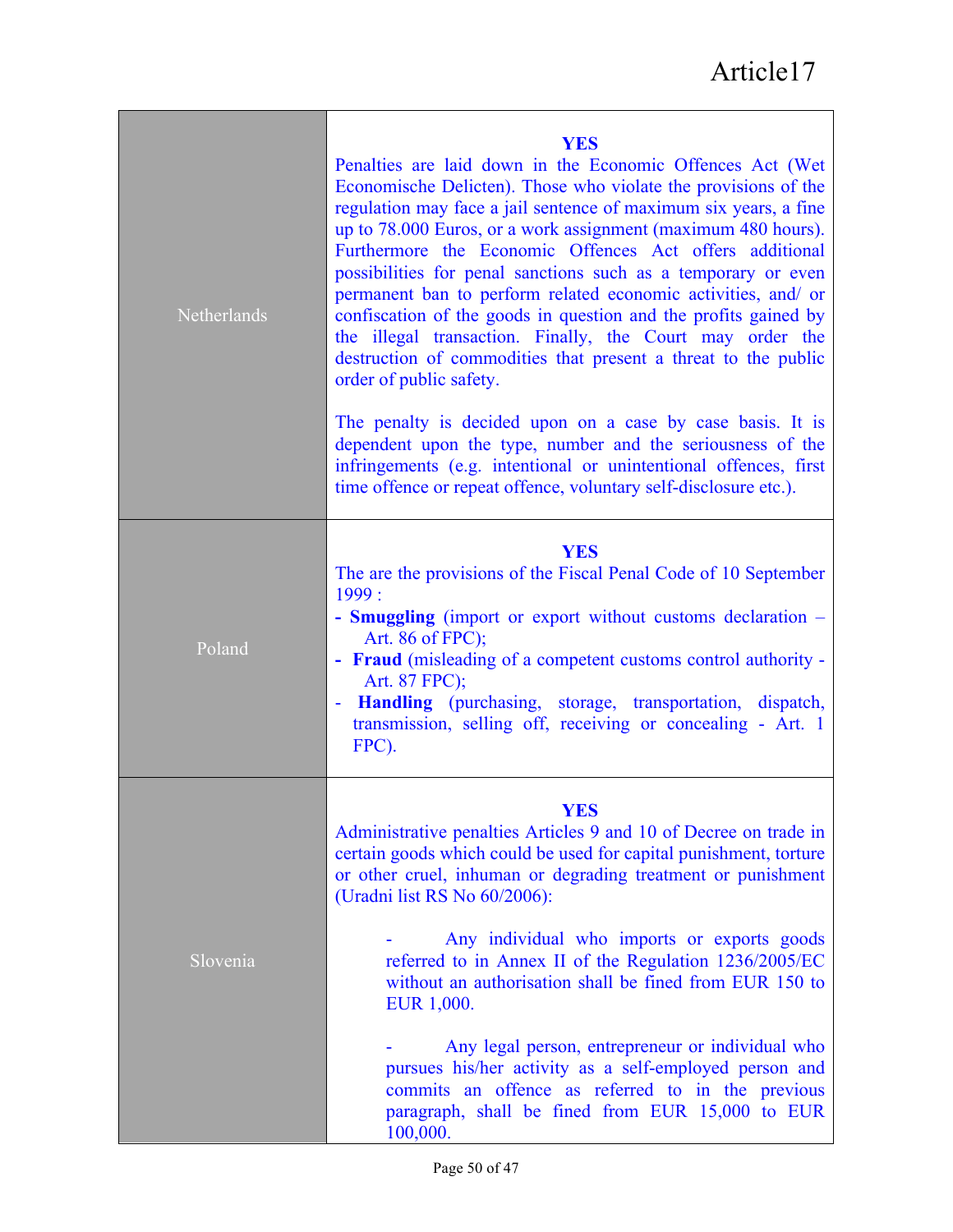| A fine from EUR 500 to EUR 3,800 shall also be<br>imposed upon the responsible person of a legal entity or<br>the responsible person of an entrepreneur or an individual<br>who pursues his/her activity as a self-employed person if<br>he/she commits an offence referred to in the first<br>paragraph of this Article.                                                                                  |
|------------------------------------------------------------------------------------------------------------------------------------------------------------------------------------------------------------------------------------------------------------------------------------------------------------------------------------------------------------------------------------------------------------|
| Any individual who exports goods referred to in<br>Annex III of the Regulation 1236/2005/EC without an<br>authorisation shall be fined from EUR 100 to EUR 800.                                                                                                                                                                                                                                            |
| Any legal person, entrepreneur or individual who<br>pursues his/her activity as a self-employed person and<br>commits an offence as referred to in the previous<br>paragraph, shall be fined from EUR 10,000 to EUR<br>80,000.<br>A fine from EUR 400 to EUR 3,200 shall also be imposed<br>upon the responsible person of a legal entity or the<br>responsible person of an entrepreneur or an individual |
| who pursues his/her activity as a self-employed person if<br>he/she commits an offence referred to in the first<br>paragraph of this Article.                                                                                                                                                                                                                                                              |
| Penalties are also provided in the Criminal Code imposing a<br>prison sentence up to five years                                                                                                                                                                                                                                                                                                            |
| <b>YES</b><br>The penalties applicable to the infringements of the provisions<br>are described in Article 12 of Act 474/2007                                                                                                                                                                                                                                                                               |
| <b>YES</b><br>The Law (2006:1329) concerning trade in certain goods which<br>could be used for capital punishment or torture, defined different<br>penalties depending of the seriousness of the offense. It could be<br>fines or imprisonment not exceeding two years, but if the offense<br>is considered serious, it could be to imprisonment for at least six<br>months but not exceeding six years.   |
|                                                                                                                                                                                                                                                                                                                                                                                                            |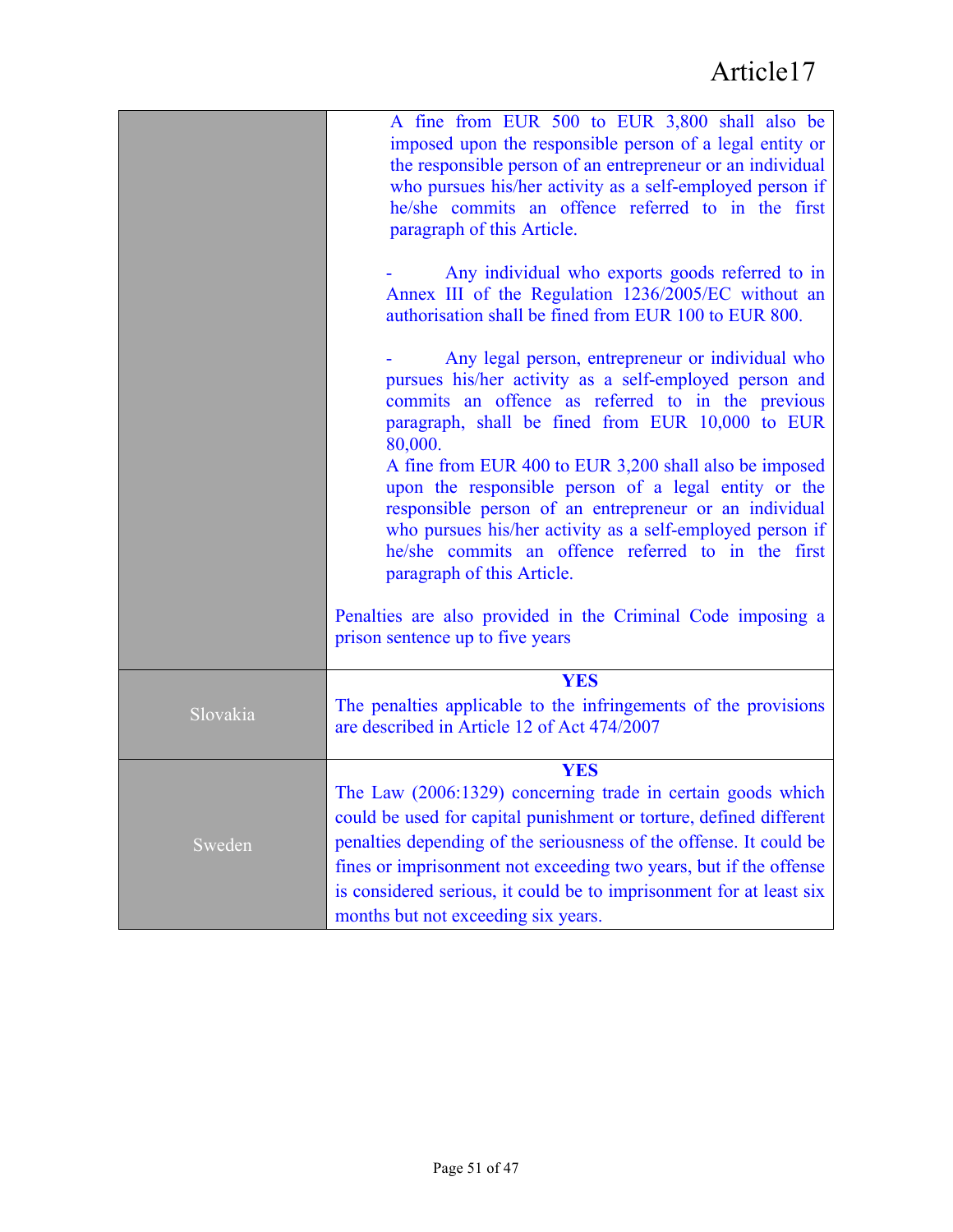# **Article 18 Territorial scope**

1. This Regulation shall apply to:

- the customs territory of the Community, as defined in Regulation (EEC) No 2913/92,
- the Spanish territories Ceuta and Melilla,
- the German territory of Helgoland.

2. For the purpose of this Regulation Ceuta, Helgoland and Melilla shall be treated as part of the customs territory of the Community.

## **Article 19 Entry into force**

This Regulation shall enter into force on 30 July 2006.

This Regulation shall be binding in its entirety and directly applicable in all Member States.

Done at Luxembourg, 27 June 2005.

*For the Council The President* L. LUX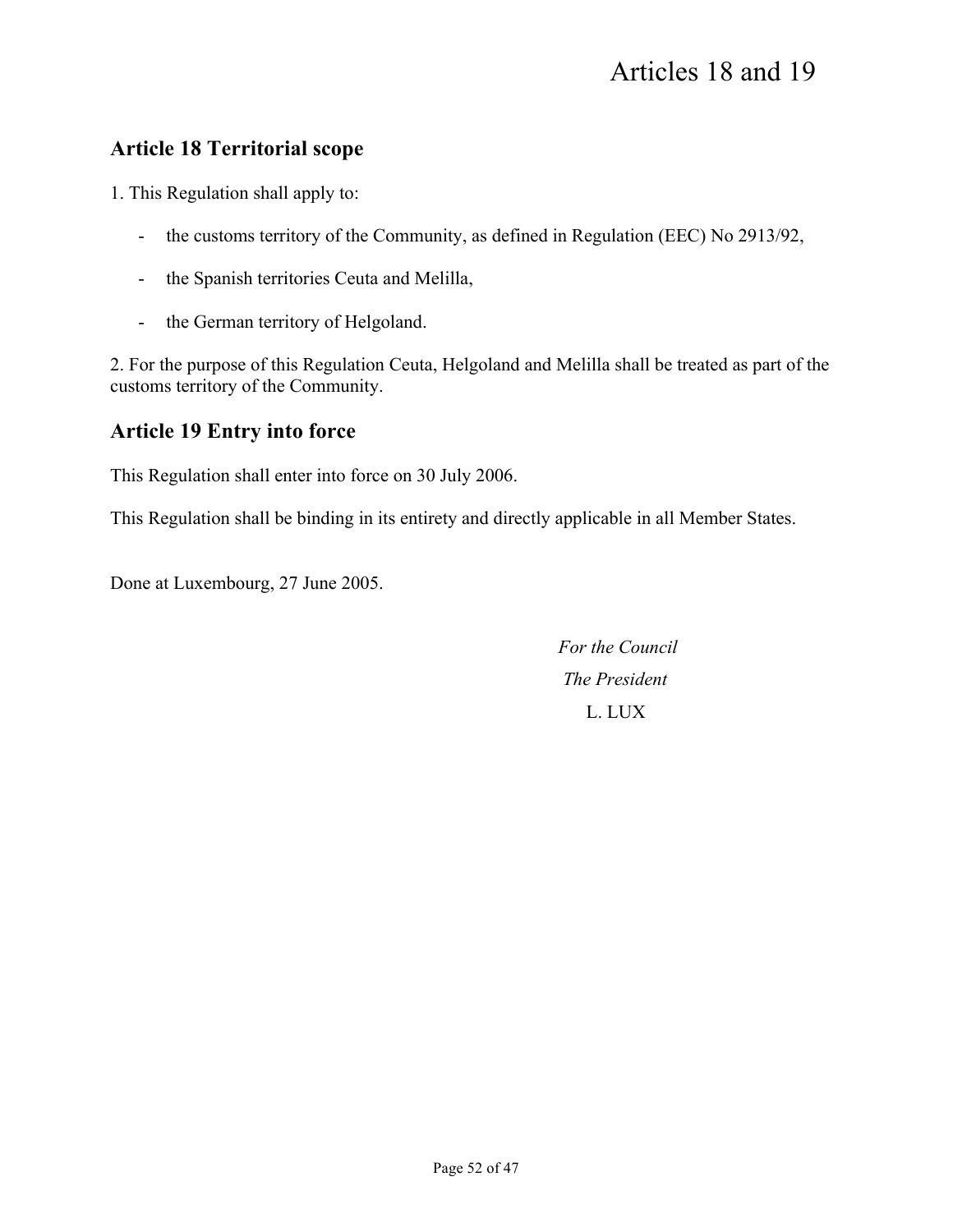#### ANNEX I

### LIST OF AUTHORITIES REFERRED TO IN ARTICLES 8 AND 11

**Comment:** Annex I has been lately amended by the Commission Regulation (EC) No  $1266/2010$  of 20 December  $2010^{21}$ . This Regulation updates the list of competent authorities responsible for implementation of the Torture Regulation.

#### **A. Authorities of the Member States**

#### **BELGIUM**

Ministerie van Economie, Energie, Handel en Wetenschapsbeleid Directoraat E4: Economisch Potentieel, Markttoegangsbeleid, Tarifaire en Non-tarifaire Maatregelen Vooruitgangsstraat 50c B-1210 Brussel Tel. (32-2) 277 51 11 Fax (32-2) 277 53 03 E-mail: Charles.godart@mineco.fgvov.be Ministère de l'économie, de l'énergie, du commerce et de la politique scientifique Directorat, E4: potentiel économique, politique d'accès aux marchés, mesures tarifaires et non-tarifaires Rue du Progrès 50c B-1210 Bruxelles Téléphone: 32 (2) 277 51 11 Télécopie: 32 (2) 277 53 03 E-mail: Charles.godart@mineco.fgvov.be

#### **CZECH REPUBLIC**

Ministerstvo průmyslu a obchodu Licenční správa Na Františku 32 110 15 Praha 1 Česká republika Tel.: (420) 224 90 76 41 Fax: (420) 224 22 18 81 E-mail: osm@mpo.cz

#### **DENMARK**

Annex III, No 2 and 3 Justitsministeriet Slotsholmsgade 10 DK-1216 København K Denmark Telephone: (45) 33 92 33 40 Telefax: (45) 33 93 35 10 E-mail:  $jm@jm.dk$ 

<sup>&</sup>lt;sup>21</sup> OJ L 336, 21.12.2010, p. 13.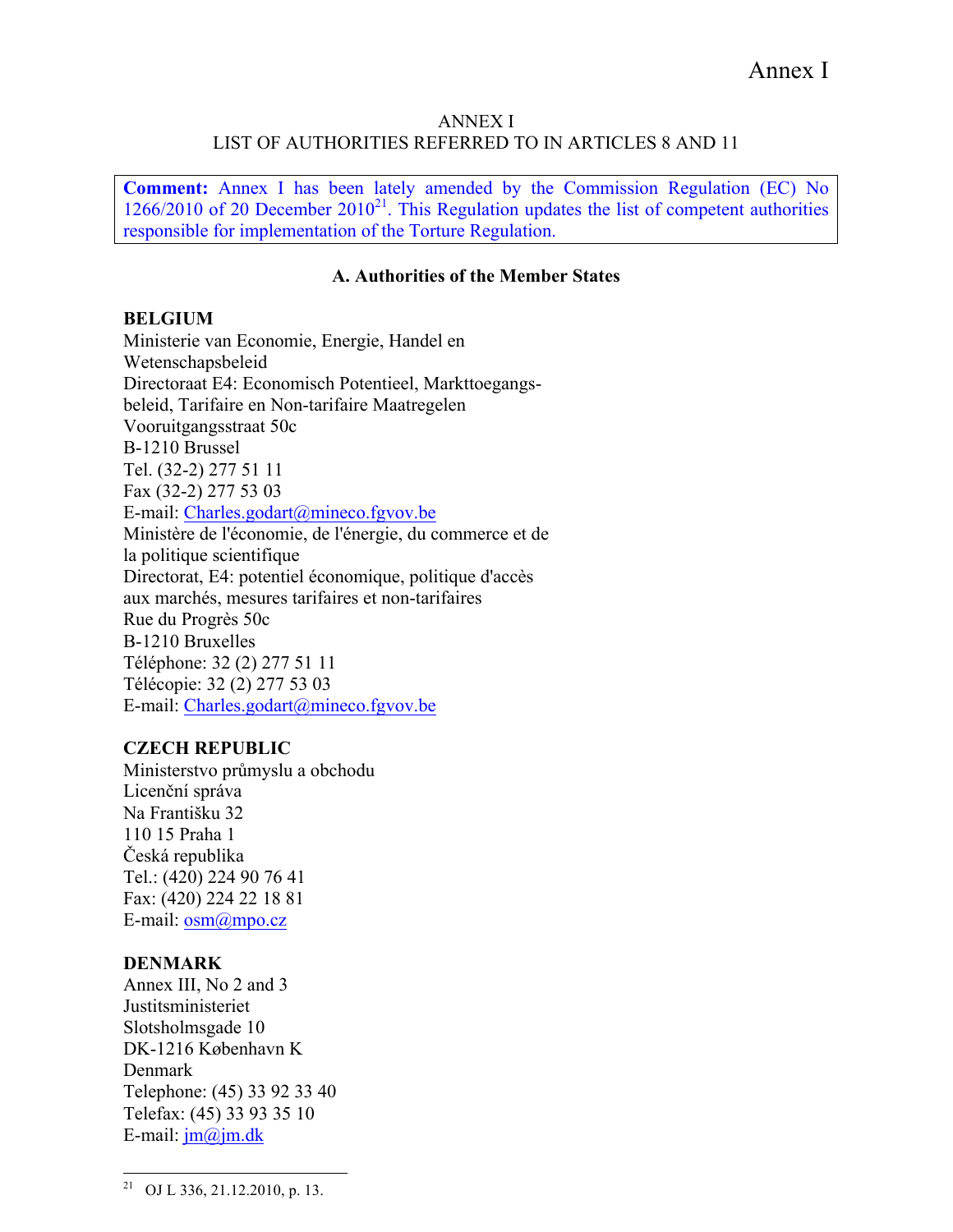Annex II and Annex III, No 1 Økonomi- og Erhvervsministeriet Erhvers- og Byggestyrelsen Eksportkontroladministrationen Langelinie Allé 17 DK-2100 København Ø Denmark Telephone: (45) 35 46 60 00 Telefax: (45) 35 46 60 01 E-mail: ebst@ebst.dk

### **GERMANY**

Bundesamt für Wirtschaft und Ausfuhrkontrolle (BAFA) Frankfurter Straße 29—35 D-65760 Eschborn Tel.: (+49) 6196 908-0 Fax: (+49) 6196 908 800 E-Mail: ausfuhrkontrolle@bafa.bund.de

#### **ΕΛΛΑΔΑ GREECE**

Υπουργείο Οικονοµίας και Οικονοµικών Γενική Διεύθυνση Σχεδιασµού και Διαχείρισης Πολιτικής Διεύθυνση Διεθνών Οικονοµικών Ροών Κορνάρου 1 GR-105 63 Αθήνα Τηλ. (30-210) 328 60 47, (30-210) 328 60 31 Φαξ (30-210) 328 60 94 E-mail: e3c@mnec.gr

### **ESTONIA**

Eesti Välisministeerium Rahvusvaheliste organisatsioonide ja julgeolekupoliitika osakond Relvastus- ja strateegilise kauba kontrolli büroo Islandi väljak 1 15049 Tallinn Eesti Tel: +372 637 7200 Faks: +372 637 7288 E-post: stratkom@mfa.ee'

### **SPAIN**

Secretaría General de Comercio Exterior Secretaría de Estado de Turismo y Comercio Ministerio de Industria, Turismo y Comercio Paseo de la Castellana, 162 E-28046 Madrid Telephone: (34) 915 83 52 84 Telefax: (34) 915 83 56 19 E-mail: Buzon.Oficial@SGDEFENSA.SECGCOMEX.SSCC.MCX.ES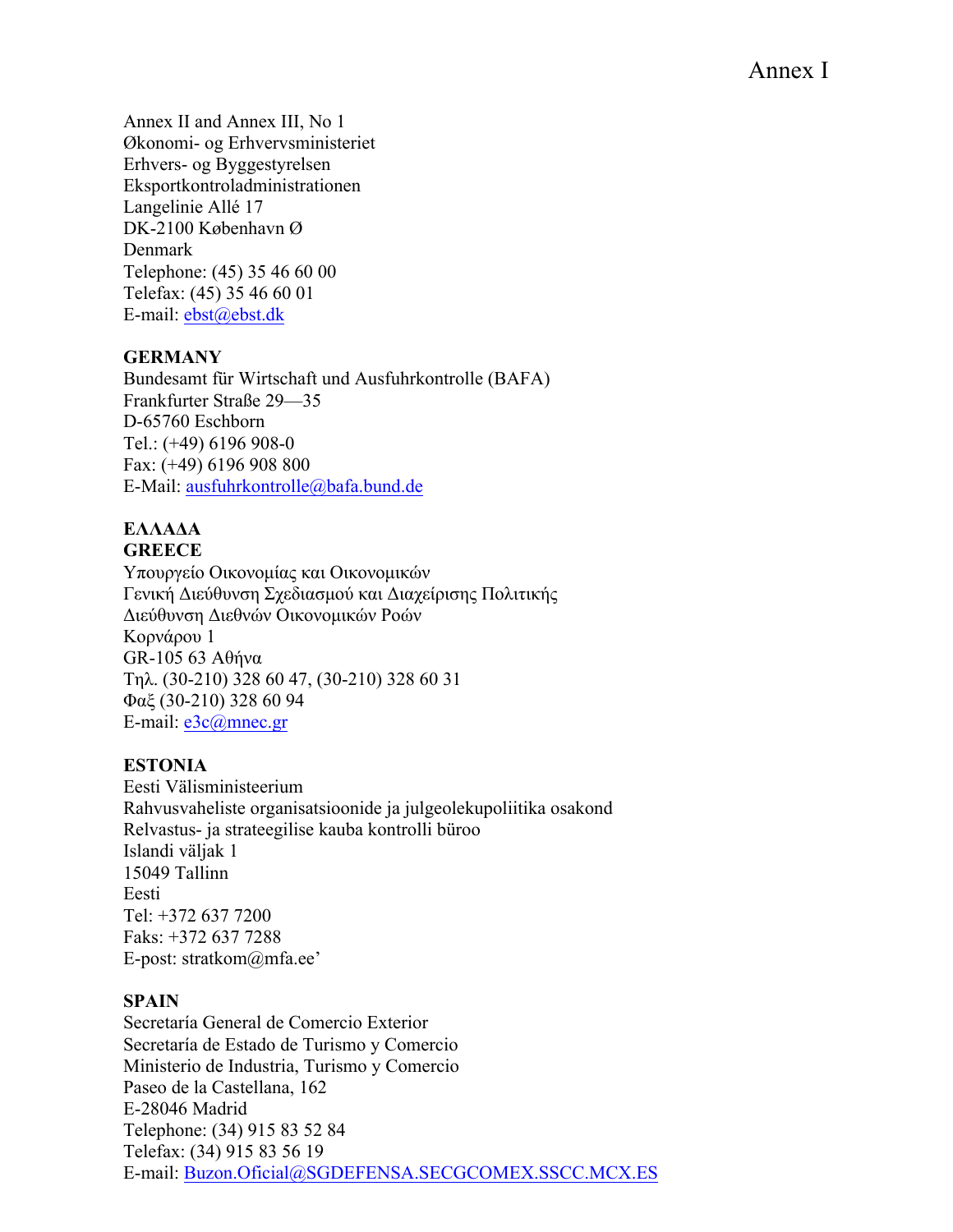Departamento de Aduanas e Impuestos Especiales de la Agencía Estatal de Administración Tributaria Avda. Llano Castellano, 17 28071 Madrid España Telephone: +34 91 7289450 Telefax: +34 91 7292065

#### **FRANCE**

Ministère de l'économie, des finances et de l'industrie Direction générale des douanes et droits indirects Service des titres du commerce extérieur (SETICE) 8, rue de la Tour-des-Dames F-75436 PARIS CEDEX 09 Téléphone: 01 55 07 46 73/- 46 42/- 48 64/- 47 64 Télécopie: 01 55 07 46 67/- 46 91 Courrier électronique: dg-setice@douane.finances.gouv.fr

#### **IRELAND**

Licensing Unit Department of Enterprise, Trade and Employment Earlsfort Centre Lower Hatch Street Dublin 2 Ireland Telephone (353-1) 631 21 21 Telefax (353-1) 631 25 62

#### **ITALY**

Ministero delle attività produttive Direzione generale per la politica commerciale Viale Boston, 25 I-00144 Roma Telephone: +39 06 59 93 25 79 Telefax: +39 06 59 93 26 34 E-mail: polcomsegr@mincomes.it

## **ΚΥΠΡΟΣ**

**CYPRUS**

Υπουργείο Εµπορίου, Βιοµηχανίας και Τουρισµού Υπηρεσία Εµπορίου Τµήµα έκδοσης αδειών εισαγωγών/εξαγωγών Ανδρέα Αραούζου 6 CY-1421 Λευκωσία Τηλ. (357-22) 86 71 00 Φαξ (357-22) 37 51 20 E-mail: perm.sec@mcit.gov.cygr Ministry of Commerce, Industry and Tourism Trade Service Import/Export Licensing Unit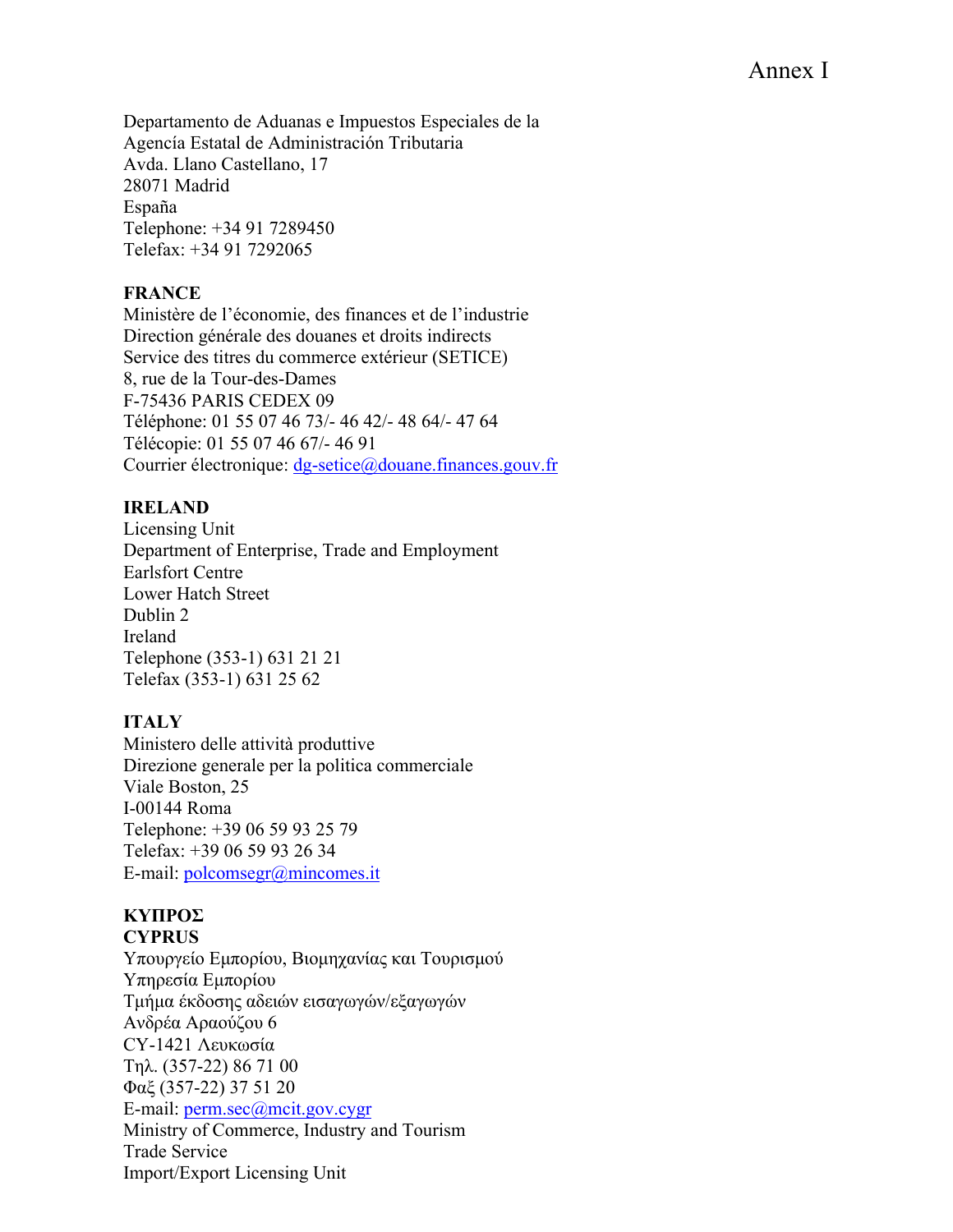6 Andreas Araouzos Street CY-1421 Nicosia Telephone: (357- 22) 86 71 00 Telefax: (357-22) 37 51 20 E-mail: perm.sec@mcit.gov.cy

#### **LATVIA**

Ekonomikas ministrija Brīvības iela 55 LV-1519 Rīga Latvija Telefax.: +371 7 280 882

#### **LITHUANIA**

Policijos departamento prie Vidaus reikalų ministerijos Licencijavimo skyrius Saltoniškių g. 19 LT-08105 Vilnius Lietuva Telephone: +370 8 271 97 67 Telefax: +370 5 271 99 76 E-mail: leidimai.pd@policija.lt

#### **LUXEMBOURG**

Commerce extérieur Office des licences B. P. 113 L-2011 Luxembourg Téléphone: 352 4782370 Télécopie: 352 466138 Courrier électronique: office.licences@mae.etat.lu

### **HUNGARY**

Magyar Kereskedelmi Engedélyezési Hivatal Margit krt. 85. H-1024 Budapest Magyarország Telephone: +36 1 336 74 30 Telefax: +36 1 336 74 28 E-mail: spectrade@mkeh.hu

### **MALTA**

Diviżjoni għall–Kummerċ Servizzi Kummerċjali Lascaris Valletta CMR02 Telephone: +356 25 69 02 09 Telefax: +356 21 24 05 16 **NETHERLANDS**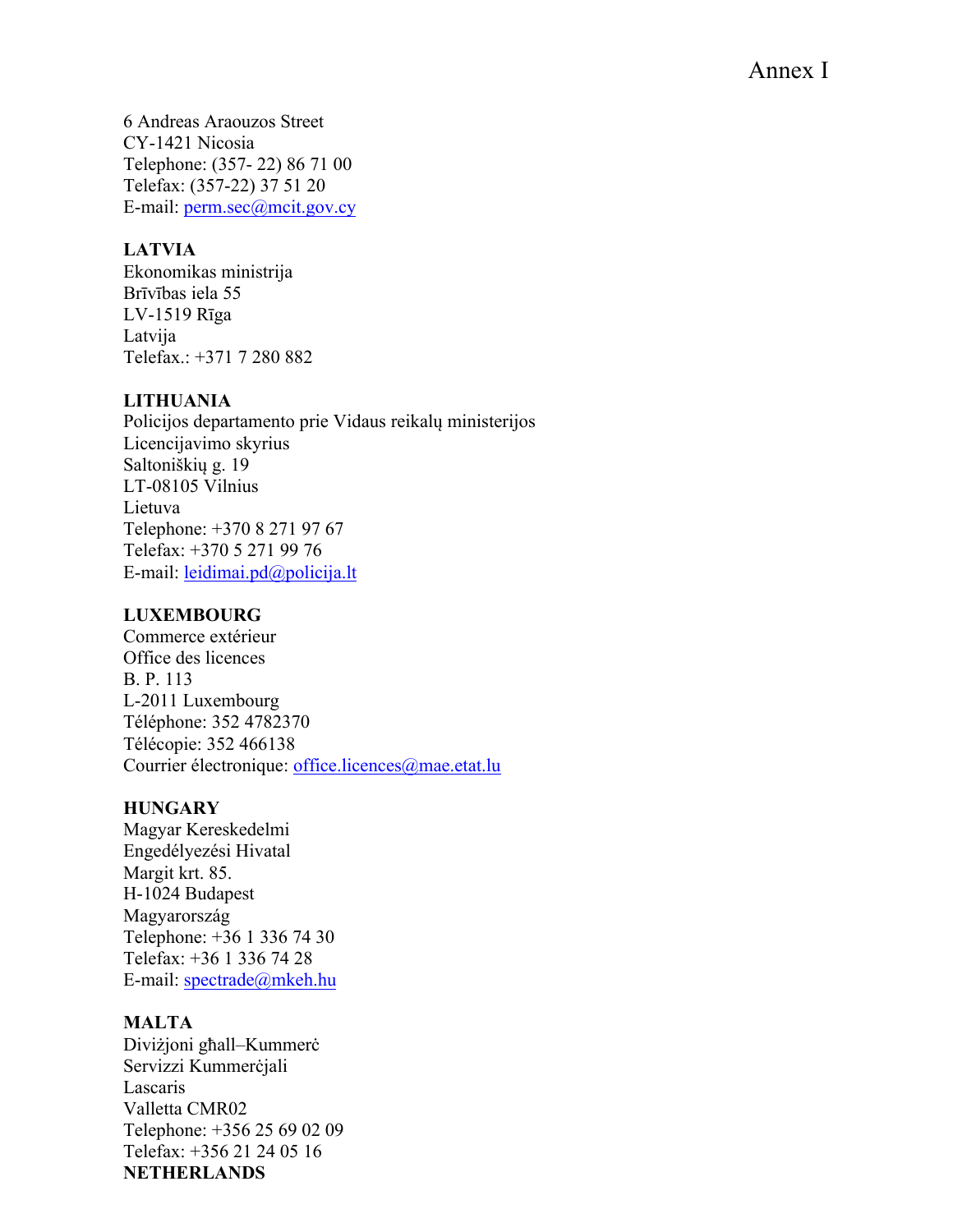Ministerie van Economische Zaken Directoraat-generaal voor Buitenlandse Economische Betrekkingen Directie Handelspolitiek Bezuidenhoutseweg 153 Postbus 20101 2500 EC Den Haag The Netherlands Tel. (31-70) 379 64 85, 379 62 50

#### **AUSTRIA**

Bundesministerium für Wirtschaft und Arbeit Abteilung für Aus- und Einfuhrkontrolle A-1011 Wien Stubenring 1 Tel.: (+43) 1 71100 8327 Fax: (+43) 1 71100 8386 E-Mail: post@C22.bmwa.gv.at

#### **POLAND**

Ministerstwo Gospodarki i Pracy plac Trzech Krzyży 3/5 00-507 Warszawa Polska Telephone: (+48-22) 693 50 00 Telefax: (+48-22) 693 40 48

#### **PORTUGAL**

Ministério das Finanças Direcção-Geral das Alfândegas e dos Impostos Especiais de Consumo Direcção de Serviços de Licenciamento Rua Terreiro do Trigo, edifício da Alfândega P-1149-060 Lisboa Tel.: (351-21) 881 42 63 Fax: (351-21) 881 42 61

### **SLOVENIA**

Ministrstvo za gospodarstvo Direktorat za ekonomske odnose s tujino Kotnikova 5 1000 Ljubljana Republika Slovenija Telephone: +386 1 478 35 42 Telefax: +386 1 478 36 11

#### **SLOVAKIA**

Ministerstvo hospodárstva Slovenskej republiky Odbor riadenia obchodovania s citlivými tovarmi Mierová 19 827 15 Bratislava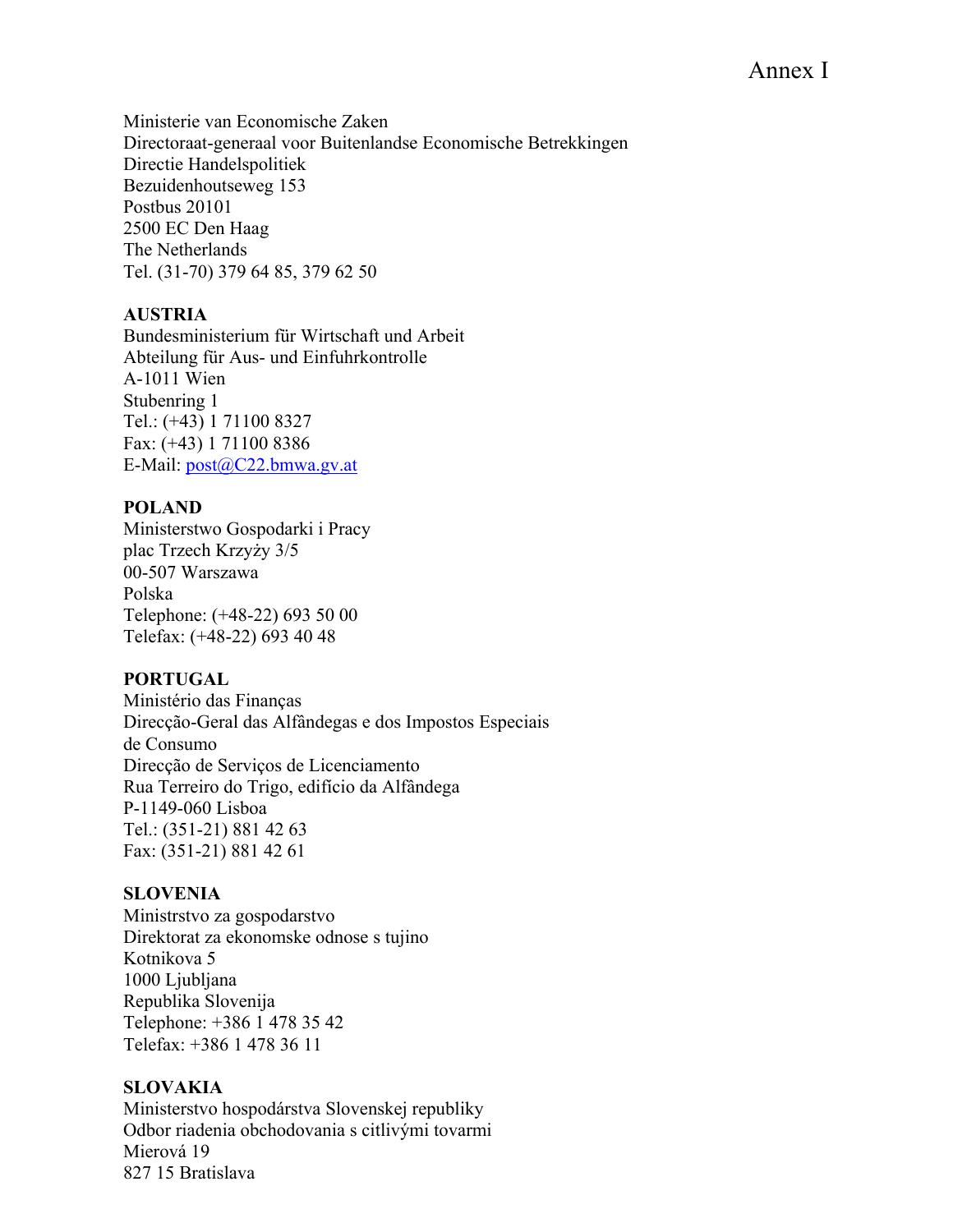Slovenská republika Telephone: +421 2 48 54 20 53 Telefax: +421 2 43 42 39 15

#### **SUOMI**

Sisäasiainministeriö Arpajais- ja asehallintoyksikkö PL 50 FI-11101 RIIHIMÄKI Puhelin (358-9) 160 01 Faksi (358-19) 72 06 68 Sähköposti: aahy@poliisi.fi

#### **SWEDEN**

Kommerskollegium PO Box 6803 S-113 86 Stockholm Tfn (46-8) 690 48 00 Fax (46-8) 30 67 59 E-post: registrator@kommers.se

#### **UNITED KINGDOM**

*Import of goods listed in Annex II:* Department of Trade and Industry Import Licensing Branch Queensway House West Precinct Billingham TS23 2NF United Kingdom Tel. (44-1642) 36 43 33 Fax (44-1642) 36 42 69 E-mail: enquiries.ilb@dti.gsi.gov.uk

*Export of goods listed in Annex II or III, and supply of technical assistance related to goods listed in Annex II as referred Articles 3(1) and 4(1):* Department of Trade and Industry Export Control Organisation Kingsgate House 66-74 Victoria Street London SW1E 6SW United Kingdom Tel. (44-20) 72 15 80 70 Fax (44-20) 72 15 05 31 E-mail: lu3.eca@dti.gsi.gov.uk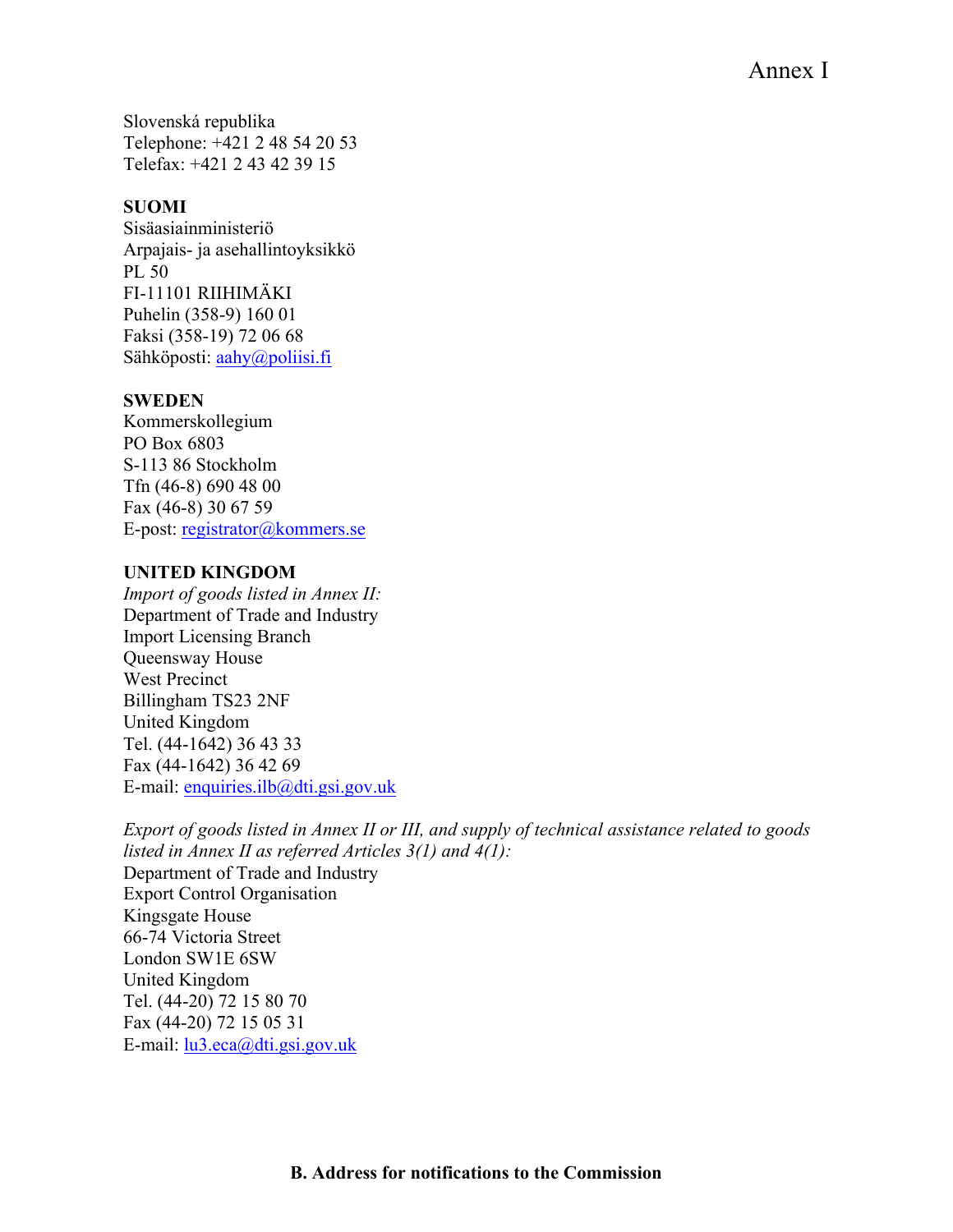#### **COMMISSION OF THE EUROPEAN COMMUNITIES**

Directorate-General for External Relations Directorate A. Crisis Platform and Policy Coordination in CFSP Unit A.2. Crisis Management and Conflict Prevention CHAR 12/45 B-1049 Brussels Tel. (32-2) 295 55 85, 299 11 76 Fax (32-2) 299 08 73 E-mail: relex-sanctions@ec.europa.eu